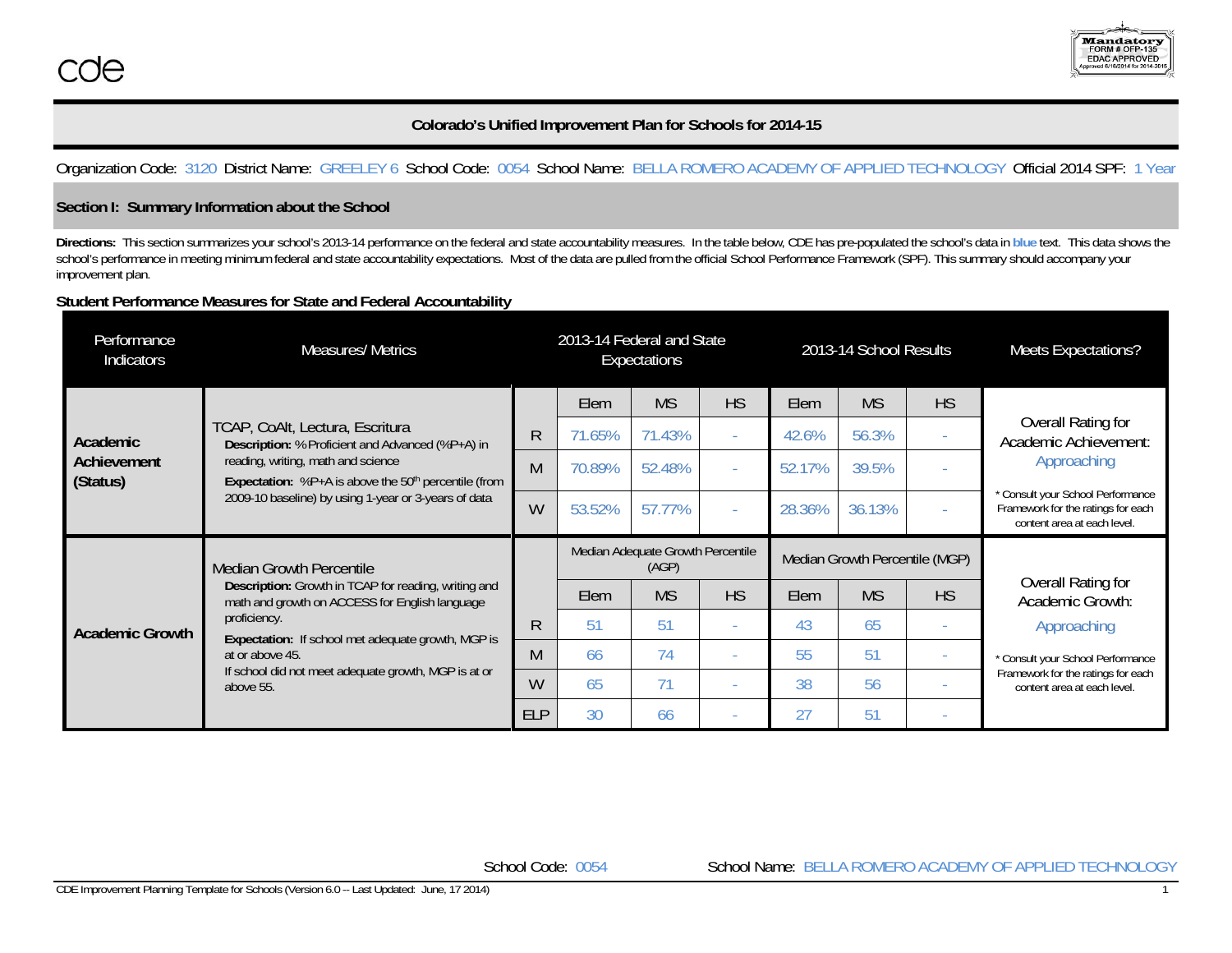# **Student Performance Measures for State and Federal Accountability (cont.)**

| Performance<br>Indicators                        | <b>Measures/ Metrics</b>                                                                                                                                                                                                                                                                   | 2013-14 Federal and State<br>Expectations                                                                                                                                                                                                                                                                   | 2013-14 School Results                                                                                                                                                                                                                            |  | <b>Meets Expectations?</b>                                                                                                                                                              |
|--------------------------------------------------|--------------------------------------------------------------------------------------------------------------------------------------------------------------------------------------------------------------------------------------------------------------------------------------------|-------------------------------------------------------------------------------------------------------------------------------------------------------------------------------------------------------------------------------------------------------------------------------------------------------------|---------------------------------------------------------------------------------------------------------------------------------------------------------------------------------------------------------------------------------------------------|--|-----------------------------------------------------------------------------------------------------------------------------------------------------------------------------------------|
| Academic<br><b>Growth Gaps</b>                   | <b>Median Growth Percentile</b><br>Description: Growth for reading, writing and math<br>by disaggregated groups.<br>Expectation: If disaggregated groups met<br>adequate growth, MGP is at or above 45.<br>If disaggregated groups did not meet adequate<br>growth, MGP is at or above 55. | See your School Performance Framework<br>for listing of median adequate growth<br>expectations for your school's<br>disaggregated groups, including<br>free/reduced lunch eligible, minority<br>students, students with disabilities,<br>English Language Learners (ELLs) and<br>students below proficient. | See your School Performance Framework<br>for listing of median growth by each<br>disaggregated group.<br>each level.                                                                                                                              |  | <b>Overall Rating for Growth Gaps:</b><br>Approaching<br>* Consult your School Performance<br>Framework for the ratings for each student<br>disaggregated group at each content area at |
|                                                  | <b>Graduation Rate</b><br>Expectation: At 80% or above on the best of 4-                                                                                                                                                                                                                   | At 80% or above                                                                                                                                                                                                                                                                                             | Best of 4-year through 7- year Grad Rate                                                                                                                                                                                                          |  |                                                                                                                                                                                         |
|                                                  | year, 5-year, 6-year or 7-year graduation rate.                                                                                                                                                                                                                                            |                                                                                                                                                                                                                                                                                                             | - using a - year grad rate                                                                                                                                                                                                                        |  |                                                                                                                                                                                         |
| Postsecondary<br>& Workforce<br><b>Readiness</b> | Disaggregated Graduation Rate<br>Expectation: At 80% or above on the<br>disaggregated group's best of 4-year, 5-year, 6-<br>year or 7-year graduation rate.                                                                                                                                | At 80% or above for each<br>disaggregated group                                                                                                                                                                                                                                                             | See your School Performance Framework<br>for listing of 4-year, 5-year, 6-year and 7-<br>year graduation rates for disaggregated<br>groups, including free/reduced lunch<br>eligible, minority students, students with<br>disabilities, and ELLs. |  | <b>Overall Rating</b><br>for<br>Postsecondary                                                                                                                                           |
|                                                  | Dropout Rate<br>Expectation: At or below state average overall<br>(baseline of 2009-10).                                                                                                                                                                                                   |                                                                                                                                                                                                                                                                                                             |                                                                                                                                                                                                                                                   |  | & Workforce<br>Readiness: -                                                                                                                                                             |
|                                                  | Mean Colorado ACT Composite Score<br>Expectation: At or above state average (baseline<br>of 2009-10).                                                                                                                                                                                      |                                                                                                                                                                                                                                                                                                             |                                                                                                                                                                                                                                                   |  |                                                                                                                                                                                         |

# **Accountability Status and Requirements for Improvement Plan**

|                          | October 15, 2014 | The school has the option to submit the updated plan through Tracker for public posting on SchoolView.org.                                                                                                                                                                                    |
|--------------------------|------------------|-----------------------------------------------------------------------------------------------------------------------------------------------------------------------------------------------------------------------------------------------------------------------------------------------|
| <b>Summary of School</b> | January 15, 2015 | The school has the option to submit the updated plan through Tracker for public posting on SchoolView.org.                                                                                                                                                                                    |
| <b>Plan Timeline</b>     | April 15, 2015   | The UIP is due to CDE for public posting on April 15, 2015 through Tracker. Some program level reviews will occur at this same time. For<br>required elements in the improvement plan, go to the Quality Criteria at:<br>http://www.cde.state.co.us/uip/UIP_TrainingAndSupport_Resources.asp. |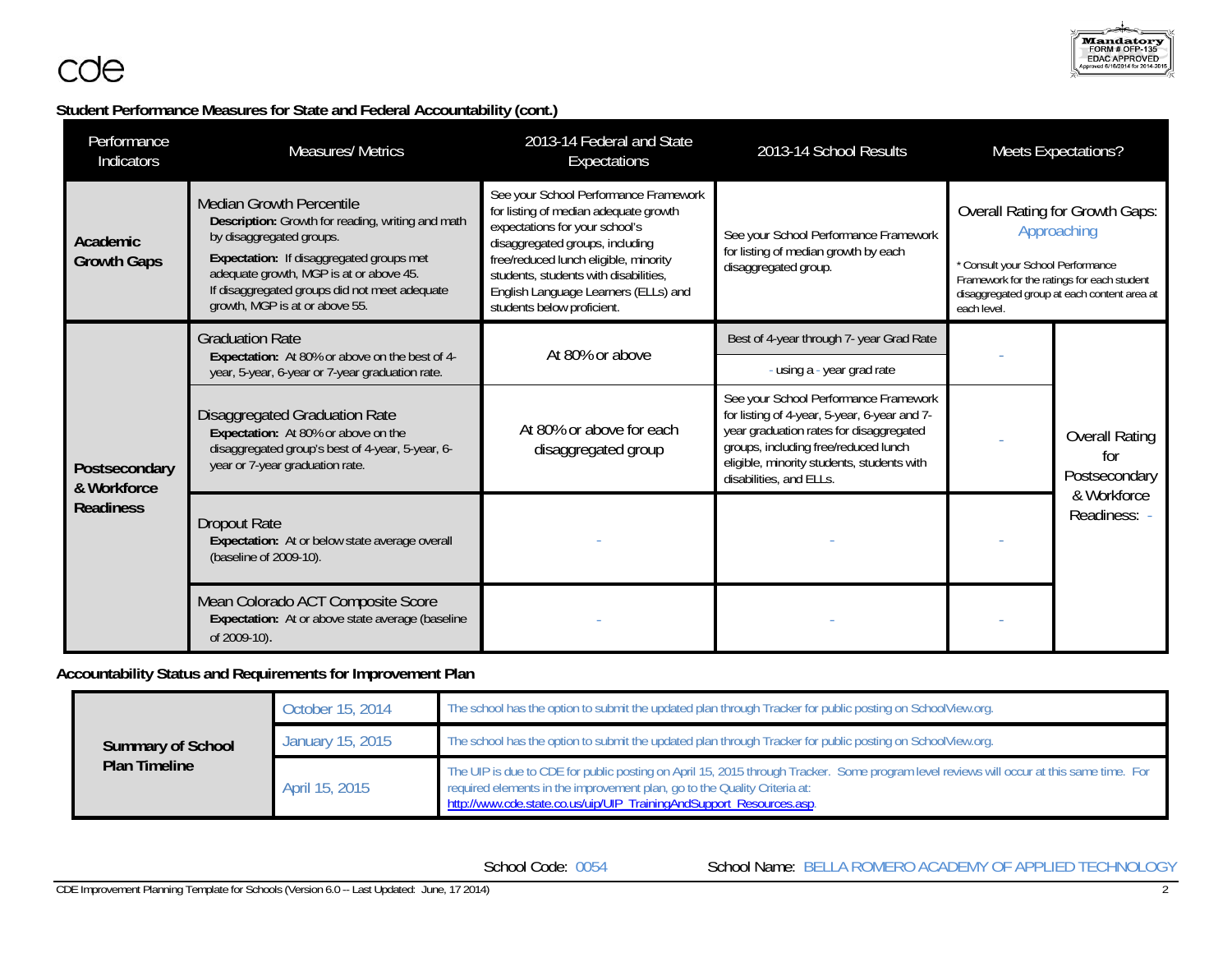

| Program                                              | <b>Identification Process</b>                                                                                                                                                                                                                                                                                                      | <b>Identification for School</b>                                        | Directions for Completing Improvement Plan                                                                                                                                                                                                                         |
|------------------------------------------------------|------------------------------------------------------------------------------------------------------------------------------------------------------------------------------------------------------------------------------------------------------------------------------------------------------------------------------------|-------------------------------------------------------------------------|--------------------------------------------------------------------------------------------------------------------------------------------------------------------------------------------------------------------------------------------------------------------|
| <b>State Accountability</b>                          |                                                                                                                                                                                                                                                                                                                                    |                                                                         |                                                                                                                                                                                                                                                                    |
| Plan Type Assignment                                 | Plan type is assigned based on the school's overall<br>School Performance Framework score for the official<br>year (achievement, growth, growth gaps,<br>postsecondary and workforce readiness).                                                                                                                                   | Improvement                                                             | The school is approaching or has not met state expectations for attainment on the SPF<br>performance indicators and is required to adopt and implement an Improvement Plan.<br>The plan must be submitted to CDE by April 15, 2015 to be posted on SchoolView.org. |
| <b>ESEA and Grant Accountability</b>                 |                                                                                                                                                                                                                                                                                                                                    |                                                                         |                                                                                                                                                                                                                                                                    |
| <b>Title I Focus School</b>                          | Title I school with a (1) low graduation rate (regardless<br>of plan type), and/or (2) Turnaround or Priority<br>Improvement plan type with either (or both) a) low-<br>achieving disaggregated student groups (i.e., minority,<br>ELL, IEP and FRL) or b) low disaggregated graduation<br>rate. This is a three-year designation. | Not identified as a<br><b>Title I Focus School</b>                      | This school is not identified as a Focus School and does not need to meet those<br>additional requirements.                                                                                                                                                        |
| <b>Tiered Intervention Grant</b><br>(TIG)            | Competitive grant (1003g) for schools identified as 5%<br>of lowest performing Title I or Title I eligible schools,<br>eligible to implement one of four reform models as<br>defined by the USDE.                                                                                                                                  | Not awarded a TIG<br>Grant                                              | This school does not receive a current TIG award and does not need to meet those<br>additional requirements.                                                                                                                                                       |
| <b>Diagnostic Review Grant</b>                       | Title I competitive grant that includes a diagnostic<br>review and/or improvement planning support.                                                                                                                                                                                                                                | Not awarded a current<br><b>Diagnostic Review</b><br>and Planning Grant | This school has not received a current Diagnostic Review and Planning grant and does<br>not need to meet those additional requirements.                                                                                                                            |
| <b>School Improvement Support</b><br>(SIS) Grant     | Title I competitive grant that support implementation of<br>major improvement strategies and action steps<br>identified in the school's action plan.                                                                                                                                                                               | Not a current SIS<br>Grantee                                            | This school has not received a current SIS grant and does not need to meet those<br>additional requirements.                                                                                                                                                       |
| <b>Colorado Graduation</b><br>Pathways Program (CGP) | The program supports the development of sustainable,<br>replicable models for dropout prevention and recovery<br>that improve interim indicators (attendance, behavior<br>and course completion), reduce the dropout rate and<br>increase the graduation rate for all students<br>participating in the program.                    | Not a CGP Funded<br>School                                              | This school does not receive funding from the CGP Program and does not need to meet<br>these additional program requirements.                                                                                                                                      |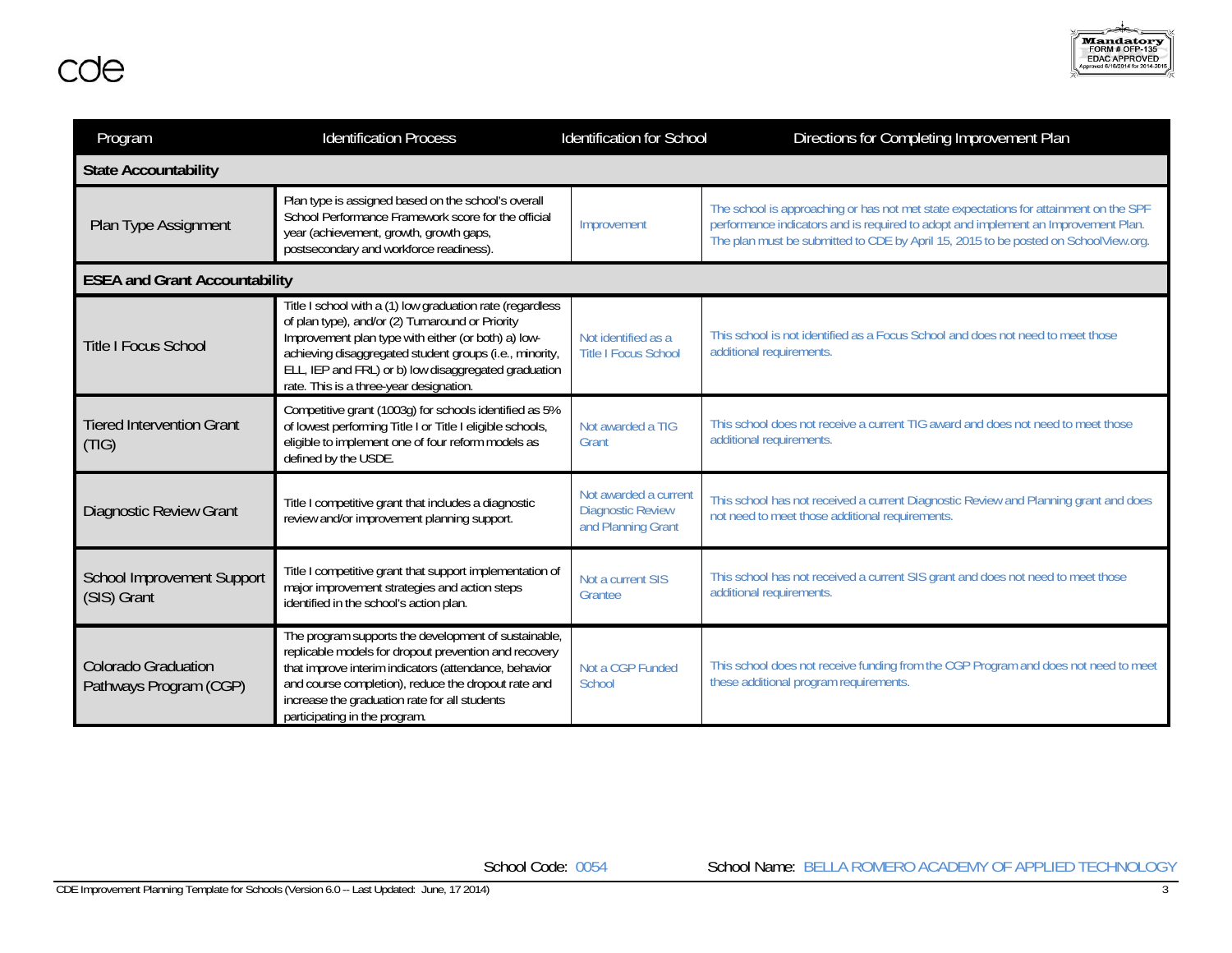

# **Section II: Improvement Plan Information**

### **Additional Information about the School**

|                |                                                                                                                                                                                          | Comprehensive Review and Selected Grant History                                                                                                             |                                                                    |  |  |
|----------------|------------------------------------------------------------------------------------------------------------------------------------------------------------------------------------------|-------------------------------------------------------------------------------------------------------------------------------------------------------------|--------------------------------------------------------------------|--|--|
|                | <b>Related Grant Awards</b>                                                                                                                                                              | Has the school received a grant that supports the<br>school's improvement efforts? When was the grant<br>awarded?                                           | No                                                                 |  |  |
|                | Diagnostic Review, School<br>Support Team or<br><b>Expedited Review</b>                                                                                                                  | Has (or will) the school participated in a Diagnostic<br>Review, SST or Expedited Review? If so, when?                                                      | <b>No</b>                                                          |  |  |
|                | <b>External Evaluator</b>                                                                                                                                                                | Has the school partnered with an external<br>evaluator to provide comprehensive evaluation?<br>Indicate the year and the name of the provider/tool<br>used. | <b>No</b>                                                          |  |  |
|                | Improvement Plan Information                                                                                                                                                             |                                                                                                                                                             |                                                                    |  |  |
|                |                                                                                                                                                                                          | The school is submitting this improvement plan to satisfy requirements for (check all that apply):                                                          |                                                                    |  |  |
|                | X State Accreditation<br>$\Box$ Title I Focus School<br>$\Box$ Tiered Intervention Grant (TIG)<br><b>Diagnostic Review Grant</b><br><b>School Improvement Support</b><br>$\Box$<br>Grant |                                                                                                                                                             |                                                                    |  |  |
|                |                                                                                                                                                                                          | Other:<br>Colorado Graduation Pathways Program (CGP)                                                                                                        |                                                                    |  |  |
|                |                                                                                                                                                                                          |                                                                                                                                                             |                                                                    |  |  |
|                |                                                                                                                                                                                          | School Contact Information (Additional contacts may be added, if needed)                                                                                    |                                                                    |  |  |
|                | Name and Title                                                                                                                                                                           |                                                                                                                                                             | Jonathan Cooney, Principal of The Bella Romero Academy 4-8 Campus  |  |  |
|                | Email                                                                                                                                                                                    |                                                                                                                                                             | jcooney@greeleyschools.org                                         |  |  |
|                | Phone                                                                                                                                                                                    |                                                                                                                                                             | 970-348-2500                                                       |  |  |
|                | <b>Mailing Address</b>                                                                                                                                                                   |                                                                                                                                                             | 1400 E. 20th St., Greeley, CO 80634                                |  |  |
| $\overline{2}$ | Name and Title                                                                                                                                                                           |                                                                                                                                                             | Justin Ungeheuer, Principal of The Bella Romero Academy K-3 Campus |  |  |
|                | Email                                                                                                                                                                                    |                                                                                                                                                             | jungeheuer@greeleyschools.org                                      |  |  |
|                | Phone                                                                                                                                                                                    |                                                                                                                                                             | 970-348-1400                                                       |  |  |
|                |                                                                                                                                                                                          | School Code: 0054                                                                                                                                           | School Name: BELLA ROMERO ACADEMY OF APPLIED TECHNOLOGY            |  |  |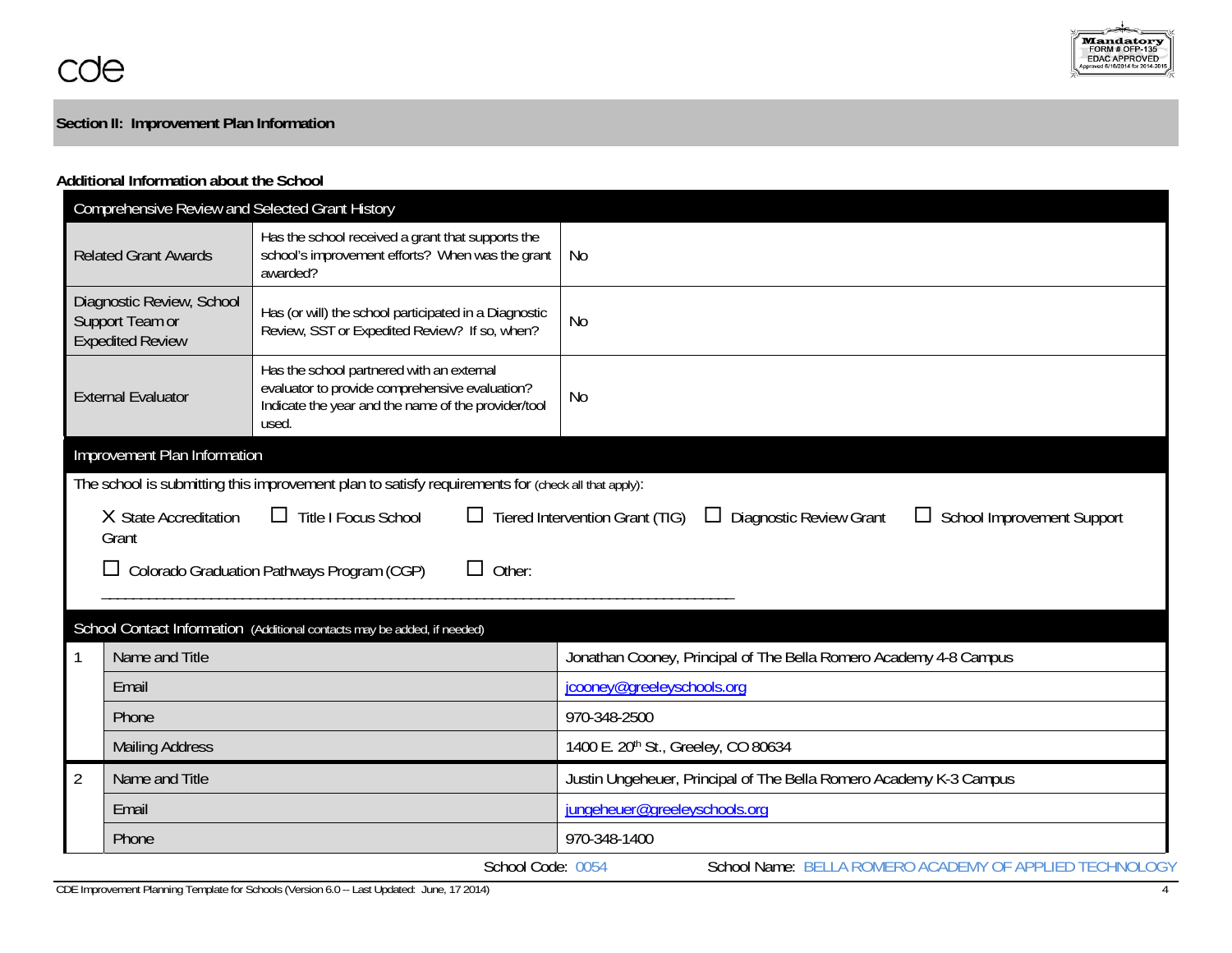

|  | Mailing Address | CO 80634<br>$\sim$<br>$\bigcap_{\Lambda}$<br>reelev.<br>∼<br>6 I 4<br>71 IU<br>ັ<br>ັບ. |
|--|-----------------|-----------------------------------------------------------------------------------------|
|--|-----------------|-----------------------------------------------------------------------------------------|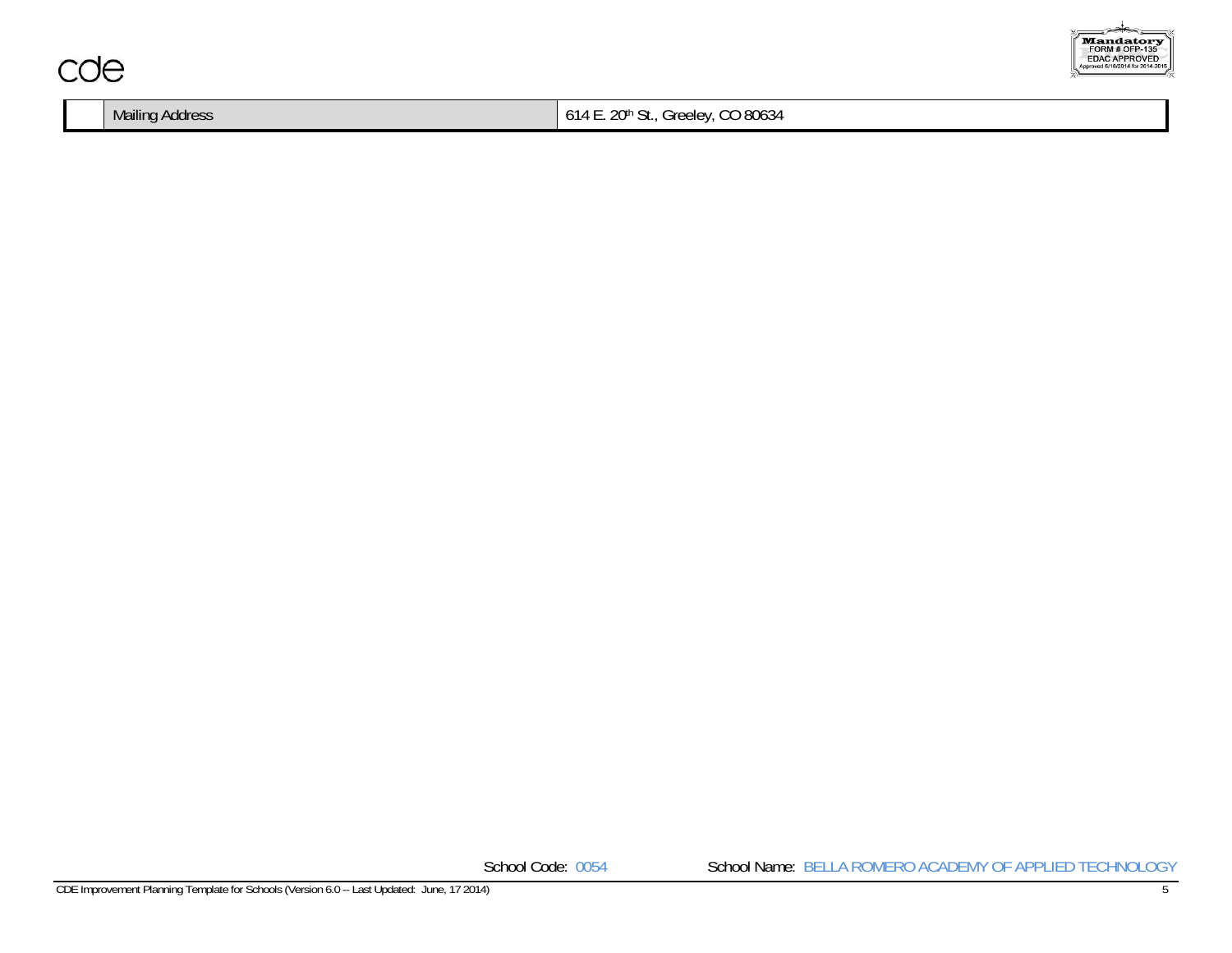## **Section III: Narrative on Data Analysis and Root Cause Identification**

This section corresponds with the "Evaluate" portion of the continuous improvement cycle. The main outcome is to construct a narrative that describes the process and results of the analysis of the data for your school. The analysis should justify the performance targets and actions proposed in Section IV. Two worksheets have been provided to help organize your data analysis for your narrative. This analysis section includes: identifying where the school did not at least meet minimum state and federal accountability expectations; describing progress toward targets for the prior school year; describing what performance data were used in the analysis of trends; identifying trends and priority performance challenges (negative trends); describing how performance challenges were prioritized; identifying the root causes of performance challenges; describing how the root causes were identified and verified and what data were used; and describing stakeholder involvement in the analysis. Additional guidance on how to engage in the data analysis process is provided in Unified Improvement Planning Handbook.

### **Data Narrative for School**

**Directions:** In the narrative, describe the process and results of the data analysis for the school, including (1) a description of the school and the process for data analysis, (2) a review of current performance, (3) trend analysis, (4) priority performance challenges and (5) root cause analysis. A description of the expected narrative sections are included below. The narrative should not take more than five pages. Two worksheets (#1 *Progress Monitoring of Prior Year's Performance Targets* and #2 *Data Analysis)* have been provided to organize the data referenced in the narrative.

## **Data Narrative for School**





Evaluate

**FOCUS** 

Implement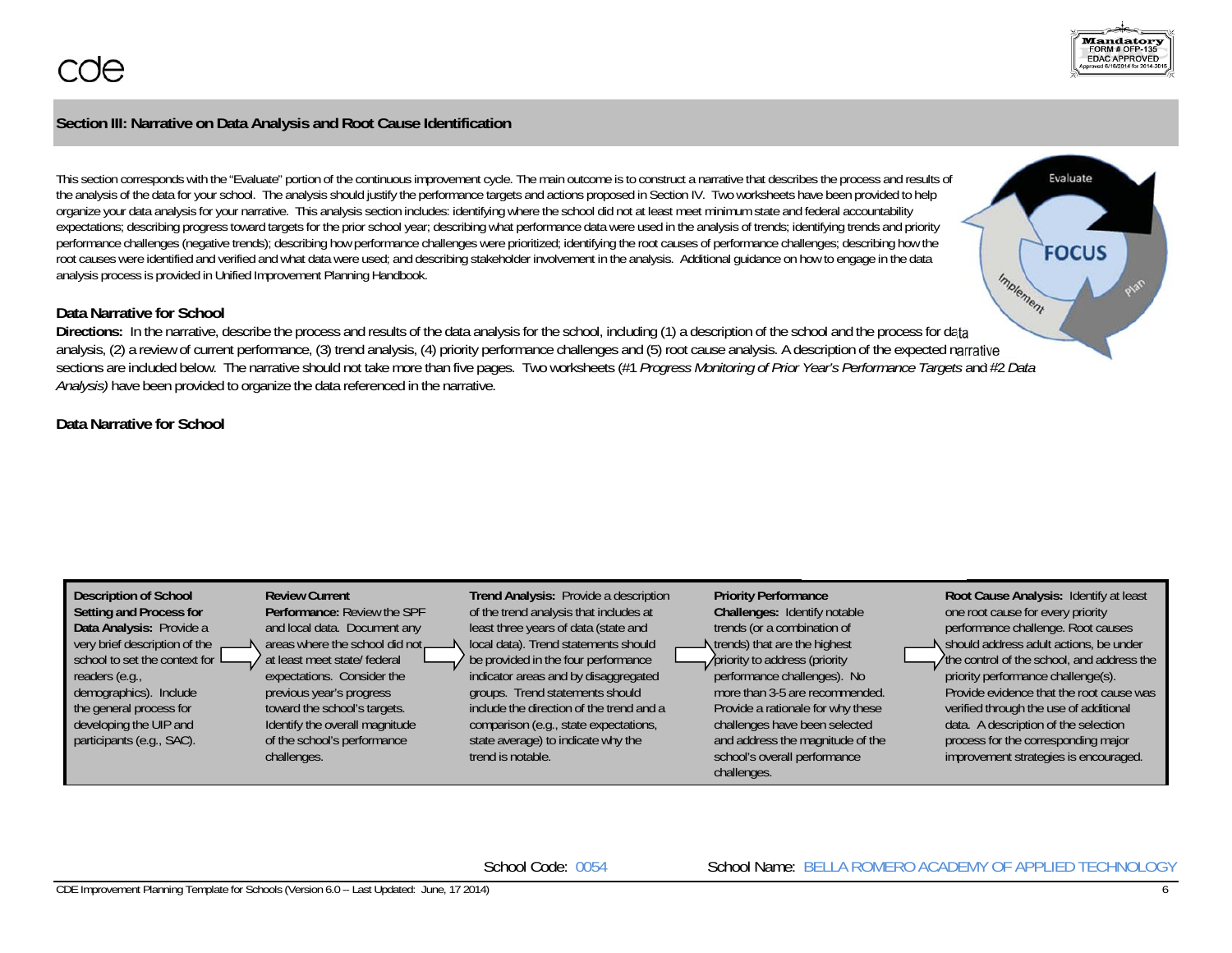### **Description of the School:**

The Bella Romero Academy of Applied Technology (often times referred to as "The Academy") is a two-campus K-8 school with an enrollment of 990 students. The Academy was formed in August of 2014 by consolidating Bella Romero K-7 and East Memorial Elementary. The former East Memorial site became the K-3 campus and the former Bella Romero site became the 4-8 campus. The school is located in Greeley, Colorado. 93% of the students are categorized as minority, 94% are on free/reduced meals, and 56% are English Language Learners. As the schools were consolidated into one, demographic data were compared to note any shift in population. The 2013-2014 percentages of minority, free/reduced meal status, and English Language Learners at East Memorial and Bella Romero were all within 5% of one another. There is not a notable shift in the demographic make-up of The Academy in comparison to either of the schools in isolation.

### **Parent and Stakeholder Involvement and General Description of the Process for Development of Improvement Plan:**

A variety of stakeholders supported in developing the improvement plan. All certified staff (60 teachers) met in August 2014 during a school based professional development session to analyze overall and student-specific data from TCAP, DIBELS, and Galileo Assessments in each content area (reading, math, and writing). Results from 2013-2014 were then investigated across grades and compared longitudinally to results from prior years by the administrative team. The team worked to identify trends, determine areas of success, and pinpoint specific areas of concern. These analyses were all joint, coordinated efforts of the K-3 and 4-8 campus teams together. Furthermore, teams considered data from both East Memorial Elementary and Bella Romero K-7 to build awareness of any possible achievement impacts related to consolidating the two schools into one. In addition, the School Leadership Team (a 13 person vertical team made up of administration and teachers from grades K-8) met for 3 days at a district sponsored leadership institute in July. The Leadership Team completed a root cause analysis protocol in October with the 2014 TCAP results. The protocol involved 4 steps; analysis of raw data (including questions to investigate), writing of notable trends, identification of trends with greatest magnitude, and digging through disaggregated data to find root causes. The School Accountability Committee (SAC) met in October and analyzed 2014 and historical achievement. Input was collected from this committee regarding causes and ideas for next steps. The SAC then reviewed the plan prior to submission and offered feedback. The SAC includes 4 parents, 1 staff member, and 1 community member. Parents were also involved through monthly (Sep.-Apr.) Title 1 Parent Education Meetings during which feedback was solicited regarding spending of Title 1 funds as well as regarding improvement strategies in all content areas.

## **Review of Current Performance:**

The School Performance Framework (SPF) report designated the Bella Romero Academy plan type as "Improvement". It should be noted that data throughout this plan is exclusively from 2014 Bella Romero K-7 results unless otherwise identified (i.e. some references are made to East Memorial data in relation to the consolidation of the schools). The school performance report indicated that The Academy did not meet state expectations in Elementary reading and writing achievement. Elementary math achievement and Middle Level reading, writing, and math achievement earned designations of "approaching". Targets set in last year's Bella Romero UIP were not met in any of the achievement categories. It should be noted that targets were set in relation to Grade 3-6 results as a single aggregate while current results are reported in separate categories for Elementary (3-5) and Middle Level (6-7). The targets set in the 2013 UIP are referenced in this plan as if they applied identically to both Elementary and Middle Level. Reading achievement in Elementary was 14.6% below the target, while Middle Level reading was 0.9% below target. In the area of writing, achievement was 11.4% below the target in Elementary and 3.4% below in Middle Level. The UIP target was not met for math, measuring 6.2% below in Elementary and 18.9% below target for Middle Level. In regards to academic growth, a rating of "Does Not Meet" was assigned in the categories of Elementary writing and English language proficiency. Elementary reading along with Middle Level math and English language proficiency were designated as "Approaching". The areas of Elementary math and Middle Level writing were rated as "Meets" and middle level reading was in the category of "Exceeds". Results in the area of academic growth gaps show a total of 8 areas that are "approaching" expectations (including all of elementary reading), 9 areas that "meet" expectations (including all of middle level writing), and 3 areas that "exceed" expectations (all within middle level reading).

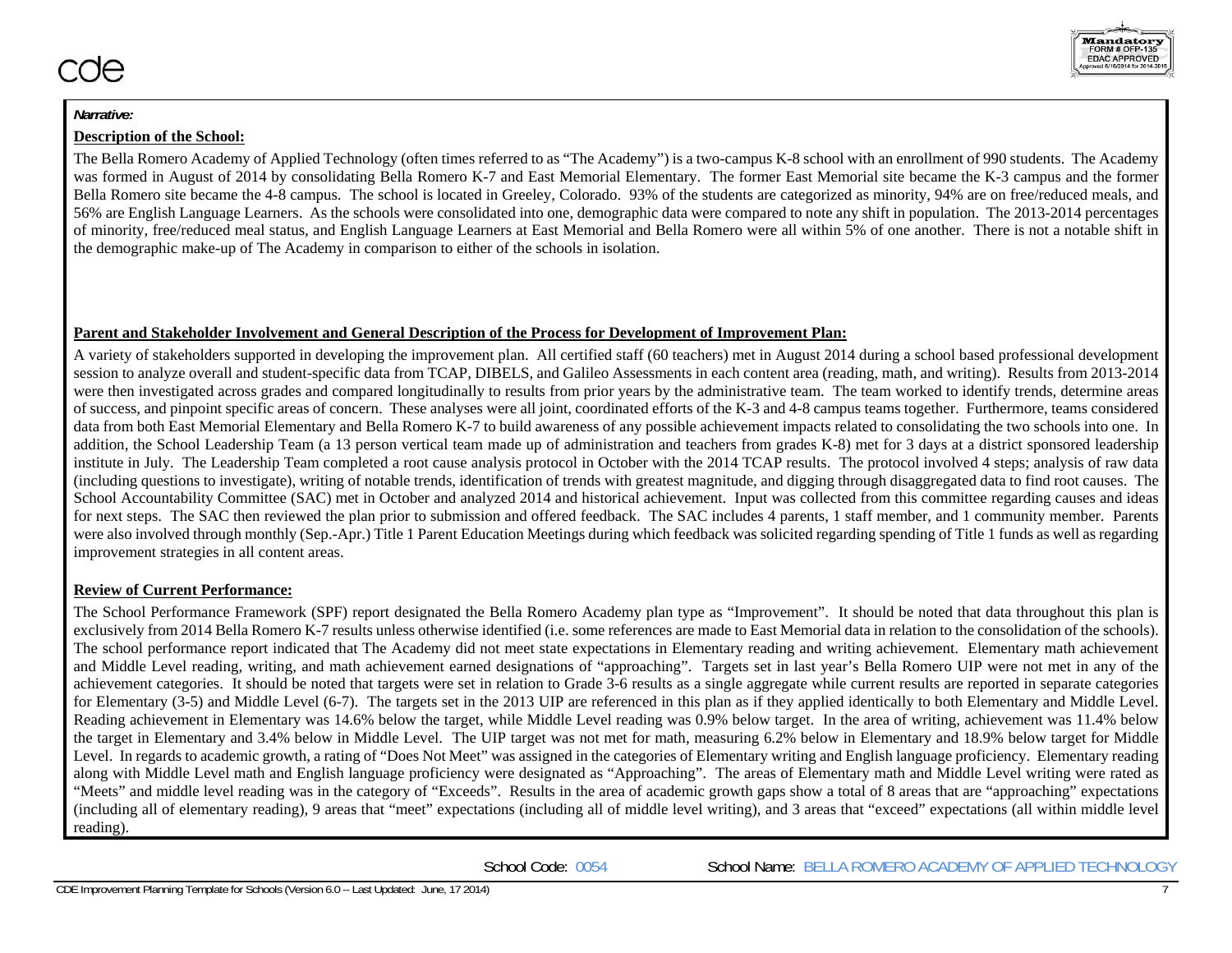

The gap between the percent of students scoring proficient and advanced at The Bella Romero Academy and the percent scoring proficient and advanced at the state level is large in magnitude in all content areas. For example, the percentages of students scoring proficient and advanced on reading TCAP in 2014 for grades 3, 4, 5, 6, and 7 were 46, 36, 46, 57, and 56 respectively. In contrast, the 2014 State averages for grades 3, 4, 5, 6, and 7 in reading were 72, 67, 71, 71, and 69 % respectively. Furthermore, all subgroups at The Bella Romero Academy scored far below the state average on 2014 reading TCAP (i.e. minority 46% P/A, ELL 45% P/A, and FaRM 46% P/A). The magnitude of the difference between percent of students scoring proficient and advanced at The Bella Romero Academy versus those same categories at the state level is of a similar scale in the content areas of math and writing.

It should be noted that, due to the consolidation, comprehensive data were reviewed in relation to both the 2014 Bella Romero K-7 school performance framework and the 2014 East Memorial school performance framework. Of the grades that will be tested in 2015, 57% of those students were enrolled at Bella Romero K-7 last year, 29% were enrolled at East Memorial, and 14% were enrolled in a school other than those two. Although a full review of both data sets was completed, the data worksheet includes only cursory examples from this review. Tables for achievement and growth are included while those for various subgroups were analyzed but are not included. Thorough analysis of all data indicated that while some differences were discovered in relation to performance and growth overall and by subgroup, these differences were small in magnitude and do not contradict the selected priority performance challenges and root causes in the content areas. An isolated review of either of these two data sets would be aligned to the selected challenges and root causes.

### **Reading Trends, Priority Performance Challenges, and Root Cause:**

The reading performance target set for 2013-2014 was not met. The target for reading achievement was 57% P/A and the actual result was 43% P/A for Elementary and 56% P/A for Middle Level. In addition, when looking at historical data there is no notable upward trend in proficiency. Therefore, the **priority performance challenge** is that the percentage of students scoring P & A on TCAP since 2006 has been a **flat trend** and is well below the State average. The goal set for academic growth for reading was to meet or exceed the median adequate growth percentile. Elementary median growth approached state expectations at 43 in comparison to an adequate growth percentile of 51. Middle Level median growth exceeded state expectations and was 65 compared to the median adequate growth of 51. The elementary level subgroups of free/reduced lunch eligible, minority, English learners, and students needing to catch up were all "approaching" expectations while all the subgroups for middle level met or exceeded expectations. The school median growth percentile for reading was 1 percentile point lower than in 2013 and there is a flat trend in median growth percentiles for reading over the past 8 years. Results from TCAP do not indicate large discrepancies in standard by standard performance or by subgroup performance in achievement or growth. For example, all subgroups are significantly below the state average on 2014 reading TCAP (i.e. minority 46% P/A, ELL 45% P/A, and FaRM 46% P/A). Reading achievement was further investigated by analyzing other sources of local data including DIBELS results. These sources indicated that students scoring Unsatisfactory on TCAP also scored Strategic or Intensive according to DIBELS. The fact that 74% of benchmark readers scored at or above Proficient on TCAP indicates that while comprehension instruction certainly shows room for improvement, the impediment of greatest magnitude to achieving proficiency is students' ability to fluently access grade-level text. This assertion is further supported by the **historical trends** in TCAP/CSAP proficiency and DIBELS results. Although the school-wide percentage of students scoring benchmark/core on DIBELS increased by 6% in 2014, the trend of this statistic has been flat across the same time frame as the TCAP/CSAP proficiency. School based walk-through and observation data, along with Phonics Screener (local assessment used to determine student phonics mastery) data verify that adult actions are strong in the area of explicit, direct delivery of phonics instruction. Therefore, the **root cause** has been identified as an overall deficiency in the planning of targeted student application and delivery of effective feedback included in the instructional approach. TCAP data and observations from coaches and consultants over time support this root cause.

## **Math Trends, Priority Performance Challenges, and Root Cause:**

The math achievement target set for 2013-2014 was not met. The target for math achievement was 58% P/A and the actual result was 52% P/A for Elementary and 40% P/A for Middle Level. The **priority performance challenge** for math is that only 46% of all tested students scored proficient or advanced in 2014. The magnitude of the challenge is illustrated by how far this is below the state average (i.e. 2014 State averages for grades 3, 4, 5, 6, and 7 were 72, 72, 65, 61, and 55% respectively). The growth targets set in last year's Improvement Plan were to meet or exceed the median adequate growth percentile, overall and for each subgroup. The school did not meet any of these targets. The overall growth percentile for Elementary was 55 and the adequate growth percentile was 66. Although the percentile of 55 does meet state expectations (i.e. above the cut-point for "meets"), it did not meet the target set in our plan (the plan set the target as meeting or exceeding "adequate growth percentile" rather than just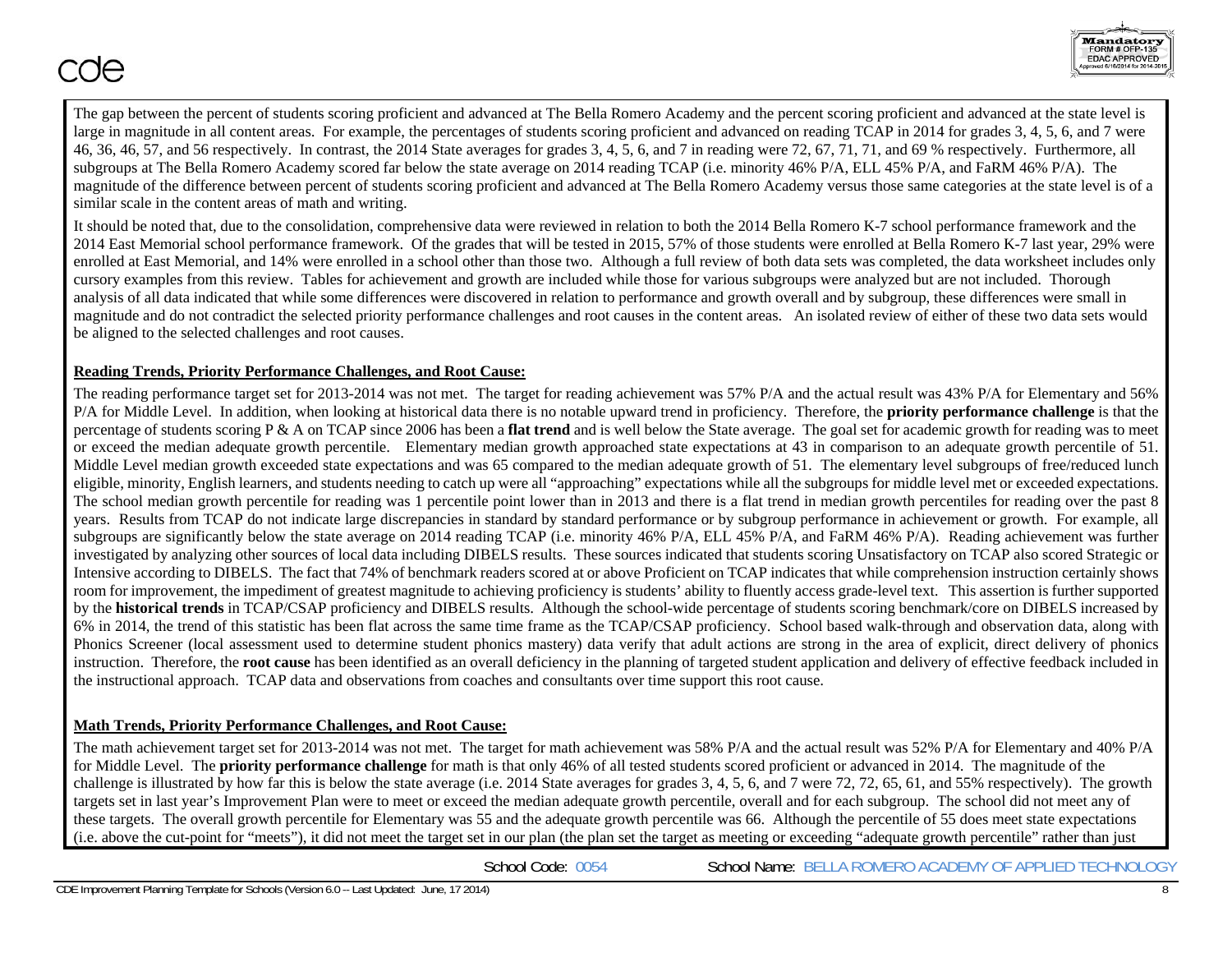

meeting state expectations). The overall percentile for Middle Level was 51 and the adequate growth percentile was 74. In addition, none of the subgroups met their adequate growth percentile. However, 3 of the 4 Elementary subgroups and 1 of the 4 Middle Level subgroups did meet state expectations. The Elementary % proficient/advanced increased by 2% in comparison to 2013 and historical results show a tangible **upward trend** in overall % proficiency across the past 9 years (i.e. 33% in 2006 to 52% in 2014). Analysis of TCAP results by subgroup did not indicate notable discrepancies in achievement or growth performance in relation to gender or ethnicity. The 2014 TCAP results by standard indicated a 1% decrease in proficiency in Standard 1 performance as compared to 2013 but the percentage was the  $2<sup>nd</sup>$  highest when compared to those over the past 5 years. However, data from the prior 5 years still indicates that Standard 1 proficiency is lower (as a grade 3-5 average) than that of each of the other standards. It should be noted that the highest % P/A in the past 4 years (70%, grade 3 in 2009) also showed the highest Standard 1 proficiency level (67%). Furthermore, the lowest % P/A in the past 3 years  $(23\%, 5^{th}$  grade in 2009) also showed the lowest Standard 1 proficiency level (19%). This evidence shows that the degree of proficiency on Standard 1 is linked to overall proficiency as an increase in one has typically been tied to an increase in the other. Local results from Assessing Math Concepts student interviews (direct measures of number sense) support this root cause. A high percentage of students scoring at the "Needs Instruction" or "Practice" level on AMC concepts tied to grades 3-6 scored below proficient on TCAP in 2013. Adult action data also indicate that focused number sense intervention has not been consistently practiced across all grade levels for a sustained time period. Therefore, the **root cause** has been stated as: Tier 1 and 2 instruction focused on enhancing number sense is included in the curriculum but is not consistently applied in adequate scope or quantity across all grade levels. TCAP data and observations from coaches and consultants over time support this root cause.

## **Writing Trends, Priority Performance Challenges, and Root Cause:**

Writing performance targets set for 2013-2014 were not met. The target for writing achievement was 40% P/A and the actual result for Elementary was 28% P/A and for Middle Level it was 36% P/A. The **priority performance challenge** is that only 32% of all tested students scored proficient or advanced in 2014. Although this represents the highest overall % P/A in history, the trend in years other than 2013 and 2014 has been **flat** in almost all grade levels. The % P/A is also well below the State average (i.e. 2014 State averages for grades 3, 4, 5, 6, and 7 were 51, 52, 55, 57, and 61% respectively). This illustrates the magnitude of the challenge. The growth targets set in last year's Improvement Plan were to meet or exceed the median adequate growth percentile, overall and for each subgroup. The school did not meet any of these targets. The overall growth percentile for Elementary was 38 and the adequate growth percentile was 64. Middle Level growth percentile was 56 while the adequate growth percentile was 71. Although 56 meets the state expectation, this is below the target that was set in the plan. Furthermore, none of the subgroups in Elementary or Middle Level met their adequate growth percentile. However, all Middle Level subgroups did meet state expectations for growth. Analysis of TCAP results by subgroup indicates that English learners categorized as FEP outperformed those categorized as LEP by 46% in 2014. Additional disaggregated data show that 0% of NEP students and 13% of LEP students scored proficient in 2014 on TCAP. This evidence indicates that the language proficiency level of students is a determining factor in their writing performance. Therefore, the **root cause** has been stated as: Instruction in the area of vocabulary development is not applied consistently enough across all content areas to increase the writing proficiency level of NEP and LEP students.

## **Major Improvement Strategies:**

The school leadership team, in conjunction with the School Accountability Committee, selected 4 major improvement strategies. Strategies were identified in reading, math, writing, and Title 1 compliance. Although some minor revisions were made to these in comparison to the 2013-2014 school year, the core of each mirrors that from the prior year. It was determined that the strongest results from 2014 testing are those from areas that were most aligned with the implementation of these strategies (e.g. middle level reading). The other context that is important to consider is that there are a larger than typical number of new staff at The Academy. This will relate to particular emphasis on the action steps that relate to professional development and coaching. The selected strategies were discussed with all certified staff in November and action steps have already taken place in alignment with these strategies. These directly address the priority performance challenges as described above. The identified strategies are as follow:

- $\bullet$  Reading: Refine and monitor the implementation of the student application portion of the district's research based reading program to dramatically increase percentage of students able to fluently access grade level text.
- 0 Math: Enhance targeted Tier 1 and 2 number sense instruction by increasing staff development on the standards tied most directly to number sense and by placing students in more specifically selected station/intervention activities that change rapidly enough to keep pace with student mastery of concepts.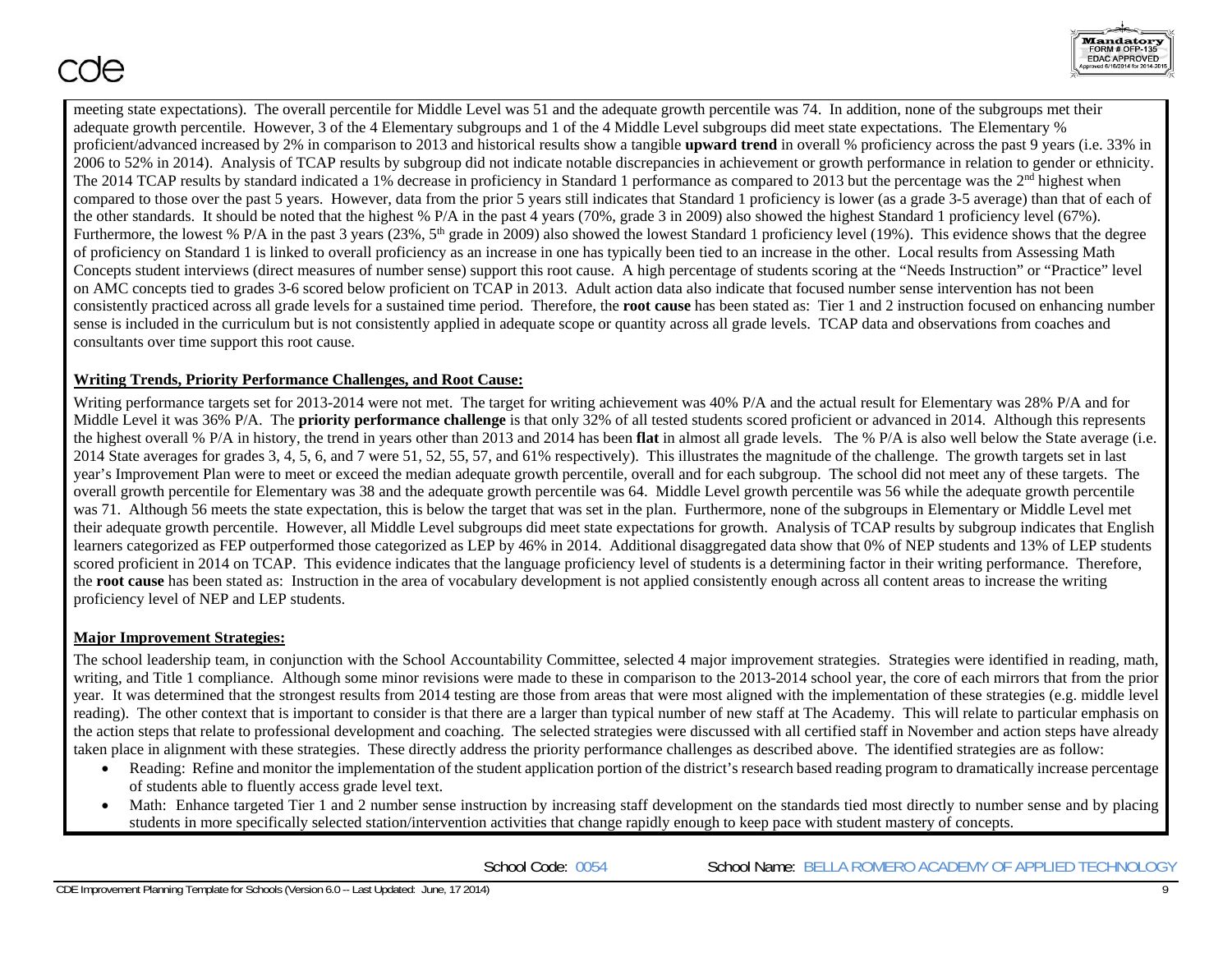

- $\bullet$  Writing: Enhance vocabulary and writing instruction across the curriculum through implementation of a research based direct instruction curriculum to systematically accelerate the oral and written language development of all K-2 students and English Language Learners in grades 3-7.
- $\bullet$ Title 1 Compliance: Implement all Title 1 compliance areas and strategies for improvement.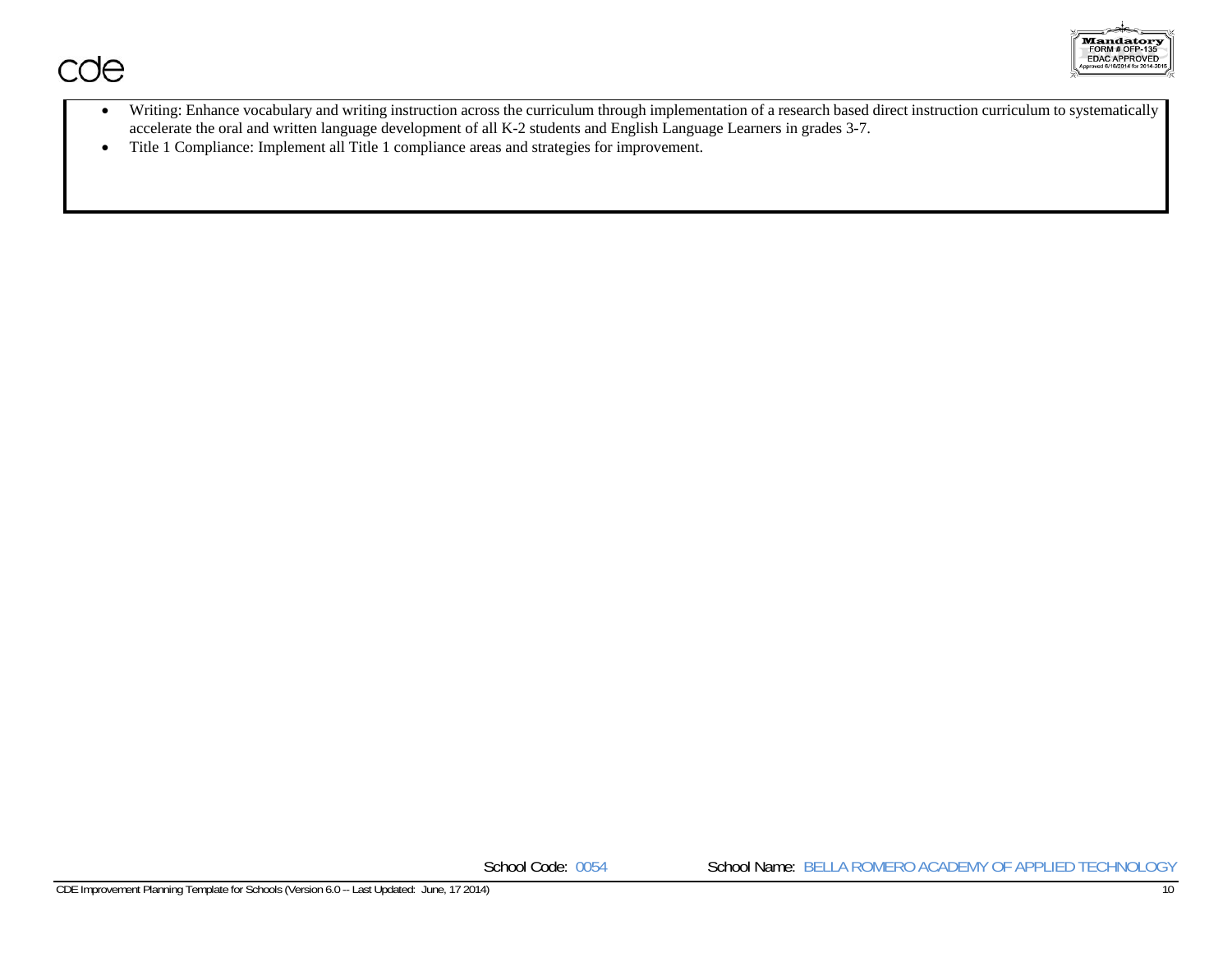# **Worksheet #1: Progress Monitoring of Prior Year's Performance Targets**

**Directions:** This chart supports analysis of progress made towards performance targets set for the 2013-14 school year (last year's plan). While this worksheet should be included in your UIP, *the main intent is to record your school's reflections to help build your data narrative.*

| Performance Indicators        | Targets for 2013-14 school year<br>(Targets set in last year's plan) | Performance in 2013-14? Was the target<br>met? How close was the school to meeting<br>the target?                                                                                   | Brief reflection on why previous targets were<br>met or not met.                                                                                                                                                                                                                                                                                                                                                                                                                                              |  |
|-------------------------------|----------------------------------------------------------------------|-------------------------------------------------------------------------------------------------------------------------------------------------------------------------------------|---------------------------------------------------------------------------------------------------------------------------------------------------------------------------------------------------------------------------------------------------------------------------------------------------------------------------------------------------------------------------------------------------------------------------------------------------------------------------------------------------------------|--|
|                               | Reading: 57.2% P/A                                                   | Target was not met in Elementary or Middle<br>Level. Actual % P/A was for Elementary<br>was 42.6% (14.6% below target) and for<br>Middle Level it was 56.3% (0.9% below<br>target). | Achievement targets were closest to being<br>met in Middle Level reading and writing and<br>the only growth target to be met was in Middle<br>Level reading. Data has indicated that<br>students, particularly English learners, are<br>developing increased literacy skills as they<br>progress into the upper grades (6th, 7th).<br>Many language learners are remaining in the<br>LEP category throughout the elementary<br>years. An even stronger emphasis on<br>developing language and reading fluency |  |
| Academic Achievement (Status) | Math: 58.4% P/A                                                      | Target was not met in Elementary or Middle<br>Level. Actual % P/A was for Elementary<br>was 52.2% (6.2% below target) and for<br>Middle Level it was 39.5% (18.9% below<br>target). |                                                                                                                                                                                                                                                                                                                                                                                                                                                                                                               |  |
|                               | Writing: 39.8% P/A                                                   | Target was not met in Elementary or Middle<br>Level. Actual % P/A was for Elementary<br>was 28.4% (11.4% below target) and for<br>Middle Level it was 36.1% (3.7% below<br>target). | during early years will further increase<br>achievement and growth in reading and<br>writing. Math achievement and growth were<br>below the targets but there are some positive<br>trends in the data. The emphasis being put<br>on enhanced instruction in the area of number                                                                                                                                                                                                                                |  |
|                               | Reading: Meet or exceed median<br>adequate growth percentile.        | Target was not met for Elementary but was<br>met for Middle Level. Elementary MGP was<br>43 and the MAGP was 51. Middle Level<br>MGP was 65 and the MAGP was 51.                    | sense seems to be an effective strategy that<br>will enhance results with continued<br>implementation of the action steps.                                                                                                                                                                                                                                                                                                                                                                                    |  |
| <b>Academic Growth</b>        | Math: Meet or exceed median<br>adequate growth percentile.           | Target was not met for Elementary or Middle<br>Level. Elementary MGP was 55 and the<br>MAGP was 66. Middle Level MGP was 51<br>and the MAGP was 74.                                 |                                                                                                                                                                                                                                                                                                                                                                                                                                                                                                               |  |
|                               | Writing: Meet or exceed median<br>adequate growth percentile.        | Target was not met for Elementary or Middle<br>Level. Elementary MGP was 38 and the                                                                                                 |                                                                                                                                                                                                                                                                                                                                                                                                                                                                                                               |  |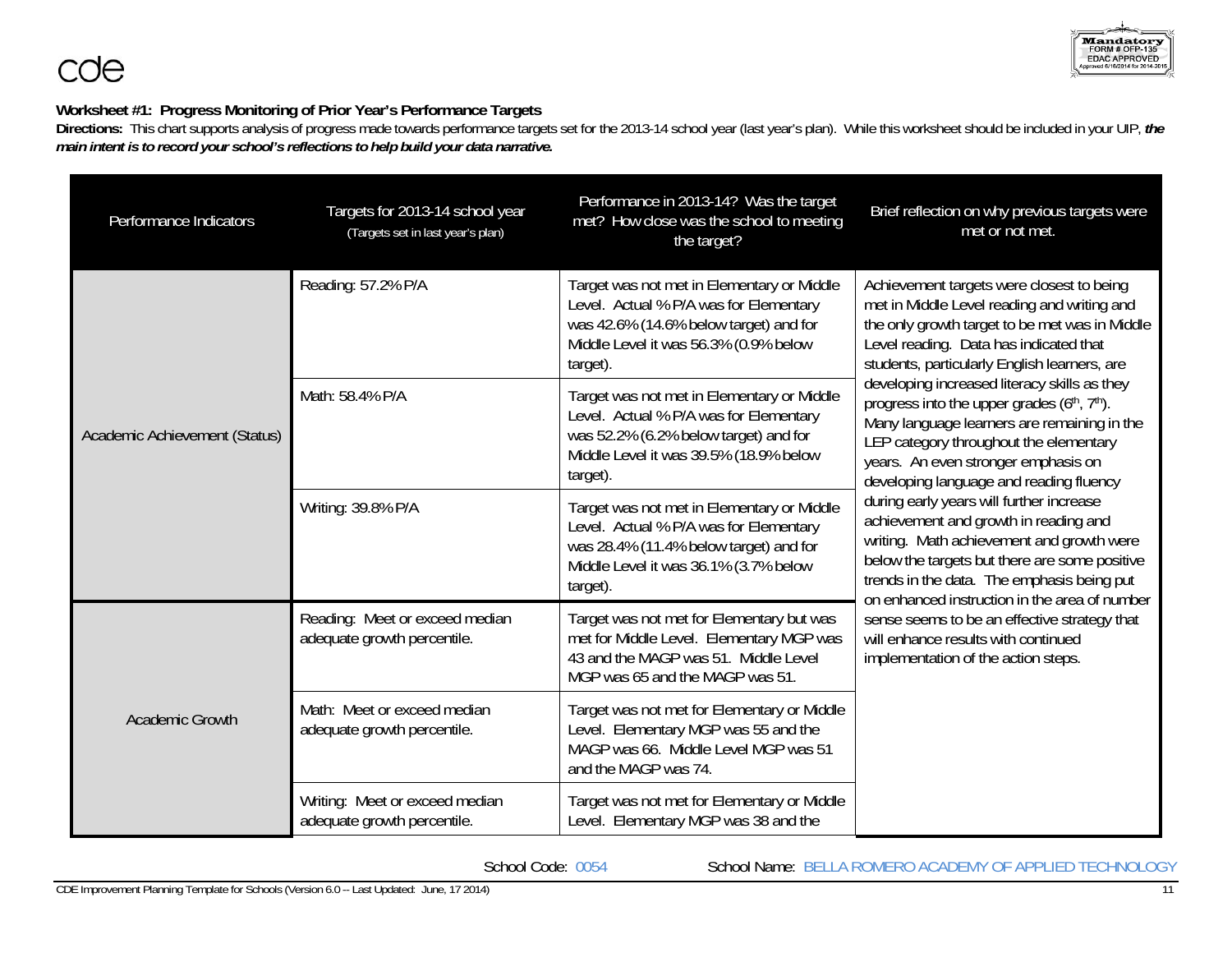

| Performance Indicators      | Targets for 2013-14 school year<br>(Targets set in last year's plan)        | Performance in 2013-14? Was the target<br>met? How close was the school to meeting<br>the target?                                                                                                                                                                                                                                                                                                                                                                                      | Brief reflection on why previous targets were<br>met or not met. |
|-----------------------------|-----------------------------------------------------------------------------|----------------------------------------------------------------------------------------------------------------------------------------------------------------------------------------------------------------------------------------------------------------------------------------------------------------------------------------------------------------------------------------------------------------------------------------------------------------------------------------|------------------------------------------------------------------|
|                             |                                                                             | MAGP was 65. Middle Level MGP was 56<br>and the MAGP was 71.                                                                                                                                                                                                                                                                                                                                                                                                                           |                                                                  |
|                             | ELP: Target not set in last year's plan.                                    | N/A                                                                                                                                                                                                                                                                                                                                                                                                                                                                                    |                                                                  |
|                             | Reading: All subgroups meet or exceed<br>median adequate growth percentile. | Target was not met for any Elementary<br>subgroup. Free/reduced and minority groups<br>were 8 points below the adequate percentile,<br>English learners were 12 below, and "students<br>needing to catch up" was 26 below.<br>Target was met for Middle Level by 3 of 4<br>subgroups (all except "students needing to catch<br>up" which was 3 points below the median<br>adequate percentile).                                                                                        |                                                                  |
| <b>Academic Growth Gaps</b> | Math: All subgroups meet or exceed<br>median adequate growth percentile.    | Target was not met for any Elementary<br>subgroup. Free/reduced was 11 points below<br>the adequate percentile, minority group was 12<br>below, English learners group was 11 below, and<br>"students needing to catch up" was 18 below.<br>Target was not met for any Middle Level<br>subgroup. Free/reduced was 27 points below<br>the adequate percentile, minority group was 23<br>below, English learners group was 26 below, and<br>"students needing to catch up" was 33 below. |                                                                  |
|                             | Writing: All subgroups meet or exceed<br>median adequate growth percentile. | Target was not met for any Elementary<br>subgroup. Free/reduced was 28 points below<br>the adequate percentile, minority group was 30<br>below, English learners group was 31 below, and<br>"students needing to catch up" was 35 below.<br>Target was not met for any Middle Level<br>subgroup. Free/reduced was 13 points below<br>the adequate percentile, minority group was 16<br>below, English learners group was 14 below, and<br>"students needing to catch up" was 24 below. |                                                                  |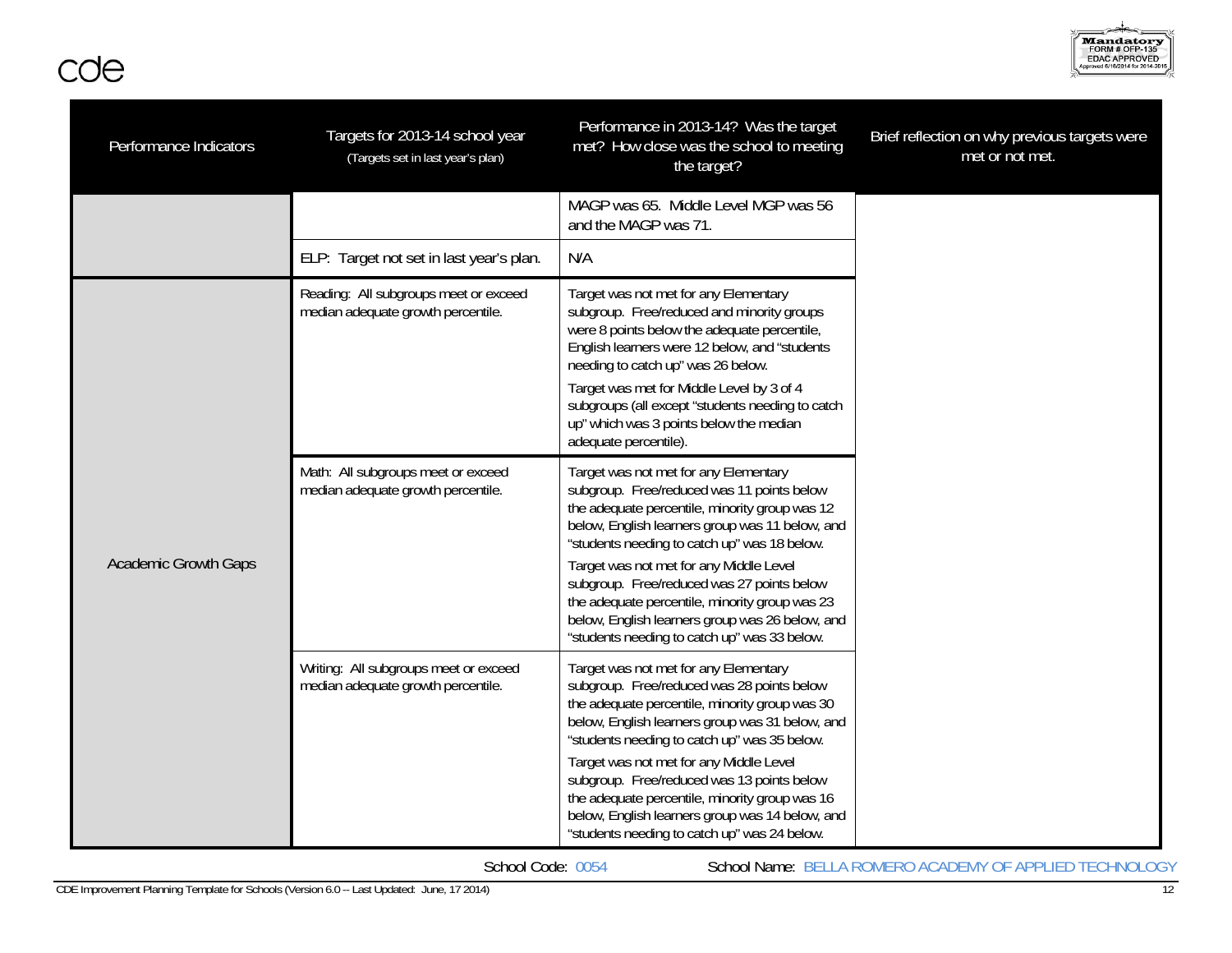

| Performance Indicators                 | Targets for 2013-14 school year<br>(Targets set in last year's plan) | Performance in 2013-14? Was the target<br>met? How close was the school to meeting<br>the target? | Brief reflection on why previous targets were<br>met or not met. |
|----------------------------------------|----------------------------------------------------------------------|---------------------------------------------------------------------------------------------------|------------------------------------------------------------------|
| Postsecondary & Workforce<br>Readiness | N/A                                                                  | N/A                                                                                               |                                                                  |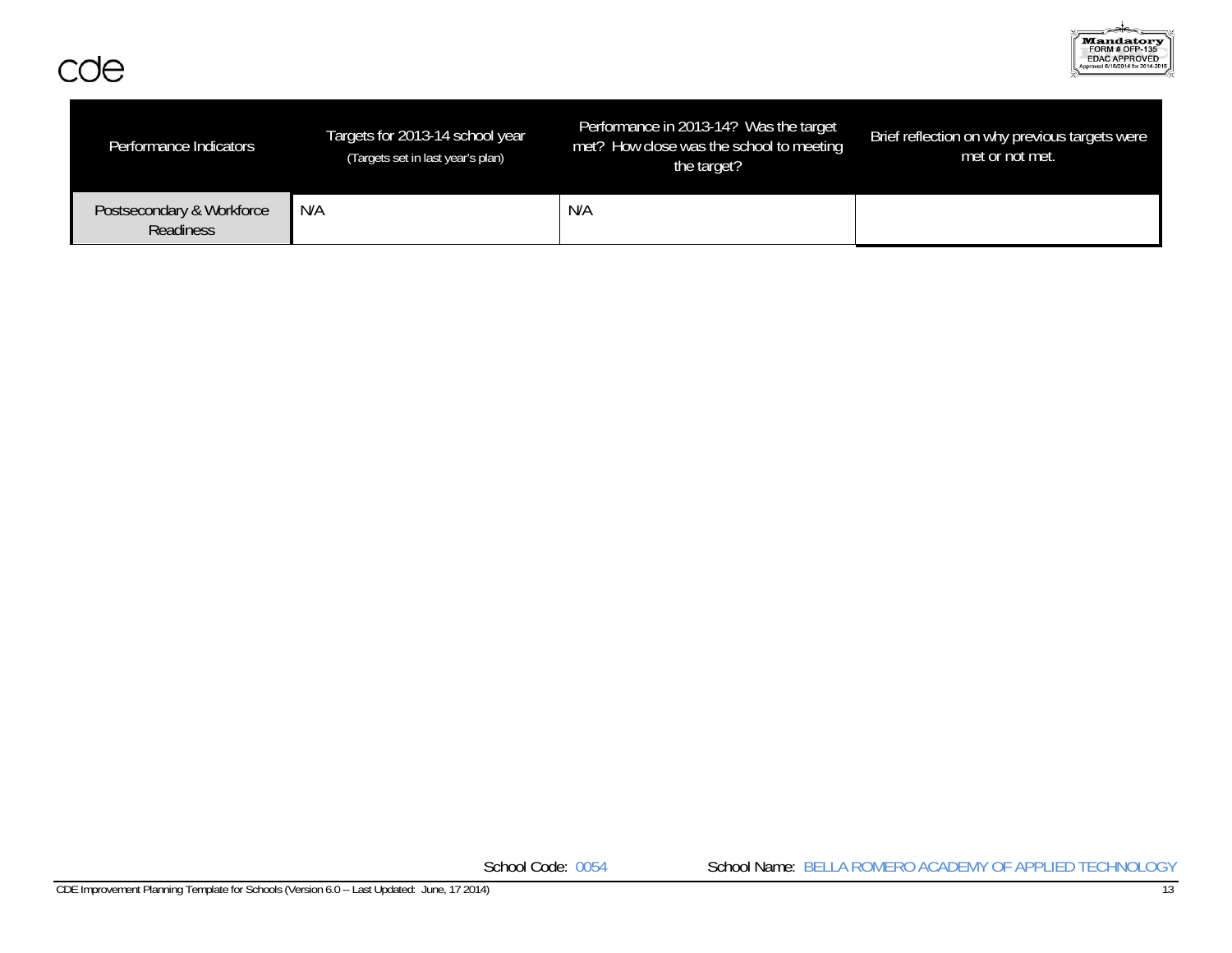

# **Worksheet #2: Data Analysis**

Directions: This chart supports planning teams in recording and organizing observations about school-level data in preparation for writing the required data narrative. Planning teams should describe positive and negative trends for all of the four performance indicators using at least three years of data and then prioritize the performance challenges (based on notable trends) that the school will focus its efforts on improving. The root cause analysis and improvement planning efforts in the remainder of the plan should be aimed at addressing the identified priority performance challenge(s). A limited number of priority performance challenges is recommended (no more than 3-5); a performance challenge may apply to multiple performance indicators. At a minimum, priority performance challenges must be identified in any of the four performance indicator areas where minimum state and federal expectations were not met for accountability purposes. Furthermore, schools are encouraged to consider observations recorded in the "last year's targets" worksheet. Finally, provide a brief description of the root cause analysis for any priority performance challenges. Root causes may apply to multiple priority performance challenges. You may add rows, as needed.

# **\*Worksheet #2 submitted as an addendum.**

| Performance Indicators           | Description of Notable Trends<br>(3 years of past state and local data) | <b>Priority Performance</b><br>Challenges | <b>Root Causes</b> |
|----------------------------------|-------------------------------------------------------------------------|-------------------------------------------|--------------------|
| Academic Achievement<br>(Status) | See addendum                                                            |                                           |                    |
|                                  |                                                                         |                                           |                    |
|                                  | See addendum                                                            |                                           |                    |
| Academic Growth                  |                                                                         |                                           |                    |
| <b>Academic Growth Gaps</b>      | See addendum                                                            |                                           |                    |
|                                  |                                                                         |                                           |                    |
| Postsecondary & Workforce        | Not Applicable                                                          |                                           |                    |
| Readiness                        |                                                                         |                                           |                    |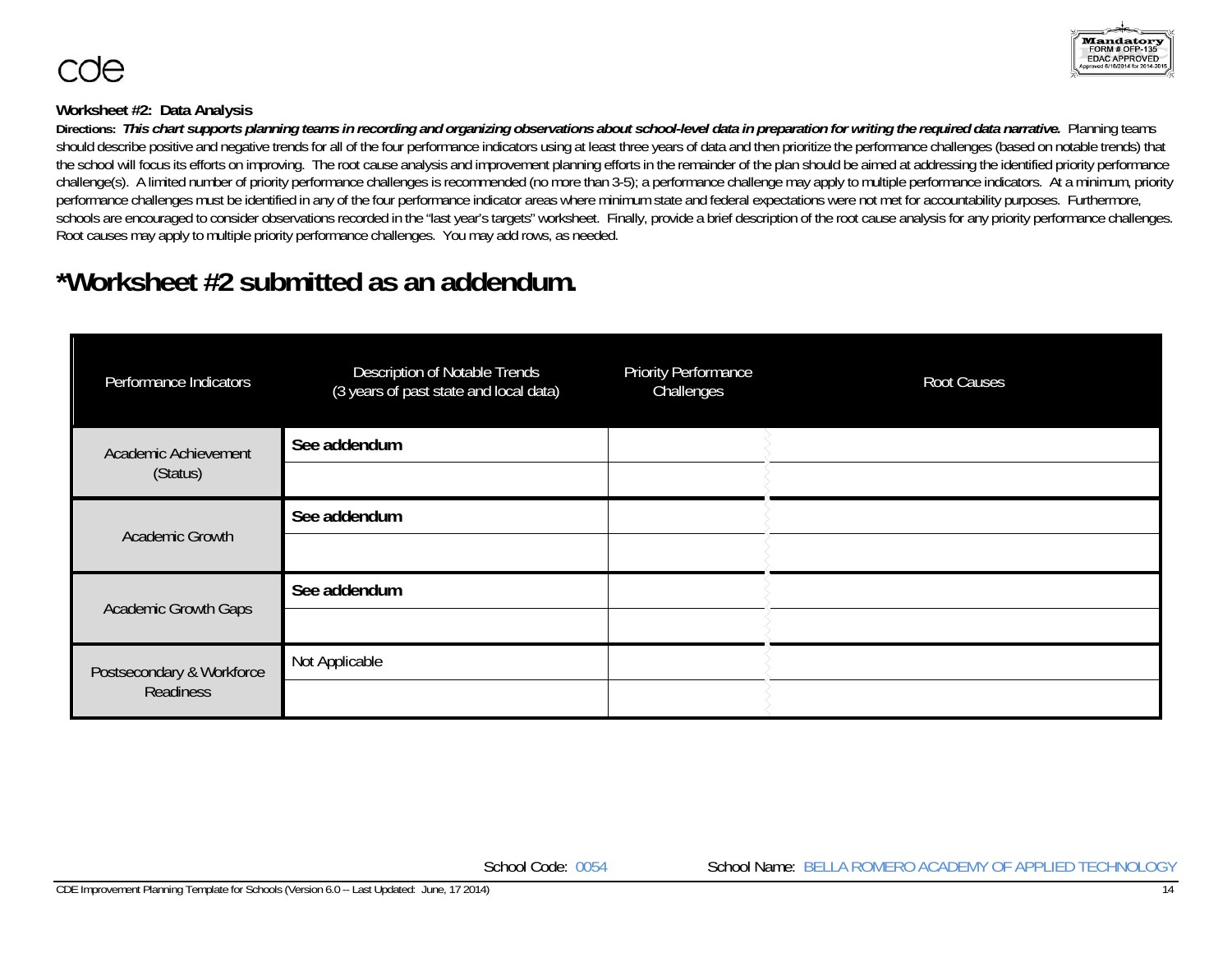# **Section IV: Action Plan(s)**

This section addresses the "Plan" portion of the continuous improvement cycle. First, identify annual performance targets and the interim measures. This will be documented in the required *School Target Setting Form* on the next page. Then move into action planning, which should be captured in the *Action Planning Form*.

# **School Target Setting Form**

**Directions:** Complete the worksheet below. Schools are expected to set their own annual targets for academic achievement, academic growth, academic growth gaps, and postsecondary and workforce readiness. At a minimum, schools should set targets for each of the performance indicators (i.e., Academic Achievement, Academic Growth, Academic Growth Gaps, Postsecondary & Workforce Readiness) where state expectations are not met; targets should also be connected to prioritized performance challenges identified in the data narrative (section III). Consider last year's targets (see Worksheet #1) and whether adjustments need to be made. For each annual performance target, identify interim measures that will be used to monitor progress toward the annual targets at least quarterly during the school year.

*Implications of Colorado Measures of Academic Success (CMAS) on Target Setting:* During the 2014-15 school year, Colorado is transitioning from reading, writing and math TCAP assessments to CMAS PARCC English language arts and math assessments. These assessments measure related, but different content standards and are expected to have different proficiency levels. As a result, setting targets based on the percent of students scoring proficient and advanced may not be appropriate. Furthermore, CDE does not yet know if student growth percentiles and median student growth percentiles will be available for accountability, planning or reporting use. It is known that adequate growth percentiles will not be available next year for 2014-15 results. Target setting is still expected to occur in the UIP process during this transition period. However, some modifications in typical practice may be needed. Refer to the UIP Handbook and quidance documents on the UIP website for options and considerations.



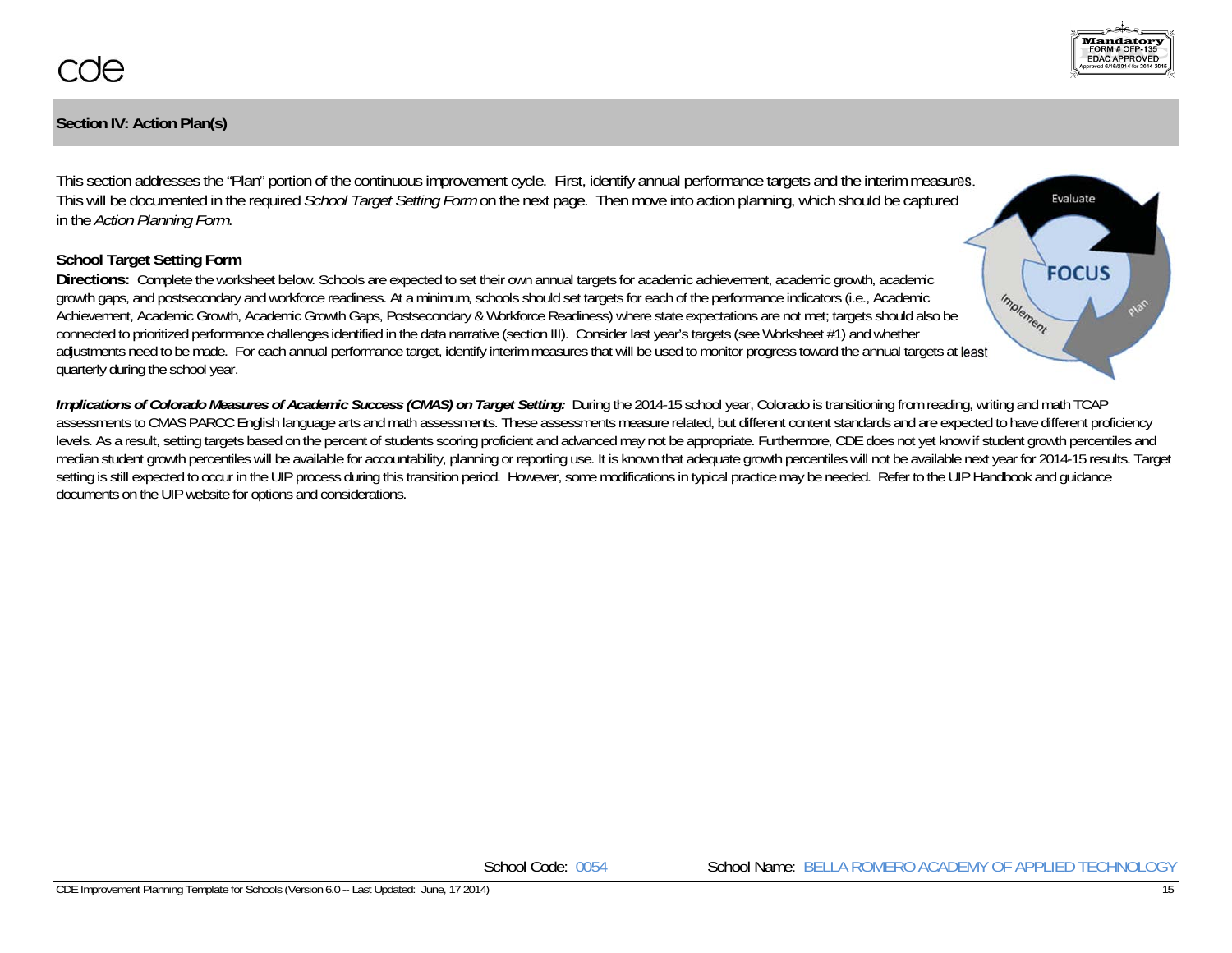# **School Target Setting Form**

| Performance                         |                                                                                          |              | <b>Priority Performance</b>                                                                                                              | <b>Annual Performance Targets</b>                                                                                                                                                                                                                                                                                                                                                                                                                                                                                    |                                                                                                                                                                                                                                                                                                                                                                                                                                                           | Interim Measures for                                                                                                                                                                                                                                                                                                                                                                                                                                                                                                                                                                                                                                                                                                                                                                                                                          | Major Improvement                                                                                                                                                                                                                           |
|-------------------------------------|------------------------------------------------------------------------------------------|--------------|------------------------------------------------------------------------------------------------------------------------------------------|----------------------------------------------------------------------------------------------------------------------------------------------------------------------------------------------------------------------------------------------------------------------------------------------------------------------------------------------------------------------------------------------------------------------------------------------------------------------------------------------------------------------|-----------------------------------------------------------------------------------------------------------------------------------------------------------------------------------------------------------------------------------------------------------------------------------------------------------------------------------------------------------------------------------------------------------------------------------------------------------|-----------------------------------------------------------------------------------------------------------------------------------------------------------------------------------------------------------------------------------------------------------------------------------------------------------------------------------------------------------------------------------------------------------------------------------------------------------------------------------------------------------------------------------------------------------------------------------------------------------------------------------------------------------------------------------------------------------------------------------------------------------------------------------------------------------------------------------------------|---------------------------------------------------------------------------------------------------------------------------------------------------------------------------------------------------------------------------------------------|
| Indicators                          | <b>Measures/ Metrics</b>                                                                 |              | Challenges                                                                                                                               | 2014-15                                                                                                                                                                                                                                                                                                                                                                                                                                                                                                              | 2015-16                                                                                                                                                                                                                                                                                                                                                                                                                                                   | 2014-15                                                                                                                                                                                                                                                                                                                                                                                                                                                                                                                                                                                                                                                                                                                                                                                                                                       | Strategy                                                                                                                                                                                                                                    |
| Academic<br>Achievement<br>(Status) | TCAP, CoAlt/,<br>Lectura,<br>Escritura, K-3<br>literacy (READ<br>Act), local<br>measures | $\mathsf{R}$ | The percentage of<br>students scoring P &<br>A on TCAP since<br>2006 has been a flat<br>trend and is well<br>below the state<br>average. | Sufficient number of<br>students score Level 4<br>or better on CMAS<br>ELA so school scores<br>at or above 15 <sup>th</sup><br>percentile for the<br>Elementary level and at<br>or above the 35 <sup>th</sup><br>percentile for the<br>Middle Level (i.e.<br>targeted to achieve<br>"meets" within 2<br>years).<br>Decrease the number of<br>K-3 students with<br><b>Significant Reading</b><br>Deficiencies.<br>Increase the percent of<br>K-3 students in scoring<br>"Core" on End of Year<br>Composite in DIBELS. | Sufficient number of<br>students score Level 4<br>or better on CMAS<br>ELA so school scores<br>at or above 25 <sup>th</sup><br>percentile for the<br>Elementary level and at<br>or above the 50 <sup>th</sup><br>percentile for the<br>Middle Level.<br>Decrease the number of<br>K-3 students with<br><b>Significant Reading</b><br>Deficiencies.<br>Increase the percent of<br>K-3 students in scoring<br>"Core" on End of Year<br>Composite in DIBELS. | K-6: DIBELS measures<br>evaluated monthly in data<br>meetings (Sep-May) to<br>determine number of<br>students on/above aim-line<br>trajectory. Also evaluated<br>by semester in staff<br>development sessions<br>(Dec., May) to determine %<br>of students moving from<br>Intensive to Strategic and<br>Strategic to Intensive. The<br>% scoring "Core" on<br>DIBELS given 3 times per<br>year plus progress<br>monitoring will be<br>evaluated in relation to<br>Read Plan students.<br>K-6: Phonics Benchmark<br>measures evaluated in<br>Sept., Nov., Dec., Feb., and<br>May to determine % of<br>students passed through<br>grade level expectations.<br>3-8: Galileo standards-<br>based assessments<br>indicating % of students<br>proficient and risk levels<br>(high, moderate, low).<br>Evaluated three times (Sep.,<br>Oct., Dec.). | Refine and monitor the<br>implementation of the<br>student application<br>portion of the district's<br>research based reading<br>program to dramatically<br>increase percentage of<br>students able to fluently<br>access grade level text. |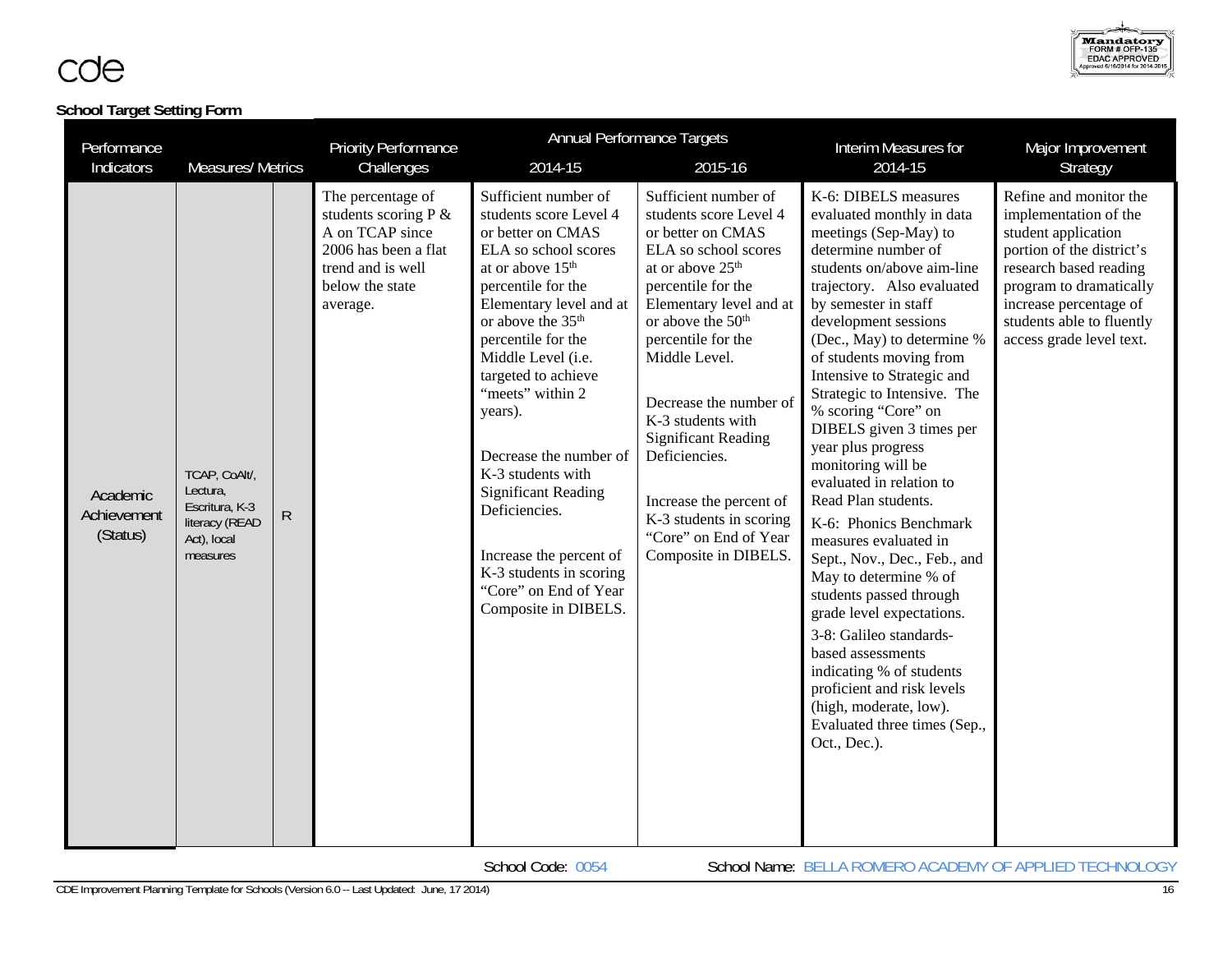|  |  | M | students scored<br>proficient or advanced<br>in 2014. This is well<br>below the state<br>average. | students score Level 4<br>or better on CMAS<br>Math so school scores<br>at or above 34 <sup>th</sup><br>percentile for the<br>Elementary level and at<br>or above the 38 <sup>th</sup><br>percentile for the<br>Middle Level (i.e.<br>targeted to achieve<br>"meets" within 2<br>years). | students score Level 4<br>or better on CMAS<br>Math so school scores<br>at or above $50th$<br>percentile for the<br>Elementary level and at<br>or above the 50 <sup>th</sup><br>percentile for the<br>Middle Level. | Concept student interviews<br>evaluated on a monthly<br>basis (Sep-May) and<br>analyzed in depth each<br>semester (Dec. and May) to<br>determine what % of<br>students are at the "Apply"<br>level on skills assigned as<br>grade level expectations.<br>1-7: Math Unit<br>Assessments evaluated and<br>analyzed to determine % of<br>students proficient for each<br>standard tested. Done<br>during collaborative<br>planning sessions in Oct.<br>and Jan. and during staff<br>development sessions in<br>Dec. and May.<br>6-8: iReady program<br>diagnostic assessments<br>given Aug., Dec., May to<br>determine overall growth.<br>3-8: Galileo standards-<br>based assessments<br>indicating % of students<br>proficient and risk levels<br>(high, moderate, low).<br>Evaluated three times (Sep.,<br>Oct., Dec., May). | and 2 number sense<br>instruction by increasing<br>staff development on the<br>standards tied most<br>directly to number sense<br>and by placing students in<br>more specifically selected<br>station/intervention<br>activities that change<br>rapidly enough to keep<br>pace with student mastery<br>of concepts. |
|--|--|---|---------------------------------------------------------------------------------------------------|------------------------------------------------------------------------------------------------------------------------------------------------------------------------------------------------------------------------------------------------------------------------------------------|---------------------------------------------------------------------------------------------------------------------------------------------------------------------------------------------------------------------|------------------------------------------------------------------------------------------------------------------------------------------------------------------------------------------------------------------------------------------------------------------------------------------------------------------------------------------------------------------------------------------------------------------------------------------------------------------------------------------------------------------------------------------------------------------------------------------------------------------------------------------------------------------------------------------------------------------------------------------------------------------------------------------------------------------------------|---------------------------------------------------------------------------------------------------------------------------------------------------------------------------------------------------------------------------------------------------------------------------------------------------------------------|
|--|--|---|---------------------------------------------------------------------------------------------------|------------------------------------------------------------------------------------------------------------------------------------------------------------------------------------------------------------------------------------------------------------------------------------------|---------------------------------------------------------------------------------------------------------------------------------------------------------------------------------------------------------------------|------------------------------------------------------------------------------------------------------------------------------------------------------------------------------------------------------------------------------------------------------------------------------------------------------------------------------------------------------------------------------------------------------------------------------------------------------------------------------------------------------------------------------------------------------------------------------------------------------------------------------------------------------------------------------------------------------------------------------------------------------------------------------------------------------------------------------|---------------------------------------------------------------------------------------------------------------------------------------------------------------------------------------------------------------------------------------------------------------------------------------------------------------------|

Sufficient number of

Sufficient number of

K-5: Assessing Math

Only 46% of all tested

School Code: 0054 School Name: BELLA ROMERO ACADEMY OF APPLIED TECHNOLOGY



Enhance targeted Tier 1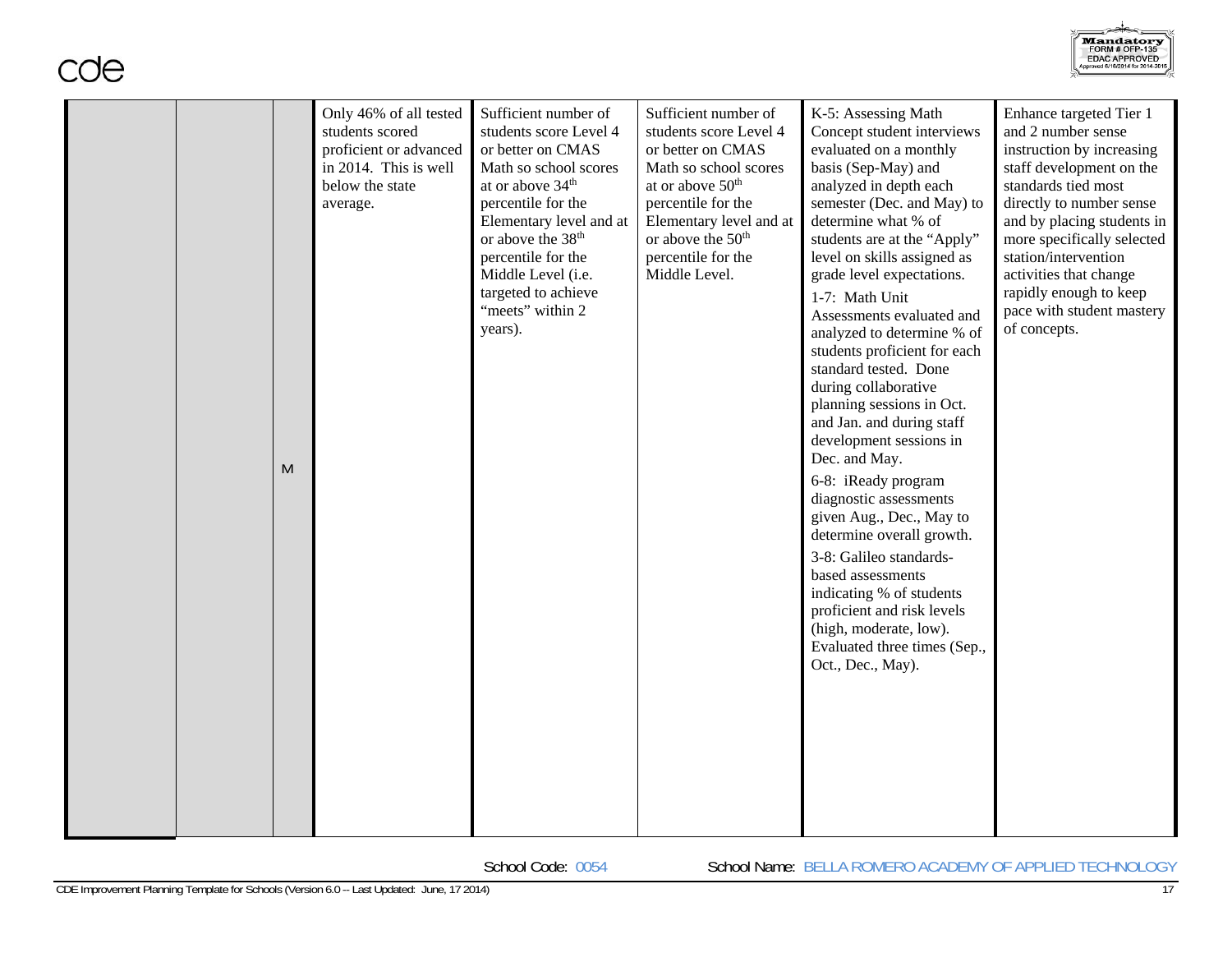

|                    |                                                                            | W           | Only 32% of all tested<br>students scored<br>proficient or advanced<br>in 2014. This is well<br>below the state<br>average.                                                                                                                             | Sufficient number of<br>students score Level 4<br>or better on CMAS<br>ELA so school scores<br>at or above 15 <sup>th</sup><br>percentile for the<br>Elementary level and at<br>or above the 35 <sup>th</sup><br>percentile for the<br>Middle Level (i.e.<br>targeted to achieve<br>"meets" within 2<br>years). | Sufficient number of<br>students score Level 4<br>or better on CMAS<br>ELA so school scores<br>at or above 25 <sup>th</sup><br>percentile for the<br>Elementary level and at<br>or above the 50 <sup>th</sup><br>percentile for the<br>Middle Level. | K-8: Quarterly common<br>district ELA assessments<br>evaluated to determine % of<br>students that are proficient<br>and delineate instructional<br>next steps.<br><b>ELL Students: WIDA</b><br>Model writing progress<br>monitoring assessment<br>given quarterly.                                                                                                                                                                                                                                                                                                                                                                                                                      | Enhance vocabulary and<br>writing instruction across<br>the curriculum through<br>implementation of a<br>research based direct<br>instruction curriculum to<br>systematically accelerate<br>the oral and written<br>language development of<br>all K-2 students and<br>English Language<br>Learners in grades 3-8. |
|--------------------|----------------------------------------------------------------------------|-------------|---------------------------------------------------------------------------------------------------------------------------------------------------------------------------------------------------------------------------------------------------------|-----------------------------------------------------------------------------------------------------------------------------------------------------------------------------------------------------------------------------------------------------------------------------------------------------------------|------------------------------------------------------------------------------------------------------------------------------------------------------------------------------------------------------------------------------------------------------|-----------------------------------------------------------------------------------------------------------------------------------------------------------------------------------------------------------------------------------------------------------------------------------------------------------------------------------------------------------------------------------------------------------------------------------------------------------------------------------------------------------------------------------------------------------------------------------------------------------------------------------------------------------------------------------------|--------------------------------------------------------------------------------------------------------------------------------------------------------------------------------------------------------------------------------------------------------------------------------------------------------------------|
| Academic<br>Growth | Median<br>Growth<br>Percentile<br>(TCAP &<br>ACCESS),<br>local<br>measures | $\mathsf R$ | Median growth<br>percentile at the<br>Elementary level is<br>below state<br>expectations and is 8<br>percentile points<br>below the adequate<br>growth percentile.<br>Middle level does not<br>have a target set as it<br>met/exceeded<br>expectations. | Growth on Galileo<br>Reading over the year<br>equals "Expected<br>Growth Exceeded".                                                                                                                                                                                                                             | Growth on Galileo<br>Reading over the year<br>equals "Expected<br>Growth Exceeded".                                                                                                                                                                  | K-6: DIBELS measures<br>evaluated monthly in data<br>meetings (Sep-May) to<br>determine number of<br>students on/above aim-line<br>trajectory. Also evaluated<br>by semester in staff<br>development sessions<br>(Dec., May) to determine %<br>of students moving from<br>Intensive to Strategic and<br>Strategic to Intensive.<br>K-6: Phonics Benchmark<br>measures evaluated in<br>Sept., Nov., Dec., Feb., and<br>May to determine % of<br>students passed through<br>grade level expectations.<br>3-8: Galileo standards-<br>based assessments<br>indicating % of students<br>proficient and risk levels<br>(high, moderate, low).<br>Evaluated three times (Sep.,<br>Oct., Dec.). | Refine and monitor the<br>implementation of the<br>student application<br>portion of the district's<br>research based reading<br>program to dramatically<br>increase percentage of<br>students able to fluently<br>access grade level text.                                                                        |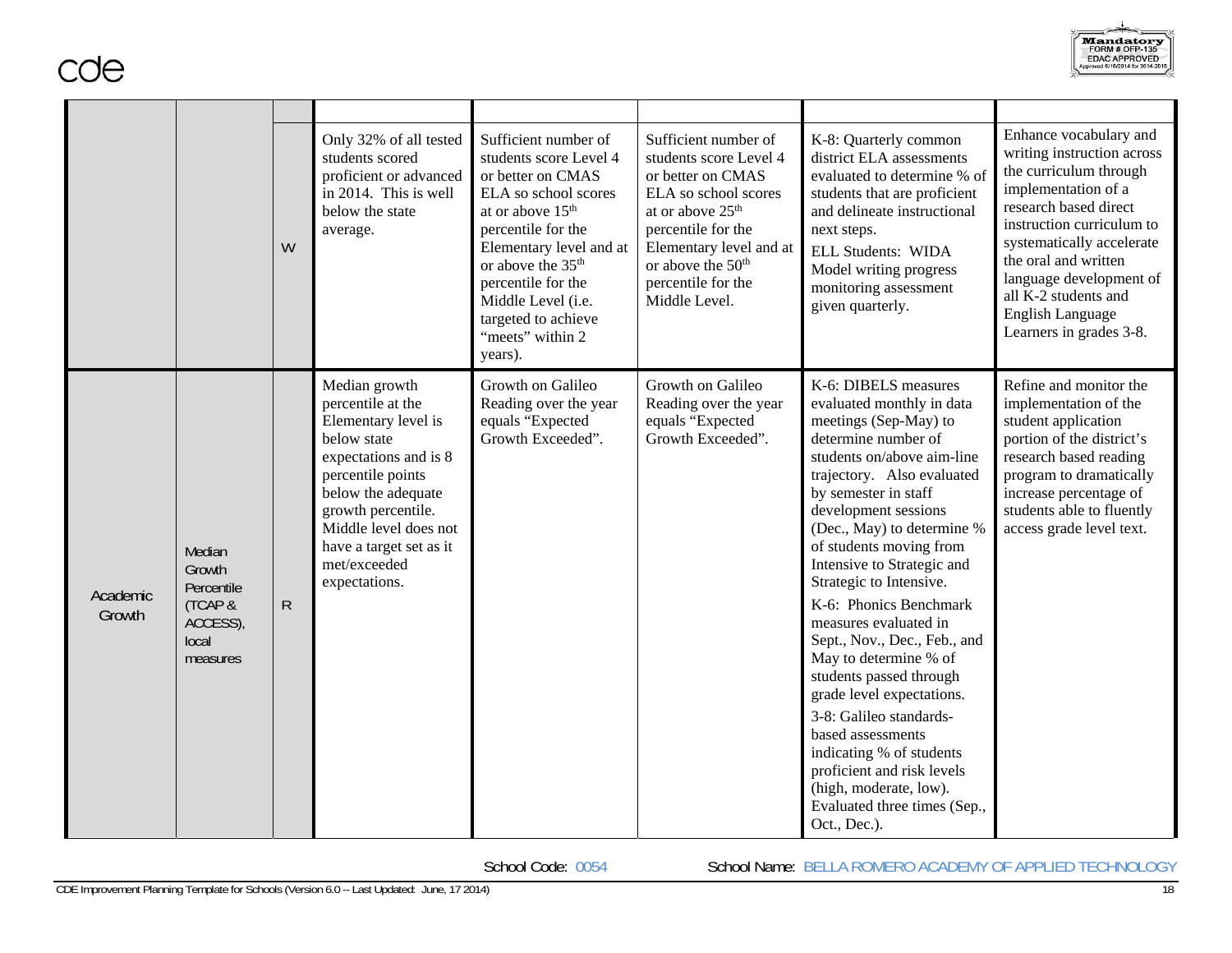|  | M | Median growth<br>percentile at the<br>Middle Level is below<br>state expectations and<br>is 13 percentile points<br>below the adequate<br>growth percentile.<br>Elementary does not<br>have a target set as it<br>met/exceeded<br>expectations. | Growth on Galileo<br>Math over the year<br>equals "Expected<br>Growth Exceeded". | Growth on Galileo<br>Math over the year<br>equals "Expected<br>Growth Exceeded". | K-5: Assessing Math<br>Concept student interviews<br>evaluated on a monthly<br>basis (Sep-May) and<br>analyzed in depth each<br>semester (Dec. and May) to<br>determine what % of<br>students are at the "Apply"<br>level on skills assigned as<br>grade level expectations.<br>1-7: Math Unit<br>Assessments evaluated and<br>analyzed to determine % of<br>students proficient for each<br>standard tested. Done<br>during collaborative<br>planning sessions in Oct.<br>and Jan. and during staff<br>development sessions in<br>Dec. and May.<br>6-8: iReady program<br>diagnostic assessments<br>given Aug., Dec., May to<br>determine overall growth.<br>3-8: Galileo standards-<br>based assessments<br>indicating % of students<br>proficient and risk levels<br>(high, moderate, low).<br>Evaluated three times (Sep.,<br>Oct., Dec., May). | Enhance targeted Tier 1<br>and 2 number sense<br>instruction by increasing<br>staff development on the<br>standards tied most<br>directly to number sense<br>and by placing students in<br>more specifically selected<br>station/intervention<br>activities that change<br>rapidly enough to keep<br>pace with student mastery<br>of concepts. |
|--|---|-------------------------------------------------------------------------------------------------------------------------------------------------------------------------------------------------------------------------------------------------|----------------------------------------------------------------------------------|----------------------------------------------------------------------------------|-----------------------------------------------------------------------------------------------------------------------------------------------------------------------------------------------------------------------------------------------------------------------------------------------------------------------------------------------------------------------------------------------------------------------------------------------------------------------------------------------------------------------------------------------------------------------------------------------------------------------------------------------------------------------------------------------------------------------------------------------------------------------------------------------------------------------------------------------------|------------------------------------------------------------------------------------------------------------------------------------------------------------------------------------------------------------------------------------------------------------------------------------------------------------------------------------------------|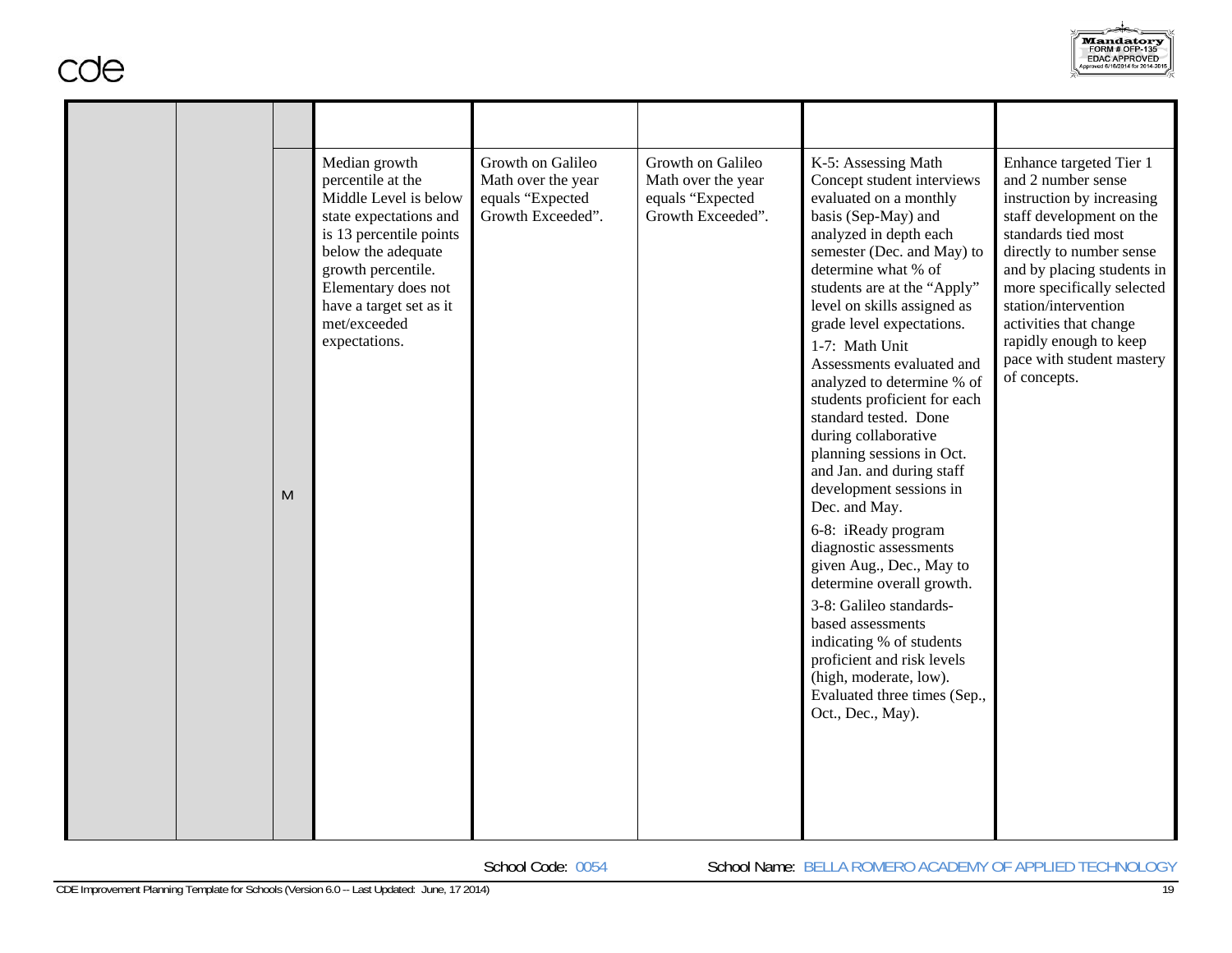|                                |                                                | W          | The median growth<br>percentile for<br>Elementary level is<br>below state<br>expectations and is 27<br>percentile points<br>below the adequate<br>growth percentile.<br>Middle level does not<br>have a target set as it<br>met/exceeded<br>expectations. | Increase percentage of<br>students scoring at a<br>level 3 or higher on the<br><b>WIDA</b> Access writing<br>domain in comparison<br>to 2014 results.<br>Although this only<br>pertains to ELL<br>students, this ties to the<br>improvement strategy<br>and a correlation with<br>universal increases is<br>expected. | Increase percentage of<br>students scoring at a<br>level 3 or higher on the<br><b>WIDA</b> Access writing<br>domain in comparison<br>to 2014 results.<br>Although this only<br>pertains to ELL<br>students, this ties to the<br>improvement strategy<br>and a correlation with<br>universal increases is<br>expected. | K-8: Quarterly common<br>district ELA assessments<br>evaluated to determine % of<br>students that are proficient<br>on the "writing/extended<br>response domain" and<br>delineate instructional next<br>steps.<br><b>ELL Students: WIDA</b><br>Model writing progress<br>monitoring assessment<br>given quarterly. | Enhance vocabulary and<br>writing instruction across<br>the curriculum through<br>implementation of a<br>research based direct<br>instruction curriculum to<br>systematically accelerate<br>the oral and written<br>language development of<br>all K-2 students and<br><b>English Language</b><br>Learners in grades 3-8. |
|--------------------------------|------------------------------------------------|------------|-----------------------------------------------------------------------------------------------------------------------------------------------------------------------------------------------------------------------------------------------------------|-----------------------------------------------------------------------------------------------------------------------------------------------------------------------------------------------------------------------------------------------------------------------------------------------------------------------|-----------------------------------------------------------------------------------------------------------------------------------------------------------------------------------------------------------------------------------------------------------------------------------------------------------------------|--------------------------------------------------------------------------------------------------------------------------------------------------------------------------------------------------------------------------------------------------------------------------------------------------------------------|---------------------------------------------------------------------------------------------------------------------------------------------------------------------------------------------------------------------------------------------------------------------------------------------------------------------------|
|                                |                                                | <b>ELP</b> | The median growth<br>percentile of ELL was<br>below the adequate<br>growth percentile for<br>Elementary and<br>Middle Level.                                                                                                                              | Meet or exceed English<br>Language Proficiency<br>median adequate<br>growth percentile for<br><b>Elementary and Middle</b><br>Level.                                                                                                                                                                                  | Meet or exceed English<br>Language Proficiency<br>median adequate<br>growth percentile for<br><b>Elementary and Middle</b><br>Level.                                                                                                                                                                                  | <b>WIDA Oral Language</b><br>progress monitoring<br>assessment given quarterly.<br>WIDA Model writing<br>progress monitoring<br>assessment given quarterly.                                                                                                                                                        | Enhance vocabulary and<br>writing instruction across<br>the curriculum through<br>implementation of a<br>research based direct<br>instruction curriculum to<br>systematically accelerate<br>the oral and written<br>language development of<br>all K-2 students and<br><b>English Language</b><br>Learners in grades 3-8. |
| Academic<br><b>Growth Gaps</b> | Median Growth<br>Percentile,<br>local measures | R          | The growth<br>percentiles of all<br>subgroups in<br>Elementary reading<br>are below state<br>expectations.                                                                                                                                                | Growth on Galileo<br>Reading over the year<br>equals "Expected<br>Growth Exceeded" for<br>the subgroup of ELL<br>(while also monitoring<br>for all subgroups).                                                                                                                                                        | Growth on Galileo<br>Reading over the year<br>equals "Expected<br>Growth Exceeded" for<br>the subgroup of ELL<br>(while also monitoring<br>for all subgroups).                                                                                                                                                        | K-6: DIBELS measures<br>evaluated monthly in data<br>meetings (Sep-May) to<br>determine number of<br>students on/above aim-line<br>trajectory. Also evaluated<br>by semester in staff<br>development sessions<br>(Dec., May) to determine %<br>of students moving from                                             | Refine and monitor the<br>implementation of the<br>student application<br>portion of the district's<br>research based reading<br>program to dramatically<br>increase percentage of<br>students able to fluently<br>access grade level text.                                                                               |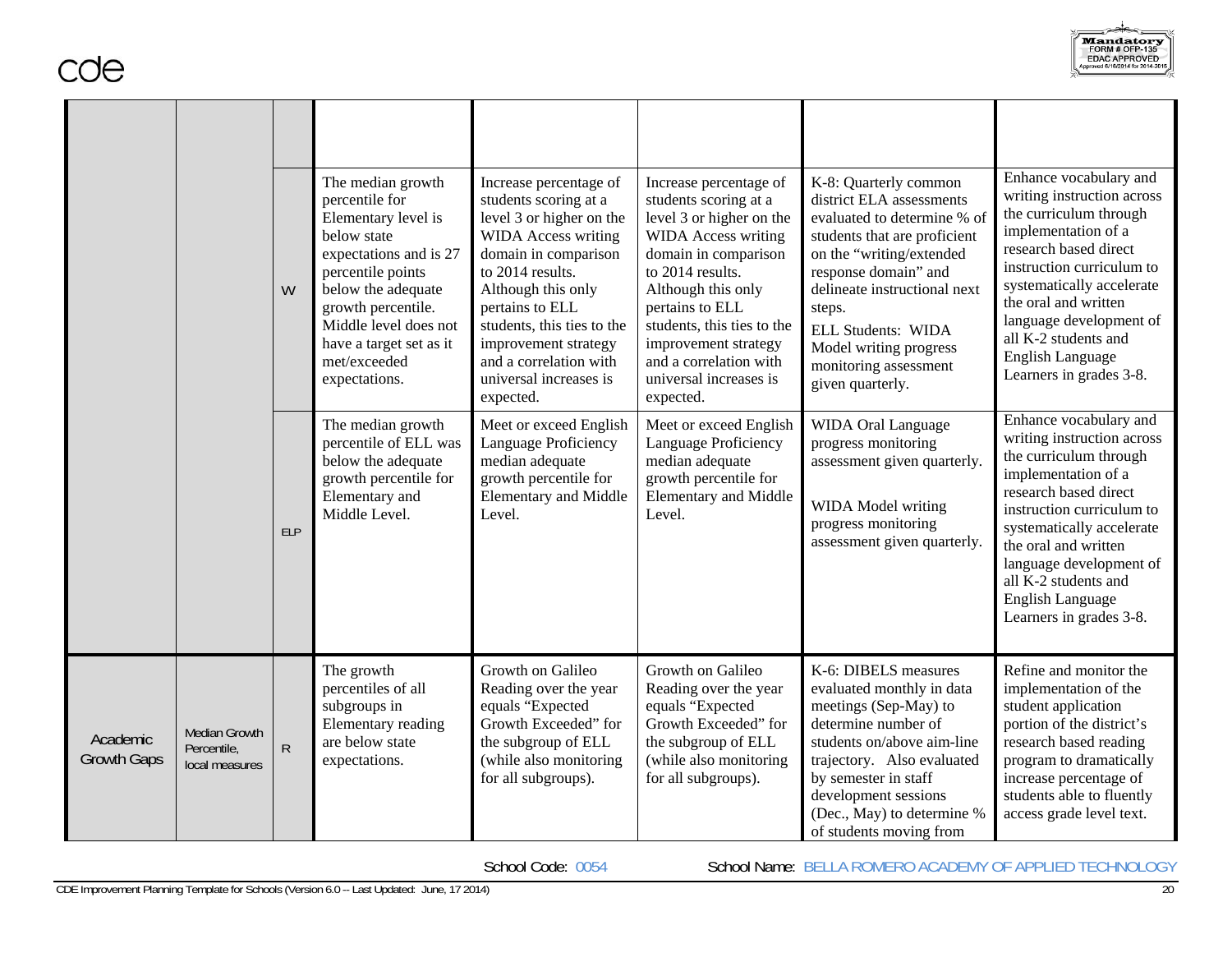

|   |                                                                                                                                     |                                                                                                                                                             |                                                                                                                                                             | Intensive to Strategic and<br>Strategic to Intensive.<br>K-6: Phonics Benchmark<br>measures evaluated in<br>Sept., Nov., Dec., Feb., and<br>May to determine % of<br>students passed through<br>grade level expectations.<br>3-8: Galileo standards-<br>based assessments<br>indicating % of students<br>proficient and risk levels<br>(high, moderate, low).<br>Evaluated three times (Sep.,<br>Oct., Dec.).                                                                                                                                                                                                                                              |                                                                                                                                                                                                                                                                                                                                                |
|---|-------------------------------------------------------------------------------------------------------------------------------------|-------------------------------------------------------------------------------------------------------------------------------------------------------------|-------------------------------------------------------------------------------------------------------------------------------------------------------------|------------------------------------------------------------------------------------------------------------------------------------------------------------------------------------------------------------------------------------------------------------------------------------------------------------------------------------------------------------------------------------------------------------------------------------------------------------------------------------------------------------------------------------------------------------------------------------------------------------------------------------------------------------|------------------------------------------------------------------------------------------------------------------------------------------------------------------------------------------------------------------------------------------------------------------------------------------------------------------------------------------------|
| M | One Elementary<br>subgroup (FRL) and<br>three Middle Level<br>subgroups (FRL,<br>Minority, ELL) are<br>below state<br>expectations. | Growth on Galileo<br>Math over the year<br>equals "Expected<br>Growth Exceeded" for<br>the subgroup of ELL<br>(while also monitoring<br>for all subgroups). | Growth on Galileo<br>Math over the year<br>equals "Expected<br>Growth Exceeded" for<br>the subgroup of ELL<br>(while also monitoring<br>for all subgroups). | K-5: Assessing Math<br>Concept student interviews<br>evaluated on a monthly<br>basis (Sep-May) and<br>analyzed in depth each<br>semester (Dec. and May) to<br>determine what % of<br>students are at the "Apply"<br>level on skills assigned as<br>grade level expectations.<br>1-7: Math Unit<br>Assessments evaluated and<br>analyzed to determine % of<br>students proficient for each<br>standard tested. Done<br>during collaborative<br>planning sessions in Oct.<br>and Jan. and during staff<br>development sessions in<br>Dec. and May.<br>6-8: iReady program<br>diagnostic assessments<br>given Aug., Dec., May to<br>determine overall growth. | Enhance targeted Tier 1<br>and 2 number sense<br>instruction by increasing<br>staff development on the<br>standards tied most<br>directly to number sense<br>and by placing students in<br>more specifically selected<br>station/intervention<br>activities that change<br>rapidly enough to keep<br>pace with student mastery<br>of concepts. |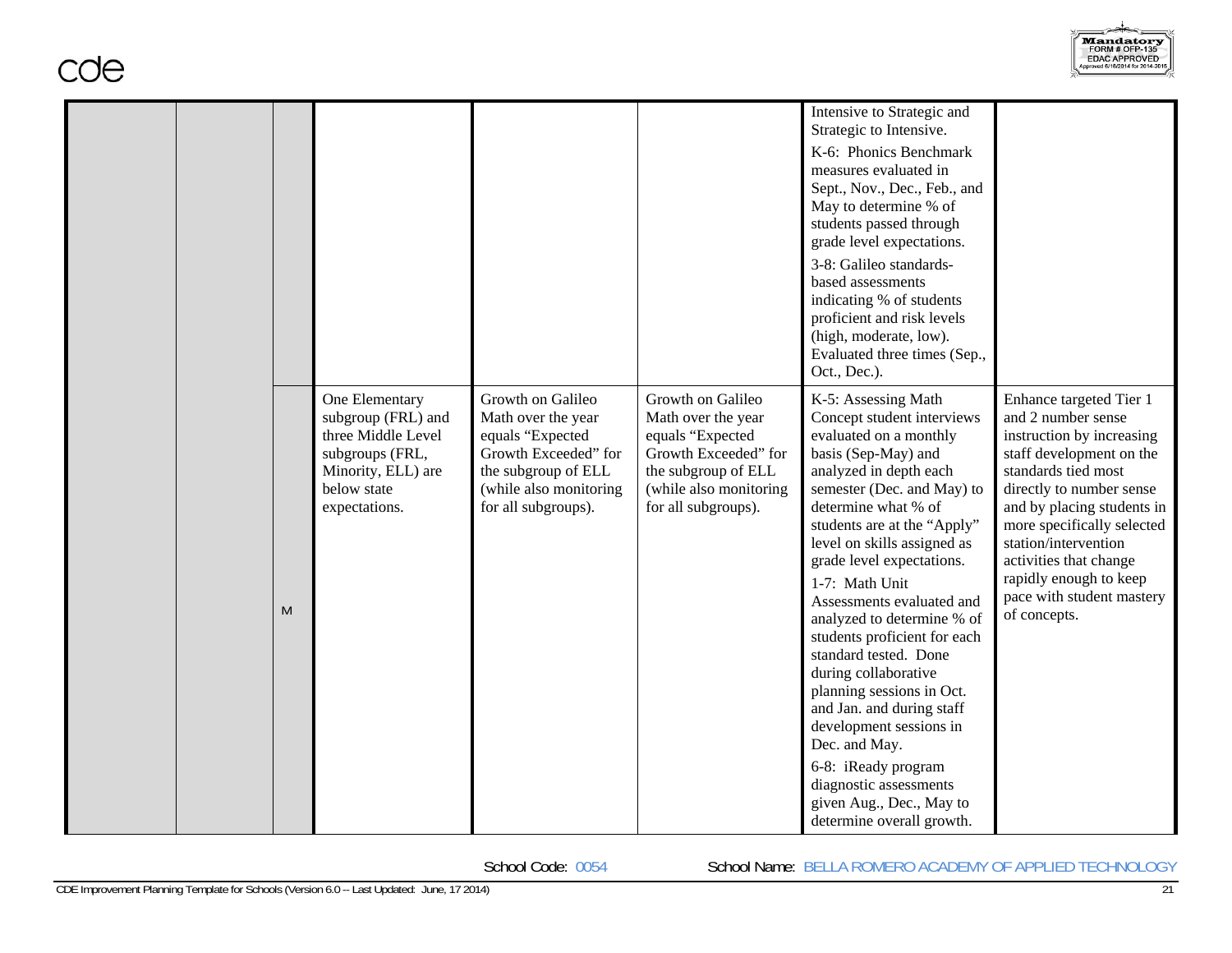

|                                 |                            |   |                                                                                                           |     |     | 3-8: Galileo standards-<br>based assessments<br>indicating % of students<br>proficient and risk levels<br>(high, moderate, low).<br>Evaluated three times (Sep.,<br>Oct., Dec., May).                                                                              |                                                                                                                                                                                                                                                                                                                           |
|---------------------------------|----------------------------|---|-----------------------------------------------------------------------------------------------------------|-----|-----|--------------------------------------------------------------------------------------------------------------------------------------------------------------------------------------------------------------------------------------------------------------------|---------------------------------------------------------------------------------------------------------------------------------------------------------------------------------------------------------------------------------------------------------------------------------------------------------------------------|
|                                 |                            | W | The median growth<br>percentiles of all<br>Elementary level<br>subgroups are below<br>state expectations. |     |     | K-8: Quarterly common<br>district ELA assessments<br>evaluated to determine % of<br>students that are proficient<br>and delineate instructional<br>next steps.<br><b>ELL Students: WIDA</b><br>Model writing progress<br>monitoring assessment<br>given quarterly. | Enhance vocabulary and<br>writing instruction across<br>the curriculum through<br>implementation of a<br>research based direct<br>instruction curriculum to<br>systematically accelerate<br>the oral and written<br>language development of<br>all K-2 students and<br><b>English Language</b><br>Learners in grades 3-8. |
|                                 | <b>Graduation Rate</b>     |   | N/A                                                                                                       | N/A | N/A | N/A                                                                                                                                                                                                                                                                | N/A                                                                                                                                                                                                                                                                                                                       |
| Postsecondary                   | Disaggregated Grad<br>Rate |   | N/A                                                                                                       | N/A | N/A | N/A                                                                                                                                                                                                                                                                | N/A                                                                                                                                                                                                                                                                                                                       |
| & Workforce<br><b>Readiness</b> | <b>Dropout Rate</b>        |   | N/A                                                                                                       | N/A | N/A | N/A                                                                                                                                                                                                                                                                | N/A                                                                                                                                                                                                                                                                                                                       |
|                                 | Mean CO ACT                |   | N/A                                                                                                       | N/A | N/A | N/A                                                                                                                                                                                                                                                                | N/A                                                                                                                                                                                                                                                                                                                       |
|                                 | <b>Other PWR Measures</b>  |   | N/A                                                                                                       | N/A | N/A | N/A                                                                                                                                                                                                                                                                | N/A                                                                                                                                                                                                                                                                                                                       |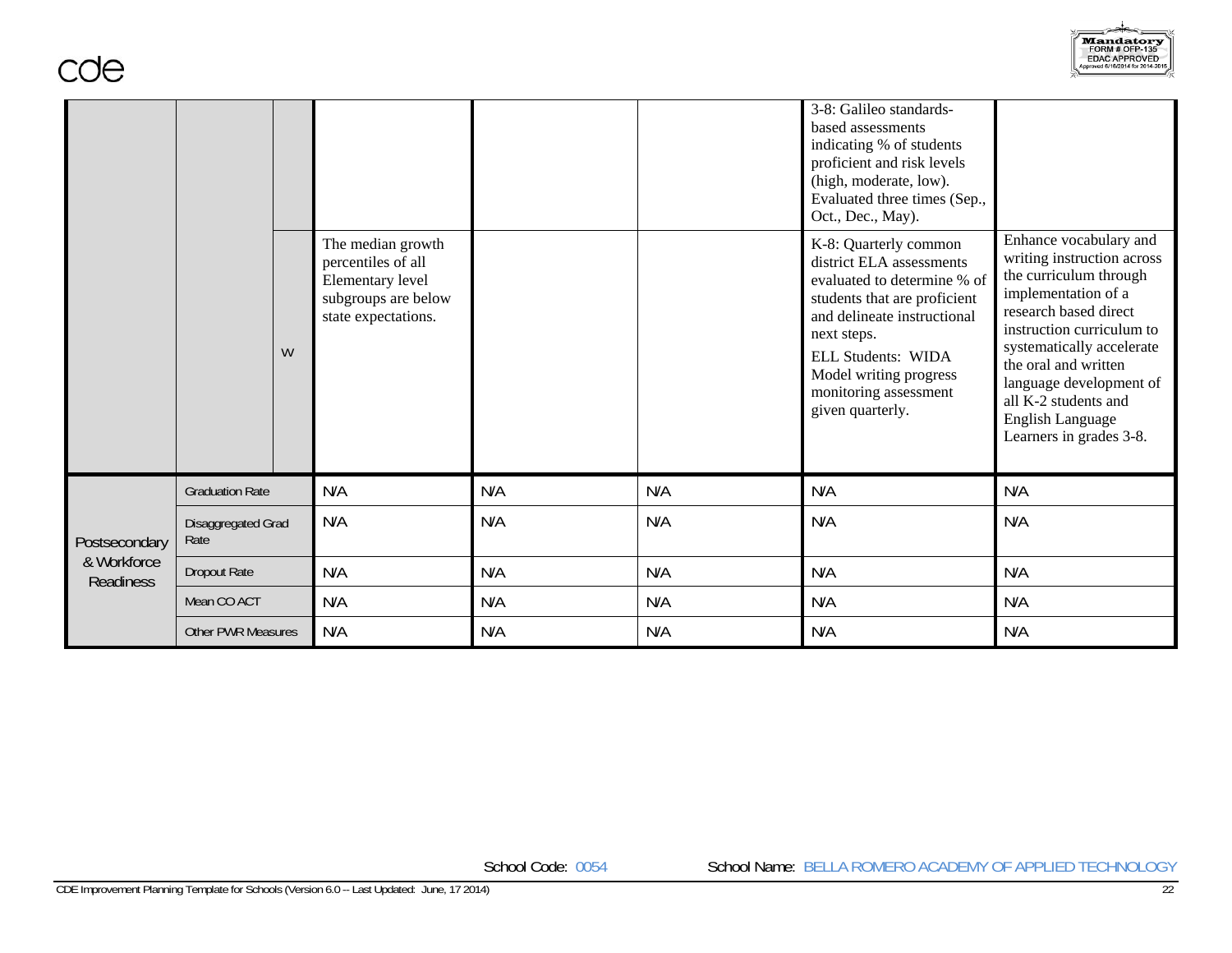## **Action Planning Form for 2014-15 and 2015-16**

Directions: Identify the major improvement strategy(s) for 2014-15 and 2015-16 that will address the root causes determined in Section III. For each major improvement strategy, identify the root cause(s) that the action steps will help to dissolve. Then, indicate which accountability provision or grant opportunity it will address. In the chart below, provide details about key action steps necessary to implement the major improvement strategy. Details should include the action steps that will be taken to implement the major improvement strategy, a general timeline, resources that will be used to implement the actions, and implementation benchmarks. Additional rows for action steps may be added. While the template provides space for three major improvement strategies, additional major improvement strategies may also be added. To keep the work manageable, however, it is recommended that schools focus on no more than 3 to 5 major improvement strategies.

**Major Improvement Strategy #1:** Refine and monitor the implementation of the student application portion of the district's research based reading program to dramatically increase percentage of students able to fluently access grade level text.

**Root Cause(s) Addressed:** There is an overall deficiency in the planning of targeted student application and delivery of effective feedback included in the instructional approach.

**Accountability Provisions or Grant Opportunities Addressed by this Major Improvement Strategy** (check all that apply):

X State Accreditation  $\square$  Title I Focus School  $\square$  Tiered Intervention Grant (TIG)  $\square$  Colorado Graduation Pathways Program (CGP)

X Other: Title I schoolwide or targeted assistance plan requirements

| Description of Action Steps to Implement<br>the Major Improvement Strategy                                                                                                                                                                                                                                                                                                                                                                                                                                                                                                               | <b>Timeline</b><br>(2014-15 and<br>2015-2016) | Key Personnel*                                                                      | <b>Resources</b><br>(Amount and Source: federal, state,<br>and/or local) | Implementation<br><b>Benchmarks</b>                                                                                                                                          | <b>Status of Action</b><br>Step* (e.g., completed,<br>in progress, not begun) |
|------------------------------------------------------------------------------------------------------------------------------------------------------------------------------------------------------------------------------------------------------------------------------------------------------------------------------------------------------------------------------------------------------------------------------------------------------------------------------------------------------------------------------------------------------------------------------------------|-----------------------------------------------|-------------------------------------------------------------------------------------|--------------------------------------------------------------------------|------------------------------------------------------------------------------------------------------------------------------------------------------------------------------|-------------------------------------------------------------------------------|
| <b>Academy Professional Development:</b><br>Facilitated Collaborative Planning Monthly<br>Sessions<br>Focus: Use scaffolding training to<br>$\bullet$<br>identify lesson components to be<br>enhanced/modified to maximize<br>student application (e.g. time engaged<br>in accessible, connected text) in the<br>areas of phonics and fluency<br>Focus: increase understanding of how<br>$\bullet$<br>to use multiple assessment measures<br>to improve instruction via<br>instructional scaffolding.<br>Focus: Support new staff with<br>$\bullet$<br>additional training and guidance. | Monthly                                       | Teachers,<br>Principals,<br>Assistant<br>Principals, and<br><b>Literacy Coaches</b> | N/A                                                                      | 95% of core<br>reading teachers<br>participate in all<br>sessions.<br>Administration<br>walk-throughs (2)<br>per teacher; Oct.<br>and Feb.) with<br>feedback to<br>teachers. | 30% completed.                                                                |
| Deliver professional learning opportunities to<br>staff through increased time with instructional<br>coaches to support the implementation of the<br>district curriculum, instructional practices,                                                                                                                                                                                                                                                                                                                                                                                       | Ongoing                                       | Teachers,<br>Principals,<br>Assistant                                               | Literacy Coaches (both<br>campuses): Title 1 Funds<br>\$88,082           | 95% of core<br>$\sim$<br>reading teachers<br>participate in all<br>sessions.                                                                                                 | In Progress.                                                                  |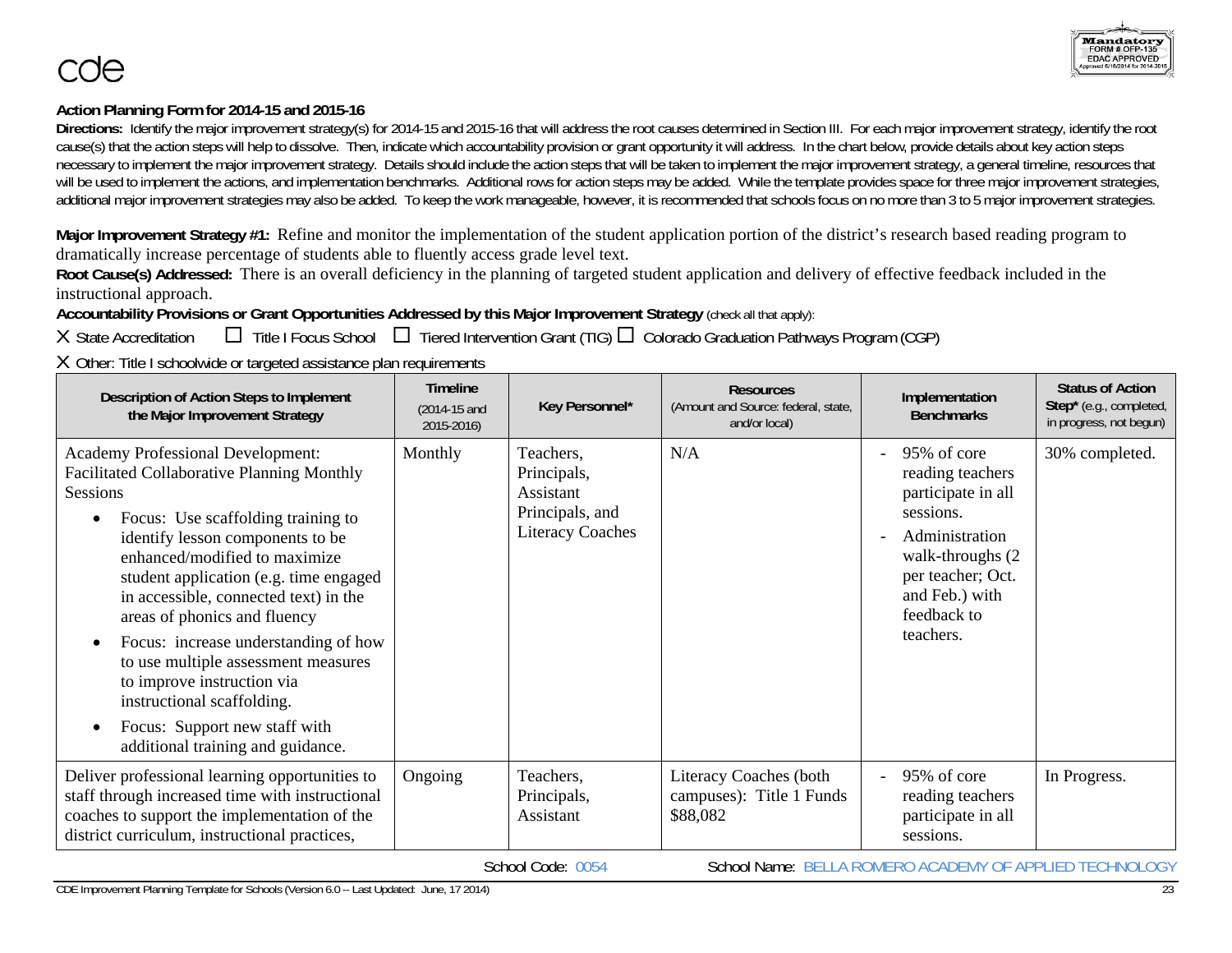

| classroom content demonstration lessons,<br>observations and feedback. Support will be<br>offered in an ongoing manner beginning in<br>July 2014 through June of 2015, including<br>early release time on Mondays at the school<br>sites to expand teacher knowledge and<br>practice of levels of differentiation to support<br>the learning of all students.                            |                                                                                                                                                                                            | Principals, and<br><b>Literacy Coaches</b>                               |                                                                                          | Administration<br>walk-throughs<br>with feedback to<br>teachers.                                                                                                                                                                                                                              |                |
|------------------------------------------------------------------------------------------------------------------------------------------------------------------------------------------------------------------------------------------------------------------------------------------------------------------------------------------------------------------------------------------|--------------------------------------------------------------------------------------------------------------------------------------------------------------------------------------------|--------------------------------------------------------------------------|------------------------------------------------------------------------------------------|-----------------------------------------------------------------------------------------------------------------------------------------------------------------------------------------------------------------------------------------------------------------------------------------------|----------------|
| <b>Academy Reading Professional Development:</b><br>Increasing student fluency with using<br>feedback during time in text.<br>Focus: scaffolding text access,<br>$\bullet$<br>selecting leveled text as appropriate,<br>monitoring reading, maximizing time,<br>feedback.<br>This action step is targeted toward all<br>students with extra emphasis on those<br>that are on READ PLANS. | Aug/Jan<br>(varies by<br>grade-level)                                                                                                                                                      | Teachers,<br>Principals,<br>Assistant<br>Principals, Literacy<br>Coaches | Intervention Texts,<br>Supplies, and Printing of<br>Decodable Texts: Title 1<br>\$24,762 | 100% of teachers<br>participate in at<br>least 2 time in<br>text professional<br>development<br>sessions.<br>Administration<br>walk-throughs<br>with feedback to<br>teachers on<br>school/district<br>rubric.                                                                                 | 50% completed. |
| <b>Individual Coaching for Core Teachers</b><br>Foci:<br>Scaffolding access to grade-level text<br>Combining accuracy and fluency<br>Use of accessible student text<br>Fluency instruction<br>Support of students on READ PLANS                                                                                                                                                          | Quarterly (at<br>least one<br>coaching<br>event per<br>teacher<br>during each<br>of the 4<br>quarters of<br>the school<br>year). More<br>frequent<br>coaching for<br>new staff<br>members. | <b>Literacy Coaches</b>                                                  | Literacy Coaches (both<br>campuses): Title 1 Funds<br>\$88,082                           | 100% of teachers<br>participate in at<br>least 1 coaching<br>cycle per quarter.<br>100% of teachers<br>observed<br>quarterly (Sep.,<br>Nov., Feb., Apr.)<br>by administration<br>using checklists<br>directly tied to<br>quarterly focus<br>from district<br>literacy<br>improvement<br>plan. | In Progress.   |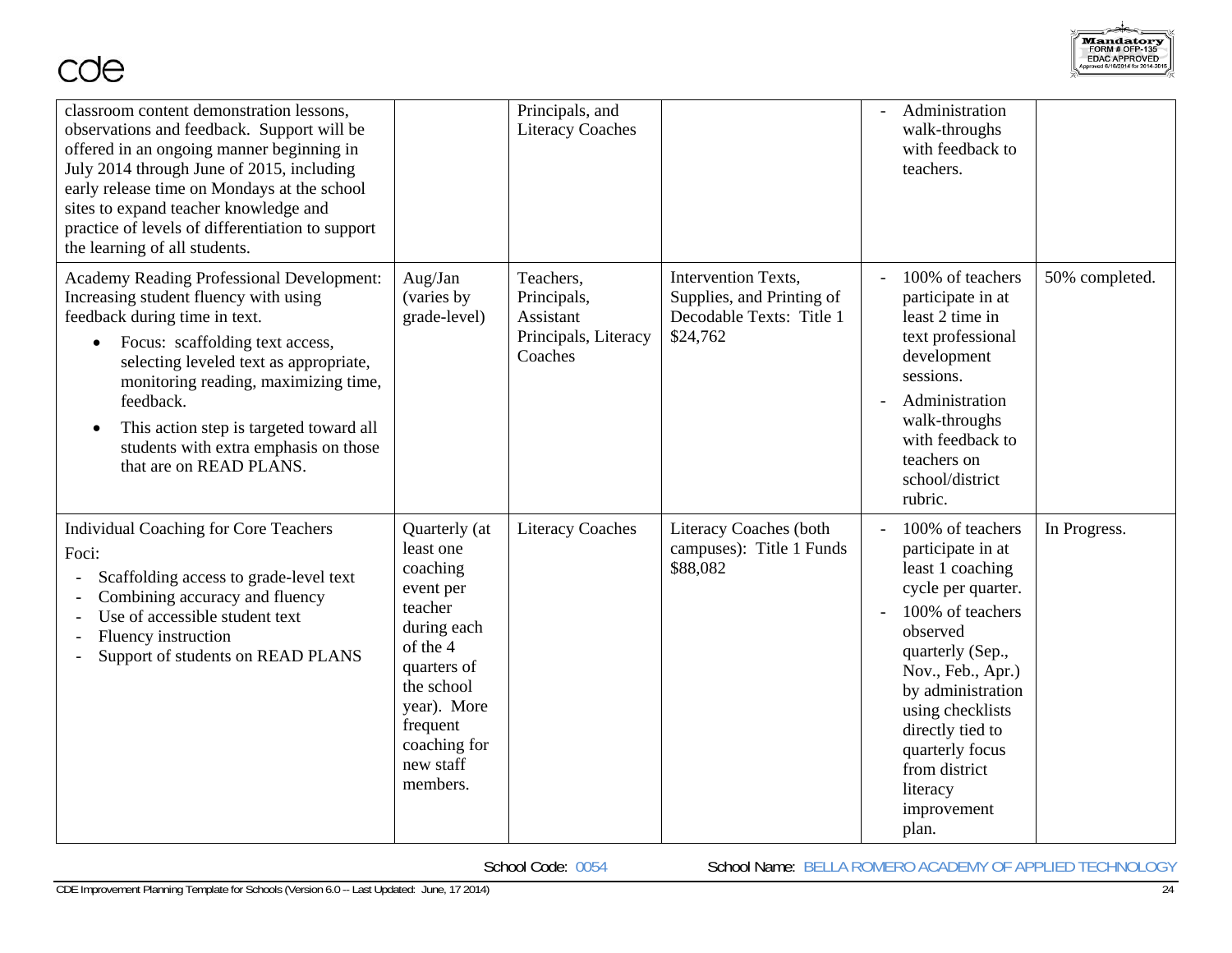

| <b>Individual Coaching for Core Replacement</b><br>Teachers<br>Foci:<br><b>Effective Program Delivery</b><br>Combining accuracy and fluency<br>Use of accessible student text<br>$\overline{a}$<br>Scaffolding fluency instruction<br>Support of students on READ PLANS                                    | Quarterly.<br>More<br>frequent for<br>new staff<br>members<br>(twice per<br>quarter). | Teachers,<br>Principals, District<br>Intervention<br>Specialists                        | <b>District Funds</b>                                                                                                                | 100% of core<br>replacement teachers<br>are coached by district<br>Specialist at least 1<br>time per quarter.<br>100% of teachers<br>observed once or more<br>per semester<br>administration using<br>checklists directly tied<br>to coaching focus. | In Progress.   |
|------------------------------------------------------------------------------------------------------------------------------------------------------------------------------------------------------------------------------------------------------------------------------------------------------------|---------------------------------------------------------------------------------------|-----------------------------------------------------------------------------------------|--------------------------------------------------------------------------------------------------------------------------------------|------------------------------------------------------------------------------------------------------------------------------------------------------------------------------------------------------------------------------------------------------|----------------|
| Utilize intervention specialists and<br>instructional assistants to provide additional<br>instructional time in reading to identified Tier<br>2 and Tier 3 students to compliment first tier<br>classroom instruction daily. The literacy<br>intervention block is 50 minutes and<br>connected to reading. | Ongoing                                                                               | Teachers.<br>Principals,<br>Assistant<br>Principals, and<br>Intervention<br>Specialists | Intervention<br><b>Specialist Salaries:</b><br>Title 1 \$412,914<br>Intervention<br>instructional<br>assistants: Title 1<br>\$25,252 | 100% of<br>$\overline{\phantom{a}}$<br>identified<br>students served<br>on a daily basis.<br>Administration<br>tracks growth of<br>identified<br>students and<br>meets monthly<br>with teachers<br>regarding any<br>necessary<br>adjustments.        | In Progress.   |
| Tier 1 and 2 Goal Setting<br>Focus: each teacher sets a specific,<br>measurable phonics/fluency goal for<br>his/her students each semester to<br>guide lesson planning for success in<br>that area                                                                                                         | Sep/Dec Goal<br>Setting (Nov.,<br>Dec., Feb.,<br>and April<br>checkpoints)            | Teachers,<br>Principals,<br>Assistant<br>Principals, and<br><b>Literacy Coaches</b>     | N/A                                                                                                                                  | 100% of teachers<br>post goal and<br>monthly tracking<br>outside<br>classroom.<br>Administration<br>and teachers<br>reflect on degree<br>of success during<br>data meetings                                                                          | 50% completed. |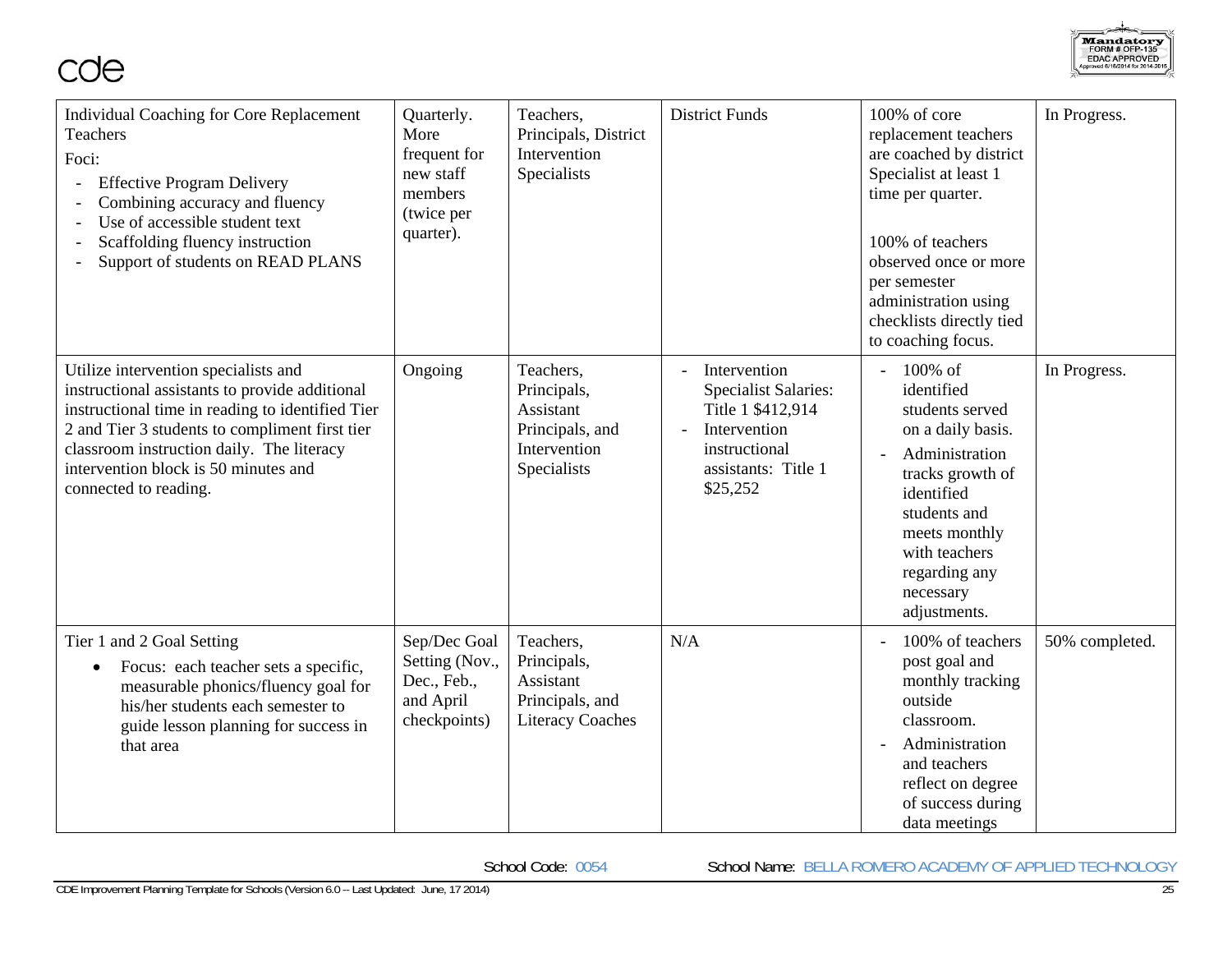Mandatory<br>FORM # OFP-135<br>EDAC APPROVED<br>Approved 6/16/2014 for 2014-2014

cde

|                                                                                                                                                                                                                                                                                                                                                                                                                            |                              |                                                                                     |                                                                                                                                                                                                                                                   | Nov., Dec., Feb.,<br>and April.                                                                        |              |
|----------------------------------------------------------------------------------------------------------------------------------------------------------------------------------------------------------------------------------------------------------------------------------------------------------------------------------------------------------------------------------------------------------------------------|------------------------------|-------------------------------------------------------------------------------------|---------------------------------------------------------------------------------------------------------------------------------------------------------------------------------------------------------------------------------------------------|--------------------------------------------------------------------------------------------------------|--------------|
| Reading Data Analysis: Monthly Data<br>Meetings<br>Focus: analyze phonics and fluency<br>data, plan next steps for instruction<br>and/or intervention for these students<br>Focus: identify and list specific,<br>individualized data-based needs for<br>each low growth student<br>Hold intervention planning meetings<br>for intense need students and students<br>on READ PLANS that are not making<br>expected growth. | Monthly                      | Teachers,<br>Principals,<br>Assistant<br>Principals, and<br><b>Literacy Coaches</b> | Intervention planning<br>team and data team<br>leadership sessions:<br>Title 1 \$12,032<br>Intervention<br>$\overline{a}$<br><b>Specialist Salaries:</b><br>Title 1 \$412,914<br>Intervention<br>instructional<br>assistants: Title 1<br>\$25,252 | Action plans for<br>the students are<br>documented and<br>administration<br>checks plans<br>quarterly. | In Progress. |
| <b>Reading Data Team Process</b><br>Summer Institute PD for<br>$\bullet$<br>Implementation<br>Semester 1 PD session to educate new<br>staff members regarding the process.<br><b>Identification of Priority Standards</b><br>Use of pre-assessments to delineate<br>$\bullet$<br>performance levels<br>Collaborative planning of instruction<br>for each performance level                                                 | Summer<br>2014/<br>Quarterly | Teachers,<br>Principals,<br>Assistant<br>Principals, and<br><b>Literacy Coaches</b> | District funds for Summer<br>Leadership Institute plus<br>collaborative planning:<br>Title 1 \$12,032                                                                                                                                             | 100% of teachers will<br>plan instruction via the<br>data team process.                                | In Progress. |
| Provide additional .5 FTE to allow all day<br>kindergarten to all kindergarten students<br>through the 2014-2015 school year to allow<br>additional instructional time in early literacy<br>development to increase time developing<br>foundational skills.                                                                                                                                                                | Ongoing                      | Principals,<br>Assistant<br>Principals, District<br>Leadership Team                 | Title 1 Funds: \$150,153                                                                                                                                                                                                                          | 100% of Kindergarten<br>students enrolled in<br>full day program.                                      | Completed.   |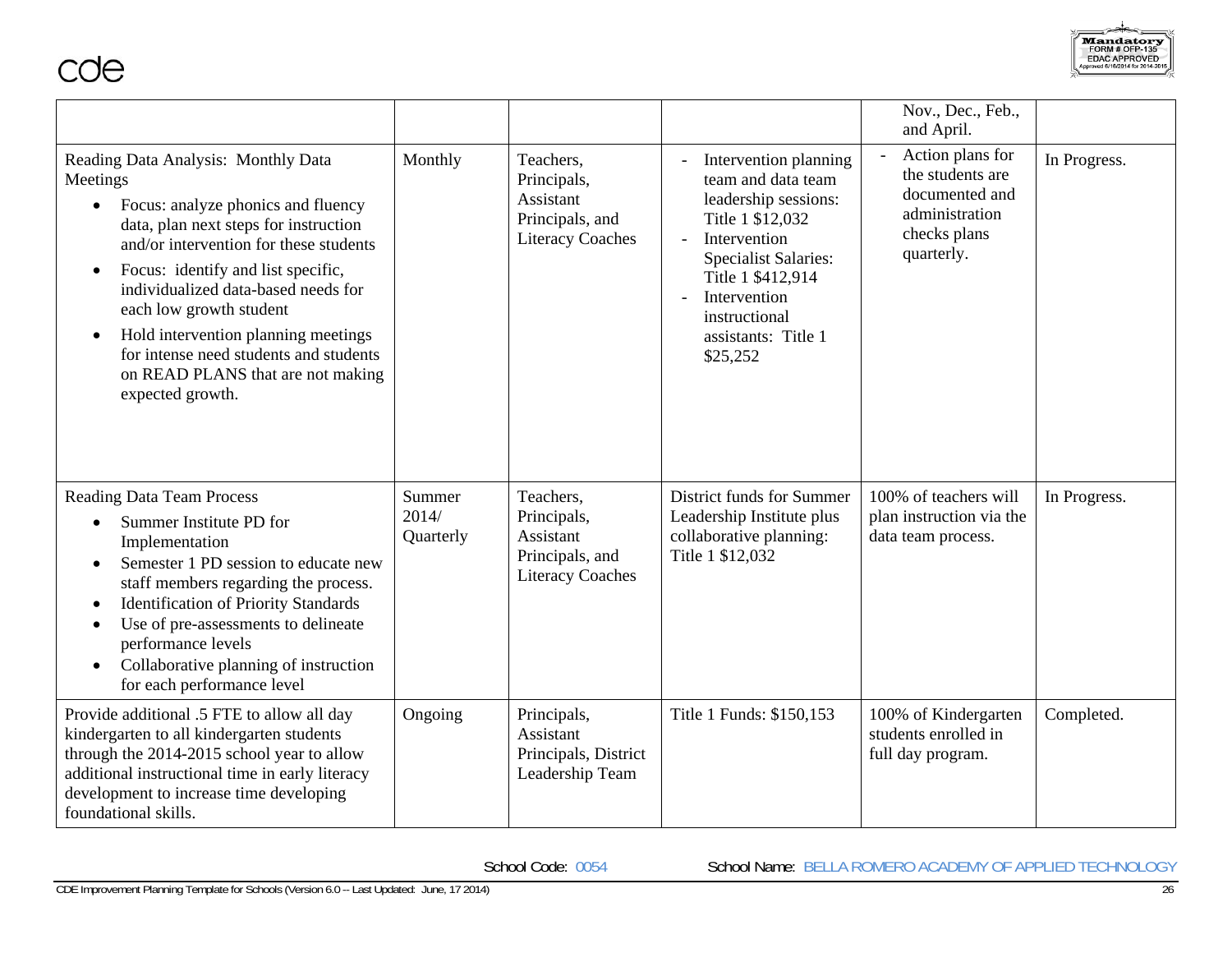

| Literacy Development in After School<br>Program<br>Focus: authentic application of the<br>$\bullet$<br>phonics decoding strategy is<br>embedded in the weekly routine in<br>$21st$ Century program.<br>Focus: Targeted standards-based<br>reading instruction in Achievement<br>Camp (8 week program) | Oct-Mar | After School<br>Program Teachers,<br>Principals,<br><b>Assistant Principals</b> | $21st$ Century Funds<br><b>SES</b> Funds for<br><b>Achievement Camp</b> | 100% of after school<br>program teachers will<br>embed phonics<br>decoding strategy<br>opportunities on a<br>weekly basis. After<br>school coordinator<br>does weekly<br>observations. | In Progress. |
|-------------------------------------------------------------------------------------------------------------------------------------------------------------------------------------------------------------------------------------------------------------------------------------------------------|---------|---------------------------------------------------------------------------------|-------------------------------------------------------------------------|----------------------------------------------------------------------------------------------------------------------------------------------------------------------------------------|--------------|
| Ensure that every classroom has a highly<br>qualified teacher.                                                                                                                                                                                                                                        | Aug.    | Principals, Human<br><b>Resources</b><br>Department                             | N/A                                                                     | 100% of teachers are<br>highly qualified.                                                                                                                                              | Completed.   |
| Provide professional development to teachers<br>on scaffolding processes and engagement<br>activities to better support students in grades<br>$4 - 8$ .                                                                                                                                               |         | District<br><b>Instructional Team</b>                                           | General and Title funds                                                 | 100% of 4-8 teachers<br>and specials teachers<br>will be trained by the<br>WestEd consultant<br>company                                                                                | In progress  |

that these two columns are not required to meet state or federal accountability requirements, although completion is recommended. "Status of Action Step" may be required for certain grants (e.g., Tiered Intervention Grant).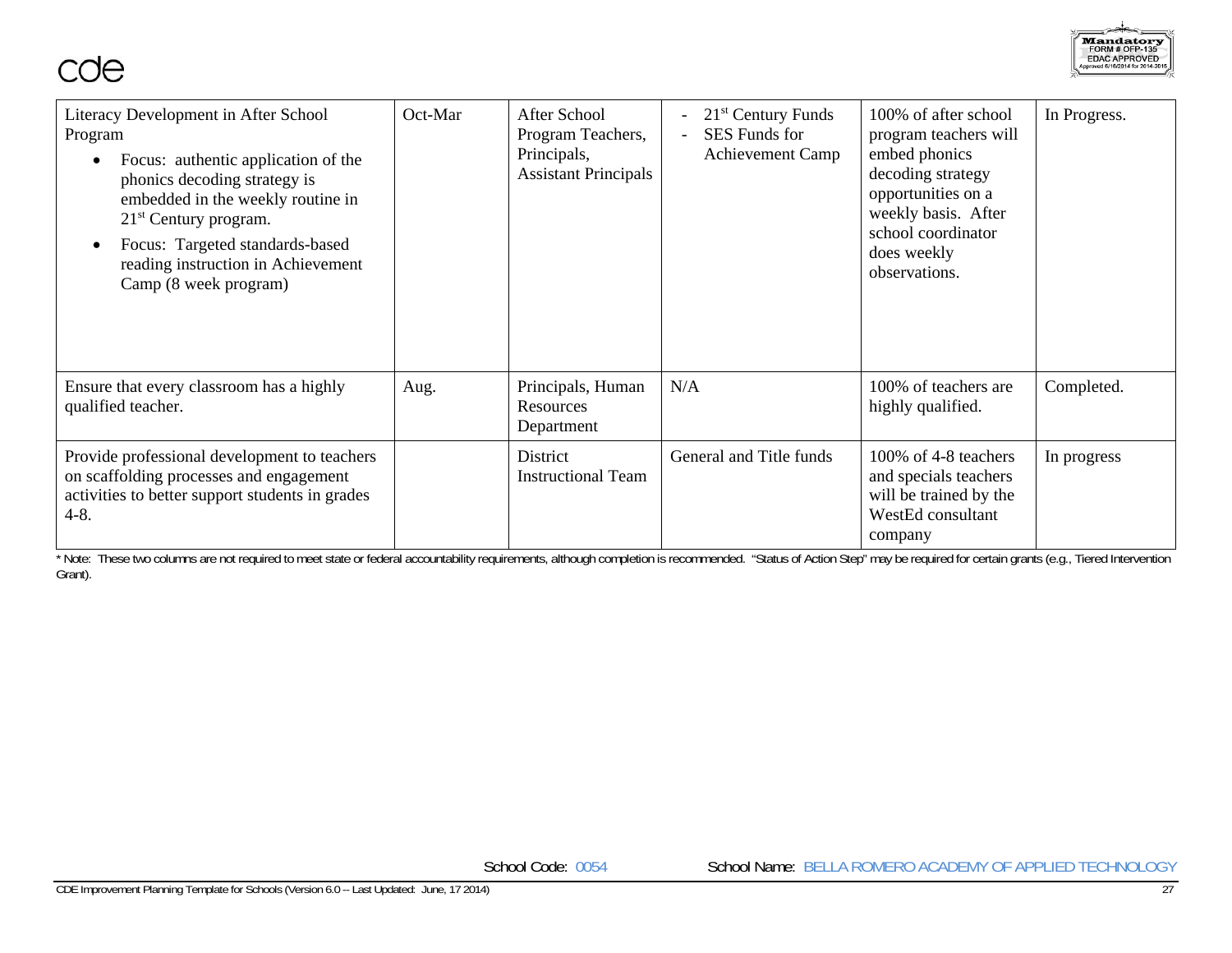**Major Improvement Strategy #2:** Enhance targeted Tier 1 and 2 number sense instruction by increasing staff development on the standards tied most directly to number sense and by placing students in more specifically selected station/intervention activities that change rapidly enough to keep pace with student mastery of concepts.

**Root Cause(s) Addressed:** Tier 1 and 2 instruction focused on enhancing number sense is included in the curriculum but is not consistently applied in adequate scope or quantity across all grade levels.

# **Accountability Provisions or Grant Opportunities Addressed by this Major Improvement Strategy** (check all that apply):

X State Accreditation  $\square$  Title I Focus School  $\square$  Tiered Intervention Grant (TIG)  $\square$  Colorado Graduation Pathways Program (CGP)

X Other: Title I schoolwide or targeted assistance plan requirements

| Description of Action Steps to Implement<br>the Major Improvement Strategy                                                                                                                                                                                                                                                                                                                                                                                                                                                    | <b>Timeline</b><br>(2014-15 and<br>2015-2016) | Key Personnel*                                                                  | <b>Resources</b><br>(Amount and Source: federal, state,<br>and/or local)                                                                             | Implementation<br><b>Benchmarks</b>                                                                                                                                                                           | <b>Status of Action</b><br>Step* (e.g., completed,<br>in progress, not begun) |
|-------------------------------------------------------------------------------------------------------------------------------------------------------------------------------------------------------------------------------------------------------------------------------------------------------------------------------------------------------------------------------------------------------------------------------------------------------------------------------------------------------------------------------|-----------------------------------------------|---------------------------------------------------------------------------------|------------------------------------------------------------------------------------------------------------------------------------------------------|---------------------------------------------------------------------------------------------------------------------------------------------------------------------------------------------------------------|-------------------------------------------------------------------------------|
| <b>Academy Professional Development:</b><br>Facilitated Collaborative Planning (4 sessions)<br>Focus: identify student needs and<br>$\bullet$<br>corresponding stations/interventions<br>and teacher directed lessons to<br>maximize student learning during the<br>core block and numeracy block.<br>Focus: increase understanding of how<br>$\bullet$<br>to use multiple assessment measures<br>to better scaffold and plan instruction.<br>Focus: Support new staff with<br>$\bullet$<br>additional training and guidance. | Aug/Oct/<br>Dec/Jan                           | Teachers,<br>Principals,<br>Assistant<br>Principals, and<br><b>Math Coaches</b> | N/A                                                                                                                                                  | 95% of math<br>teachers<br>participate in all 4<br>sessions.<br>Administration<br>walk-throughs (2)<br>per teacher; Nov.<br>and Feb.) with<br>feedback to<br>teachers on a<br>district provided<br>checklist. | 50% completed.                                                                |
| Academy Math Professional Development:<br><b>Standards-Based Numeracy Development</b><br>Focus: guide teachers on selecting<br>$\bullet$<br>appropriate stations for students,<br>monitoring and scaffolding student                                                                                                                                                                                                                                                                                                          | Aug/Jan                                       | Teachers,<br>Principals,<br>Assistant<br>Principals, Math<br>Coaches            | Intervention Texts (e.g.<br>Math Navigator student<br>texts), Digital Content<br>licensing, and<br><b>Intervention Supplies:</b><br>Title 1 \$24,762 | 100% of teachers<br>attend at least one.<br>numeracy<br>profess-ional<br>development<br>session.                                                                                                              | 50% completed.                                                                |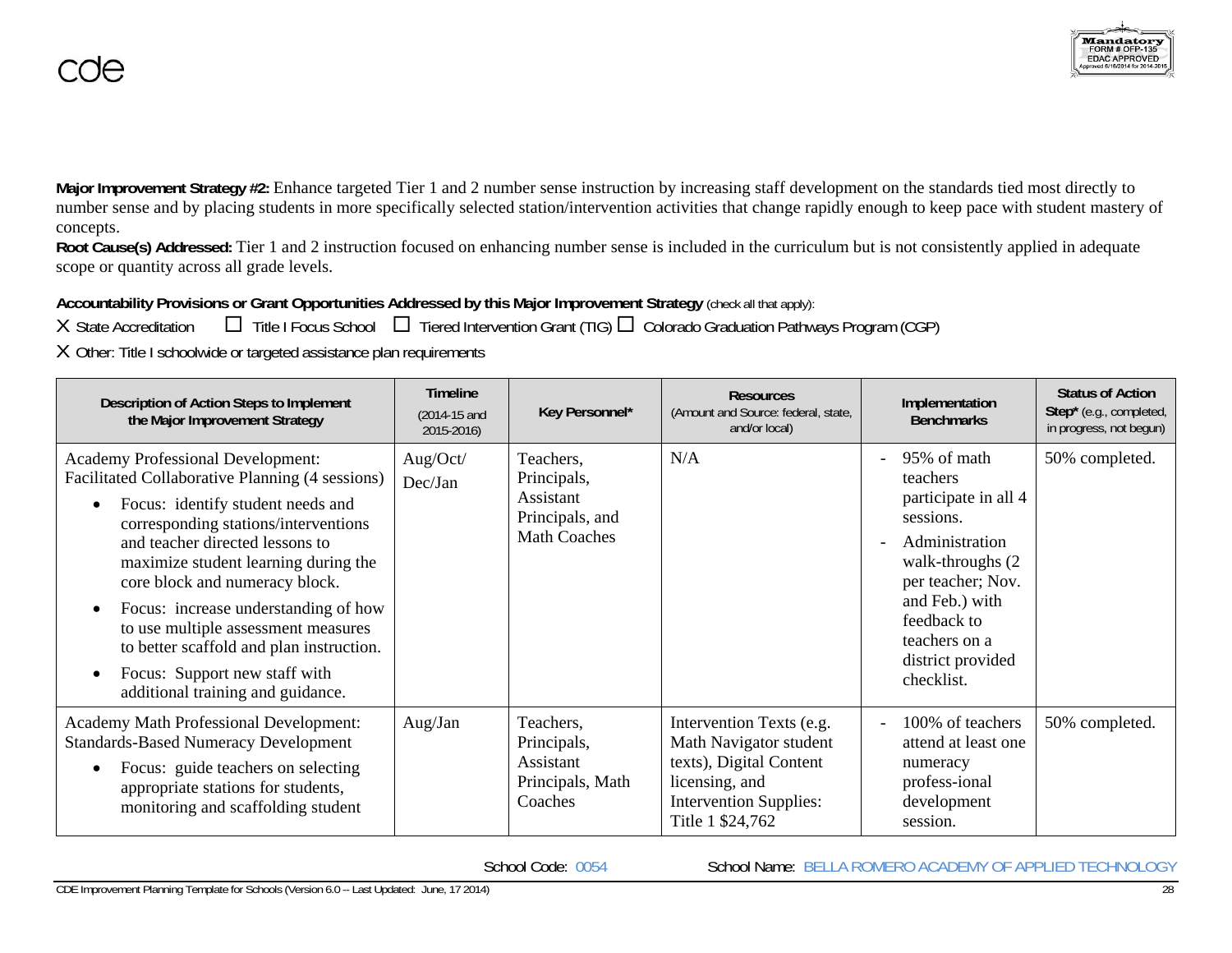

| learning, and adjusting learning<br>activities as needs change<br>Additional support for new staff<br>members (job embedded PD with<br>coaches).                                                                                                                                                                                                                                                                                                                                                                                                                                      |                                                              |                                                                                 | textbooks/intervention<br>supplies (overall).        | Administration<br>walk-throughs<br>once per semester<br>using numeracy<br>checklist.                                                                                                                                                                                                           |              |
|---------------------------------------------------------------------------------------------------------------------------------------------------------------------------------------------------------------------------------------------------------------------------------------------------------------------------------------------------------------------------------------------------------------------------------------------------------------------------------------------------------------------------------------------------------------------------------------|--------------------------------------------------------------|---------------------------------------------------------------------------------|------------------------------------------------------|------------------------------------------------------------------------------------------------------------------------------------------------------------------------------------------------------------------------------------------------------------------------------------------------|--------------|
| Deliver professional learning opportunities to<br>staff through increased time with instructional<br>coaches to support the implementation of the<br>district curriculum, pacing guides,<br>instructional practices, classroom content<br>demonstration lessons, observations and<br>feedback. Support will be offered in an<br>ongoing manner beginning in July 2014<br>through June of 2015, including early release<br>time on Mondays at the school sites to expand<br>teacher knowledge and practice of levels of<br>differentiation to support the learning of all<br>students. | Ongoing                                                      | Teachers,<br>Principals,<br>Assistant<br>Principals, and<br><b>Math Coaches</b> | <b>District Funds for Coach</b>                      | 95% of core math<br>teachers<br>participate in all<br>sessions.<br>Administration<br>walk-throughs (2)<br>per teacher; Nov.<br>and Feb.) with<br>feedback to<br>teachers.                                                                                                                      | In Progress. |
| Individual and Small Group Coaching for<br>Teachers<br>Focus: Tier 1 and 2 standards-based<br>numeracy instruction with proper<br>scaffolding and feedback                                                                                                                                                                                                                                                                                                                                                                                                                            | Ongoing<br>(higher<br>frequency for<br>new staff<br>members) | <b>Math Coaches</b>                                                             | Title 1 Funding for Coach<br>Salary - District Based | 50% of teachers<br>participate in at<br>least 1 individual<br>coaching cycle<br>with numeracy<br>intervention<br>focus.<br>100% of K-8<br>teams participate<br>in at least 1 group<br>coaching cycle<br>with numeracy<br>intervention<br>focus.<br>Administration<br>collects coaching<br>log. | In Progress. |

School Code: 0054 School Name: BELLA ROMERO ACADEMY OF APPLIED TECHNOLOGY

cde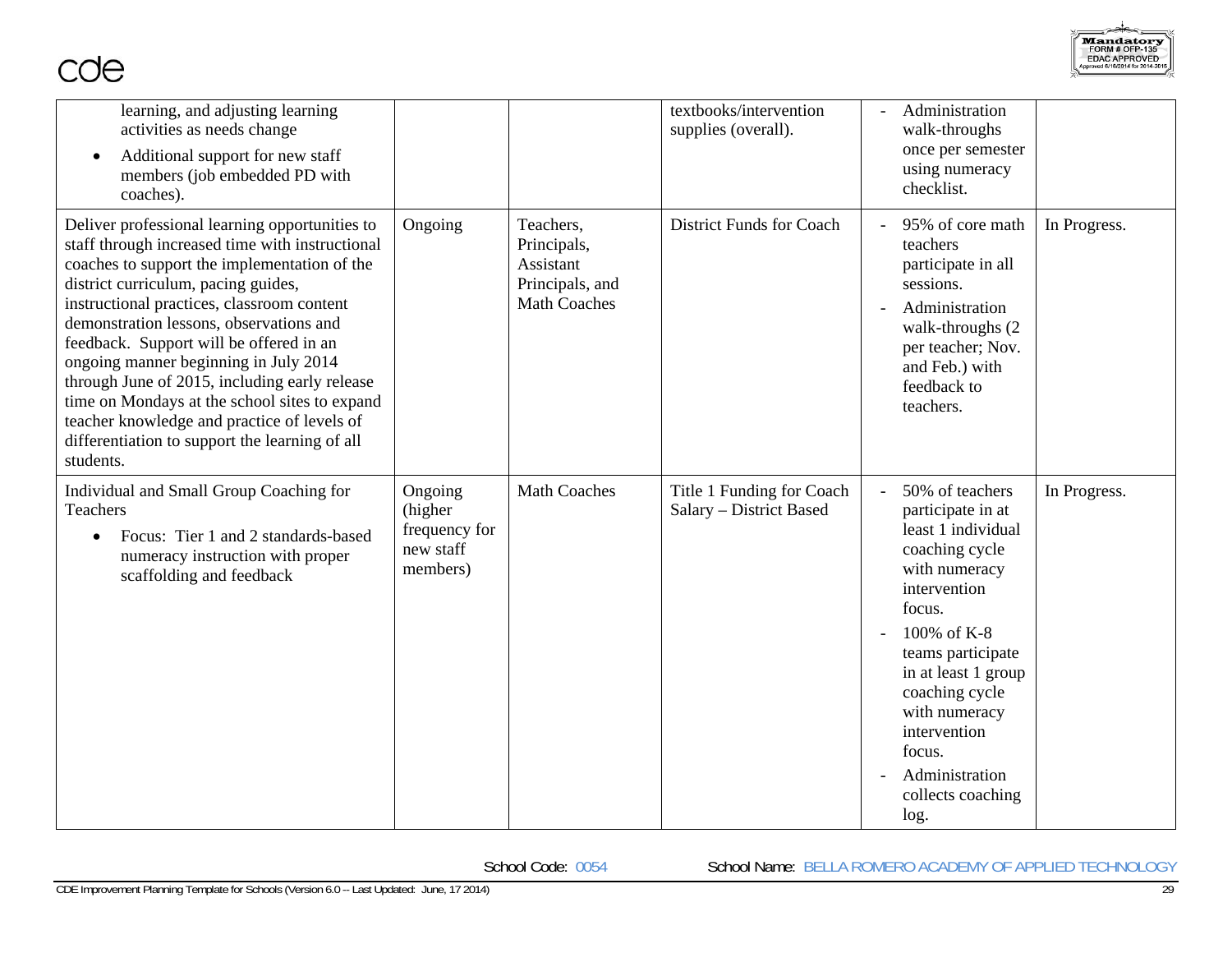

| <b>Math Data Team Process</b><br>Summer Institute PD for<br>$\bullet$<br>Implementation (building leadership<br>team)<br>Semester 1 PD to educate new staff<br>members.<br><b>Identification of Priority Standards</b><br>$\bullet$<br>Use of pre-assessments to delineate<br>performance levels<br>Collaborative planning of scaffolded<br>$\bullet$<br>instruction for each performance level                                                                                                                                                                                                                  | Summer<br>2014/<br>Quarterly | Teachers,<br>Principals,<br>Assistant<br>Principals, and<br><b>Math Coaches</b> | District funds for Summer<br>Leadership Institute plus<br>collaborative planning:<br>Title 1 \$12,032                                                                                                                           | 100% of teachers will<br>plan instruction via the<br>data team process.                                                                                                                                                                                                                                          | In Progress. |
|------------------------------------------------------------------------------------------------------------------------------------------------------------------------------------------------------------------------------------------------------------------------------------------------------------------------------------------------------------------------------------------------------------------------------------------------------------------------------------------------------------------------------------------------------------------------------------------------------------------|------------------------------|---------------------------------------------------------------------------------|---------------------------------------------------------------------------------------------------------------------------------------------------------------------------------------------------------------------------------|------------------------------------------------------------------------------------------------------------------------------------------------------------------------------------------------------------------------------------------------------------------------------------------------------------------|--------------|
| Math Data Analysis: Monthly Data Meetings<br>Focus: analyze AMC, EDM,<br>$\bullet$<br>Navigator, and iReady data to<br>create/revise list of intense need<br>students and plan next steps for<br>intervention for these students<br>Hold intervention planning meetings<br>$\bullet$<br>for intense need students<br>Plan for use of intervention specialists<br>$\bullet$<br>and instructional assistants to provide<br>additional instructional time in math<br>to identified Tier 2 and Tier 3 students<br>to compliment first best classroom<br>instruction daily. Math intervention<br>block is 30 minutes. | Monthly                      | Teachers,<br>Principals,<br>Assistant<br>Principals, and<br><b>Math Coaches</b> | Intervention planning<br>team and data team<br>leadership sessions:<br>Title 1 \$12,032<br>Intervention<br><b>Specialist Salaries:</b><br>Title 1 \$412,914<br>Intervention<br>instructional<br>assistants: Title 1<br>\$25,252 | 100% of teachers<br>will complete<br>goal sheet with<br>action plan at<br>each math data<br>meeting.<br>Administration<br>tracks growth of<br>identified<br>students and<br>meets monthly<br>with teachers<br>regarding any<br>necessary<br>adjustments.<br>Administration<br>collects<br>goal/action<br>sheets. | In Progress. |
| Provide additional .5 FTE to allow all day<br>kindergarten to all kindergarten students<br>through the 2013-2014 school year to allow<br>additional instructional time in early numeracy                                                                                                                                                                                                                                                                                                                                                                                                                         | Ongoing                      | Principals,<br>Assistant<br>Principals, District<br>Leadership Team             | Title 1 Funds: \$150,152                                                                                                                                                                                                        | 100% of Kindergarten<br>students enrolled in<br>full day program.                                                                                                                                                                                                                                                | Completed.   |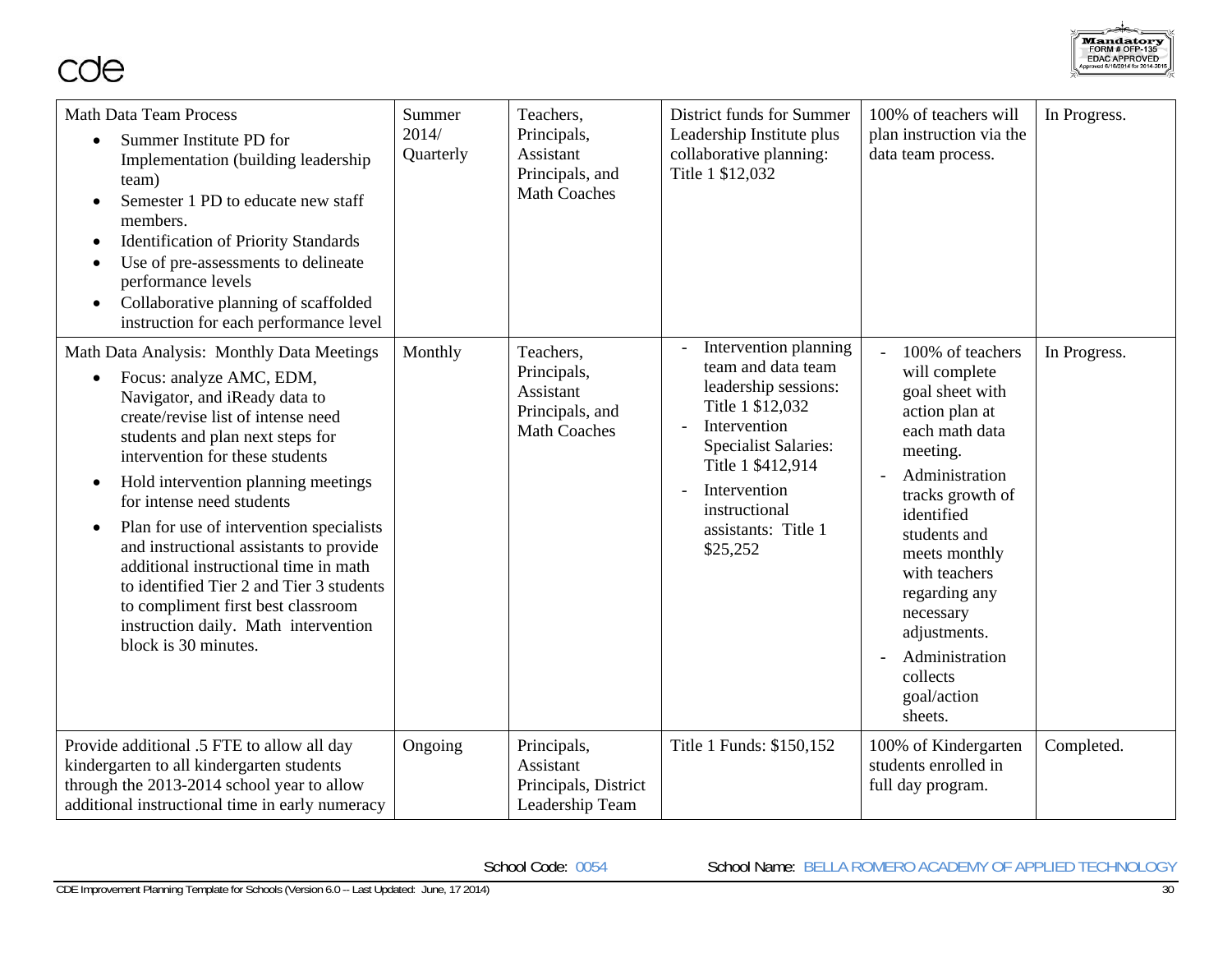| development to increase time developing<br>foundational skills.                                                                                                                                                                                     |         |                                              |                         |                                                                                                          |             |
|-----------------------------------------------------------------------------------------------------------------------------------------------------------------------------------------------------------------------------------------------------|---------|----------------------------------------------|-------------------------|----------------------------------------------------------------------------------------------------------|-------------|
| Ensure that every classroom has a highly<br>qualified teacher.                                                                                                                                                                                      | Aug.    | Principals, Human<br>Resources<br>Department | N/A                     | 100% of teachers are<br>highly qualified.                                                                | Completed.  |
| Provide professional development to teachers<br>on scaffolding processes and engagement<br>activities to better support students. Grades 4-<br>8 done in phase 1 (2013-2014, 2014-2015)<br>and grades K-3 in phase $2(2014-2015$ and<br>2015-2016). | Ongoing | District<br><b>Instructional Team</b>        | General and Title funds | 100\% of 4-8 teachers<br>and specials teachers<br>will be trained by the<br>WestEd consultant<br>company | In progress |

**Major Improvement Strategy #3:** Enhance vocabulary and writing instruction across the curriculum through implementation of a research based direct instruction curriculum to systematically accelerate the oral and written language development of all K-2 students and English Language Learners in grades 3-8.

**Root Cause(s) Addressed:** Instruction in the area of vocabulary development is not applied consistently enough across all content areas to increase the writing proficiency level of NEP and LEP students.

# **Accountability Provisions or Grant Opportunities Addressed by this Major Improvement Strategy** (check all that apply):

X State Accreditation  $\Box$  Title I Focus School  $\Box$  Tiered Intervention Grant (TIG)  $\Box$  Colorado Graduation Pathways Program (CGP)

X Other: Title I schoolwide or targeted assistance plan requirements

| Description of Action Steps to Implement<br>the Major Improvement Strategy                                                                                                                                                   | <b>Timeline</b><br>$(2014-15$ and<br>2015-2016) | Key Personnel*                                                                | <b>Resources</b><br>(Amount and Source: federal,<br>state, and/or local) | <b>Implementation Benchmarks</b>                                                                                                                                                                   | <b>Status of Action</b><br>Step* (e.g., completed,<br>in progress, not begun) |
|------------------------------------------------------------------------------------------------------------------------------------------------------------------------------------------------------------------------------|-------------------------------------------------|-------------------------------------------------------------------------------|--------------------------------------------------------------------------|----------------------------------------------------------------------------------------------------------------------------------------------------------------------------------------------------|-------------------------------------------------------------------------------|
| Implement daily lessons from research based<br>language development program for all<br>students:<br>Kindergarten: Language for Learning<br>1 <sup>st</sup> Grade: Language for Thinking<br>$2nd$ Grade: Language for Writing | Ongoing<br>(daily)                              | Teachers,<br>Principals,<br><b>Assistant</b><br>Principals, District<br>Coach | - District funds for<br>curricular<br>materials.                         | - 100% of teachers<br>complete district<br>training.<br>- Data meetings held<br>quarterly to check<br>progress of students.<br>- Teachers observed<br>once per semester by<br>district specialist. | 33% completed.                                                                |
| Implement daily lessons from research based<br>language development program for NEP and<br>LEP students in grades 3-8.                                                                                                       | Ongoing<br>(daily)                              | ELA Teachers,<br>Principals,<br>Assistant                                     | - ELA teacher<br>salaries (district)<br>funds).                          | $-100\%$ of ELA<br>teachers complete<br>district training.                                                                                                                                         | 50% completed.                                                                |
|                                                                                                                                                                                                                              |                                                 | School Code: 0054                                                             |                                                                          | School Name: BELLA ROMERO ACADEMY OF APPLIED TECHNOLOGY                                                                                                                                            |                                                                               |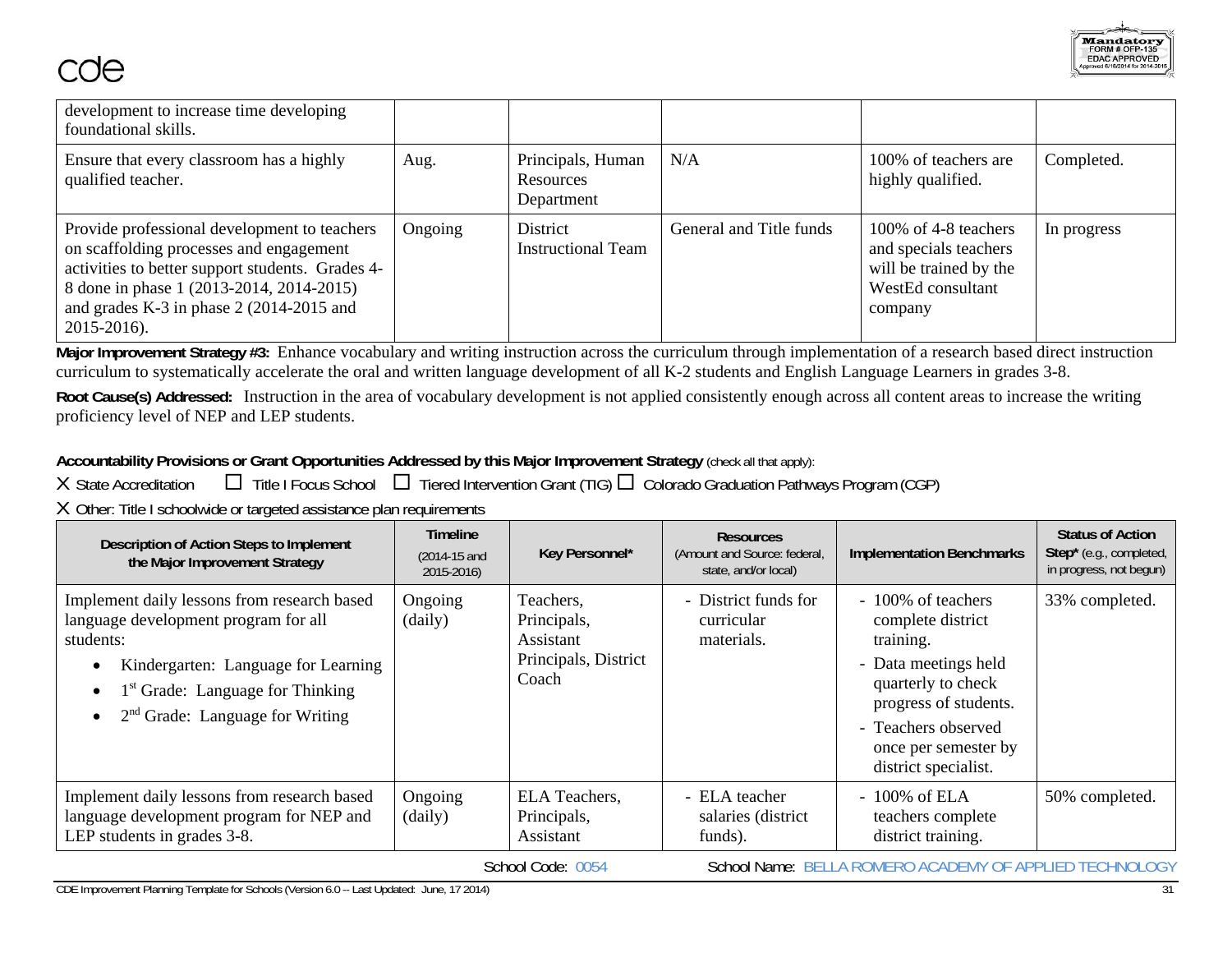

| NEP: Language for Learning<br>$\bullet$<br>LEP: Language for Thinking,<br>Language for Writing, Language!                                                                                                                                                                     |                                                                                                                | Principals, District<br>Specialist                                                     |                            | - Data meetings held<br>quarterly to check<br>progress of students.<br>- Teachers observed<br>once per semester by<br>district ELA coach.                                             |              |
|-------------------------------------------------------------------------------------------------------------------------------------------------------------------------------------------------------------------------------------------------------------------------------|----------------------------------------------------------------------------------------------------------------|----------------------------------------------------------------------------------------|----------------------------|---------------------------------------------------------------------------------------------------------------------------------------------------------------------------------------|--------------|
| Literacy Development in After School<br>Program<br>Focus: authentic literacy is embedded<br>$\bullet$<br>in the programming being used after<br>school (e.g. students write summaries,<br>$etc.$ )<br>Focus: pre-teaching of academic<br>vocabulary is in the program routine | Oct-Mar                                                                                                        | <b>After School</b><br>Program Teachers,<br>Principals,<br><b>Assistant Principals</b> | $21st$ Century Funds       | 100% of after school<br>program teachers will<br>embed writing<br>opportunities on a<br>weekly basis. After<br>school coordinator<br>completes weekly<br>walk-throughs to<br>monitor. | In Progress. |
| Ensure that every classroom has a highly<br>qualified teacher.                                                                                                                                                                                                                | Aug.                                                                                                           | Principals, Human<br><b>Resources</b><br>Department                                    | N/A                        | 100% of teachers are<br>highly qualified.                                                                                                                                             | Completed.   |
| Provide professional development to teachers<br>on scaffolding processes and engagement<br>activities to better support students. Grades 4-<br>8 done in phase 1 (2013-2014, 2014-2015)<br>and grades K-3 in phase $2(2014-2015$ and<br>2015-2016).                           | Aug./Jan. $(+)$<br>job embedded<br>PD for new<br>staff from<br>coaches).<br>Ongoing<br>district PD as<br>well. | <b>District</b><br><b>Instructional Team</b>                                           | General and Title<br>funds | 100% of 4-8 teachers and<br>specials teachers will be<br>trained by the WestEd<br>consultant company                                                                                  | In progress  |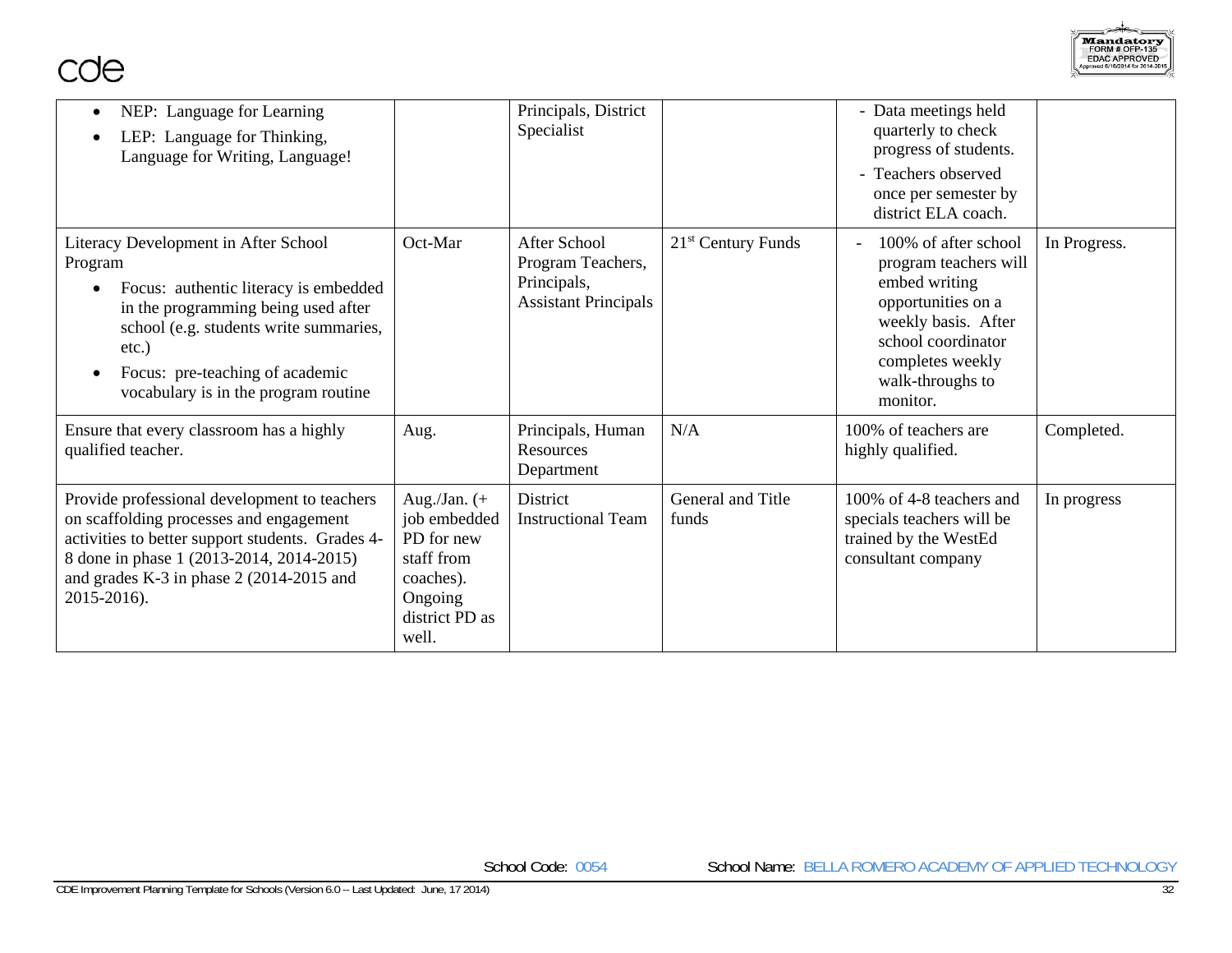**Major Improvement Strategy #4:** Implement improvement strategies in reading and math by using Title funding to supplement the support for non-proficient students in reaching proficiency.

**Root Cause(s) Addressed:** The school has more than 75% of the student population on free lunch and has been identified by the district to receive Title I funding. **Accountability Provisions or Grant Opportunities Addressed by this Major Improvement Strategy** (check all that apply):

X State Accreditation  $\Box$  Title I Focus School  $\Box$  Tiered Intervention Grant (TIG)  $\Box$  Colorado Graduation Pathways Program (CGP)

X Other: Title I schoolwide or targeted assistance plan requirements

| Description of Action Steps to Implement<br>the Major Improvement Strategy                                                                                                                                                                                                                                                                                                                                                 | <b>Timeline</b><br><b>Resources</b><br>Key Personnel*<br>(Amount and Source: federal, state,<br>$(2014-15$ and<br>and/or local)<br>2015-2016)<br>Principals,<br>N/A<br>Sept.<br>Assistant<br>Principals, Family<br>Liaisons<br>Title 1 Funds support<br>Principals,<br>Ongoing<br>Family Liaison positions:<br>Assistant<br>\$33,965<br>Principals, Family<br>Liaisons | Implementation<br><b>Benchmarks</b> | <b>Status of Action</b><br>Step* (e.g., completed,<br>in progress, not begun) |                        |
|----------------------------------------------------------------------------------------------------------------------------------------------------------------------------------------------------------------------------------------------------------------------------------------------------------------------------------------------------------------------------------------------------------------------------|------------------------------------------------------------------------------------------------------------------------------------------------------------------------------------------------------------------------------------------------------------------------------------------------------------------------------------------------------------------------|-------------------------------------|-------------------------------------------------------------------------------|------------------------|
| Annual Title 1 Parent Meeting explaining our<br>program, answering questions, and inviting<br>parent participation.                                                                                                                                                                                                                                                                                                        |                                                                                                                                                                                                                                                                                                                                                                        |                                     | Agenda and meeting<br>sign in sheet<br>completed.                             | Completed.             |
| Arrange parent involvement activities and<br>educational classes to support communication<br>and learning between non-English speaking<br>parents and school staff in supporting the<br>success of their student/child in school<br>including written notifications, parent-teacher<br>conferences, back-to-school night, and other<br>school related matters. The parent liaison<br>works directly with these activities. |                                                                                                                                                                                                                                                                                                                                                                        |                                     | Specific items broken<br>out in action steps<br>below.                        | Varies (see<br>below). |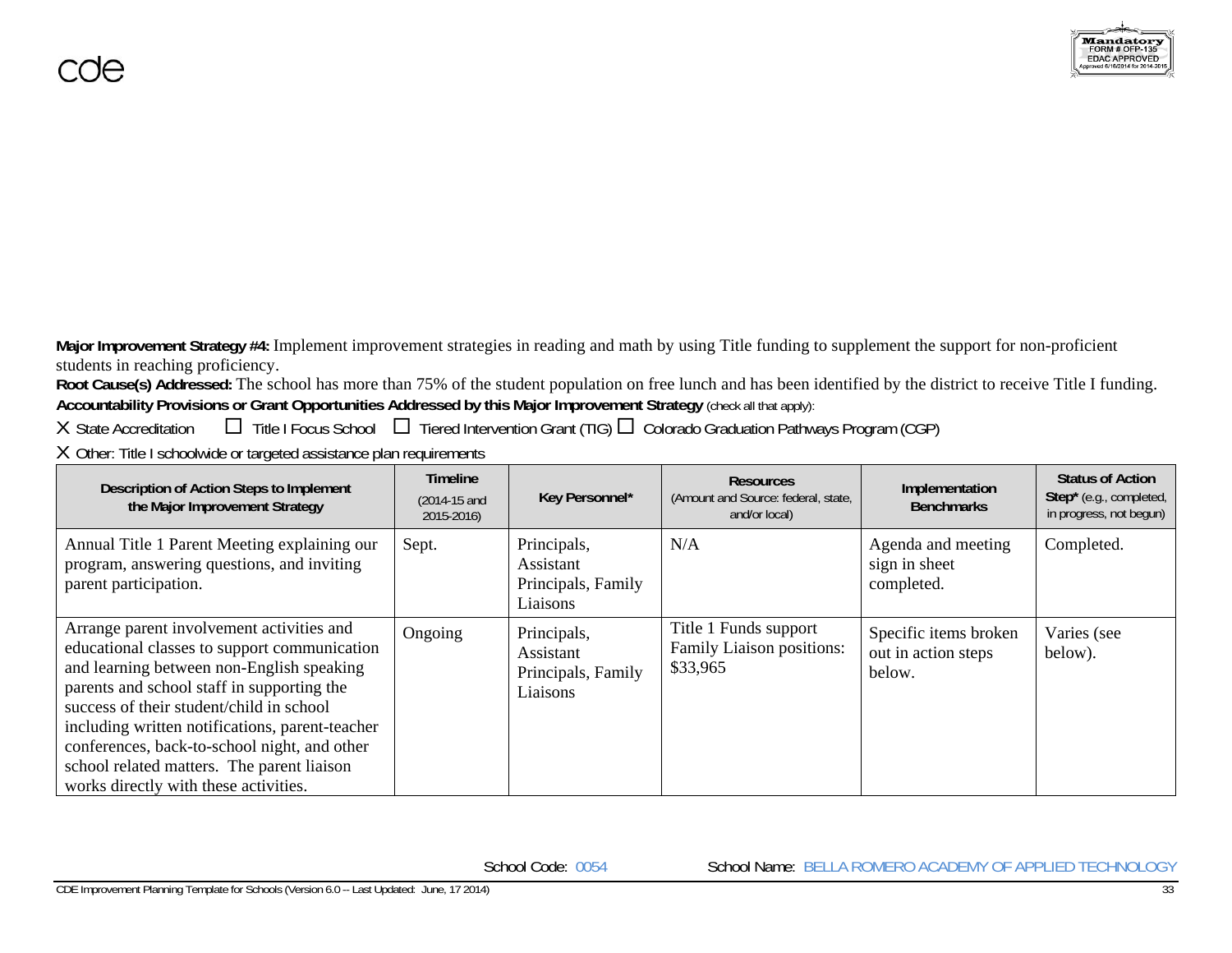

| Oct., Dec.,<br>N/A<br>Send home quarterly progress reports in<br>Principals,<br>Reports sent home and<br>50% completed.<br>English and Spanish to inform parents of their<br>school newsletters.<br>Mar., May<br>Assistant<br>child's progress and the skills being covered.<br>Principals,<br>Teachers<br>SES Tutoring provided for eligible students.<br>Jan.-Mar. of<br><b>SES Funding Provided</b><br>Principals,<br>Student progress<br>In Progress.<br>2014-2015<br>reports and enrollment<br>Reading for grades 3-5.<br>Assistant<br>reports provided by<br>Principals, District<br>companies.<br>Title 1 Specialist<br>Hold 5 Parent Education Meetings at the<br>Ongoing<br>District Title 1 Funds<br>More than 30 families<br>In Progress.<br>Teachers,<br>school throughout the year<br><b>Support Parent Meetings</b><br>attend each PEM.<br>Principals,<br>Assistant<br>80% of families<br>Focus: increase family understanding<br>$\bullet$<br>Principals, Family<br>complete nightly<br>of school's daily functions and<br>Liaisons<br>reading logs with<br>priorities and provide ways to support<br>student.<br>student achievement in reading,<br>writing, math, and science.<br>Principals,<br>N/A<br>Involve parents in the<br>Not Begun.<br>Meeting with parents to gain input on<br>May<br>updating the Parent Involvement<br>Assistant<br>planning, review,<br>Policy/Compact<br>Principals, Family<br>evaluation, and<br>Liaisons<br>improvement program.<br>In Progress.<br>Meet with School Accountability Committee<br>N/A<br>100% of SAC<br>Quarterly<br>SAC members,<br>members provide input<br>Principals<br>Focus: foster a collaborative<br>on key decisions.<br>environment<br>Title 1 Funds support<br>In Progress.<br>Over 90% of all<br>Teachers,<br>Invite parents/families to school events<br>Ongoing<br>Family Liaison positions:<br>families attend at least<br>Principals,<br>Focus: engage parents in the<br>\$33,965<br>Assistant<br>one school<br>educational process<br>Principals, Family<br>function/event.<br>Liaison<br>Title 1 Funds support<br>In Progress.<br>80% of volunteers that<br>Increase parent/family volunteering at school<br>Sep<br>Teachers,<br>Family Liaison positions:<br>Principals,<br>(volunteer<br>signed up complete at<br>\$33,965 | Hold Parent/Teacher Conferences each<br>semester to discuss student progress<br>(translators available). | Sept., Feb. | Principals,<br>Assistant<br>Principals,<br>Teachers | Translation - district<br>funds | Parent/teacher sign in<br>sheets. | 50% completed. |
|----------------------------------------------------------------------------------------------------------------------------------------------------------------------------------------------------------------------------------------------------------------------------------------------------------------------------------------------------------------------------------------------------------------------------------------------------------------------------------------------------------------------------------------------------------------------------------------------------------------------------------------------------------------------------------------------------------------------------------------------------------------------------------------------------------------------------------------------------------------------------------------------------------------------------------------------------------------------------------------------------------------------------------------------------------------------------------------------------------------------------------------------------------------------------------------------------------------------------------------------------------------------------------------------------------------------------------------------------------------------------------------------------------------------------------------------------------------------------------------------------------------------------------------------------------------------------------------------------------------------------------------------------------------------------------------------------------------------------------------------------------------------------------------------------------------------------------------------------------------------------------------------------------------------------------------------------------------------------------------------------------------------------------------------------------------------------------------------------------------------------------------------------------------------------------------------------------------------------------------------------------------------------------------------------------------|----------------------------------------------------------------------------------------------------------|-------------|-----------------------------------------------------|---------------------------------|-----------------------------------|----------------|
|                                                                                                                                                                                                                                                                                                                                                                                                                                                                                                                                                                                                                                                                                                                                                                                                                                                                                                                                                                                                                                                                                                                                                                                                                                                                                                                                                                                                                                                                                                                                                                                                                                                                                                                                                                                                                                                                                                                                                                                                                                                                                                                                                                                                                                                                                                                |                                                                                                          |             |                                                     |                                 |                                   |                |
|                                                                                                                                                                                                                                                                                                                                                                                                                                                                                                                                                                                                                                                                                                                                                                                                                                                                                                                                                                                                                                                                                                                                                                                                                                                                                                                                                                                                                                                                                                                                                                                                                                                                                                                                                                                                                                                                                                                                                                                                                                                                                                                                                                                                                                                                                                                |                                                                                                          |             |                                                     |                                 |                                   |                |
|                                                                                                                                                                                                                                                                                                                                                                                                                                                                                                                                                                                                                                                                                                                                                                                                                                                                                                                                                                                                                                                                                                                                                                                                                                                                                                                                                                                                                                                                                                                                                                                                                                                                                                                                                                                                                                                                                                                                                                                                                                                                                                                                                                                                                                                                                                                |                                                                                                          |             |                                                     |                                 |                                   |                |
|                                                                                                                                                                                                                                                                                                                                                                                                                                                                                                                                                                                                                                                                                                                                                                                                                                                                                                                                                                                                                                                                                                                                                                                                                                                                                                                                                                                                                                                                                                                                                                                                                                                                                                                                                                                                                                                                                                                                                                                                                                                                                                                                                                                                                                                                                                                |                                                                                                          |             |                                                     |                                 |                                   |                |
|                                                                                                                                                                                                                                                                                                                                                                                                                                                                                                                                                                                                                                                                                                                                                                                                                                                                                                                                                                                                                                                                                                                                                                                                                                                                                                                                                                                                                                                                                                                                                                                                                                                                                                                                                                                                                                                                                                                                                                                                                                                                                                                                                                                                                                                                                                                |                                                                                                          |             |                                                     |                                 |                                   |                |
|                                                                                                                                                                                                                                                                                                                                                                                                                                                                                                                                                                                                                                                                                                                                                                                                                                                                                                                                                                                                                                                                                                                                                                                                                                                                                                                                                                                                                                                                                                                                                                                                                                                                                                                                                                                                                                                                                                                                                                                                                                                                                                                                                                                                                                                                                                                |                                                                                                          |             |                                                     |                                 |                                   |                |
| School Name: BELLA ROMERO ACADEMY OF APPLIED TECHNOLOGY<br>School Code: 0054                                                                                                                                                                                                                                                                                                                                                                                                                                                                                                                                                                                                                                                                                                                                                                                                                                                                                                                                                                                                                                                                                                                                                                                                                                                                                                                                                                                                                                                                                                                                                                                                                                                                                                                                                                                                                                                                                                                                                                                                                                                                                                                                                                                                                                   |                                                                                                          |             |                                                     |                                 |                                   |                |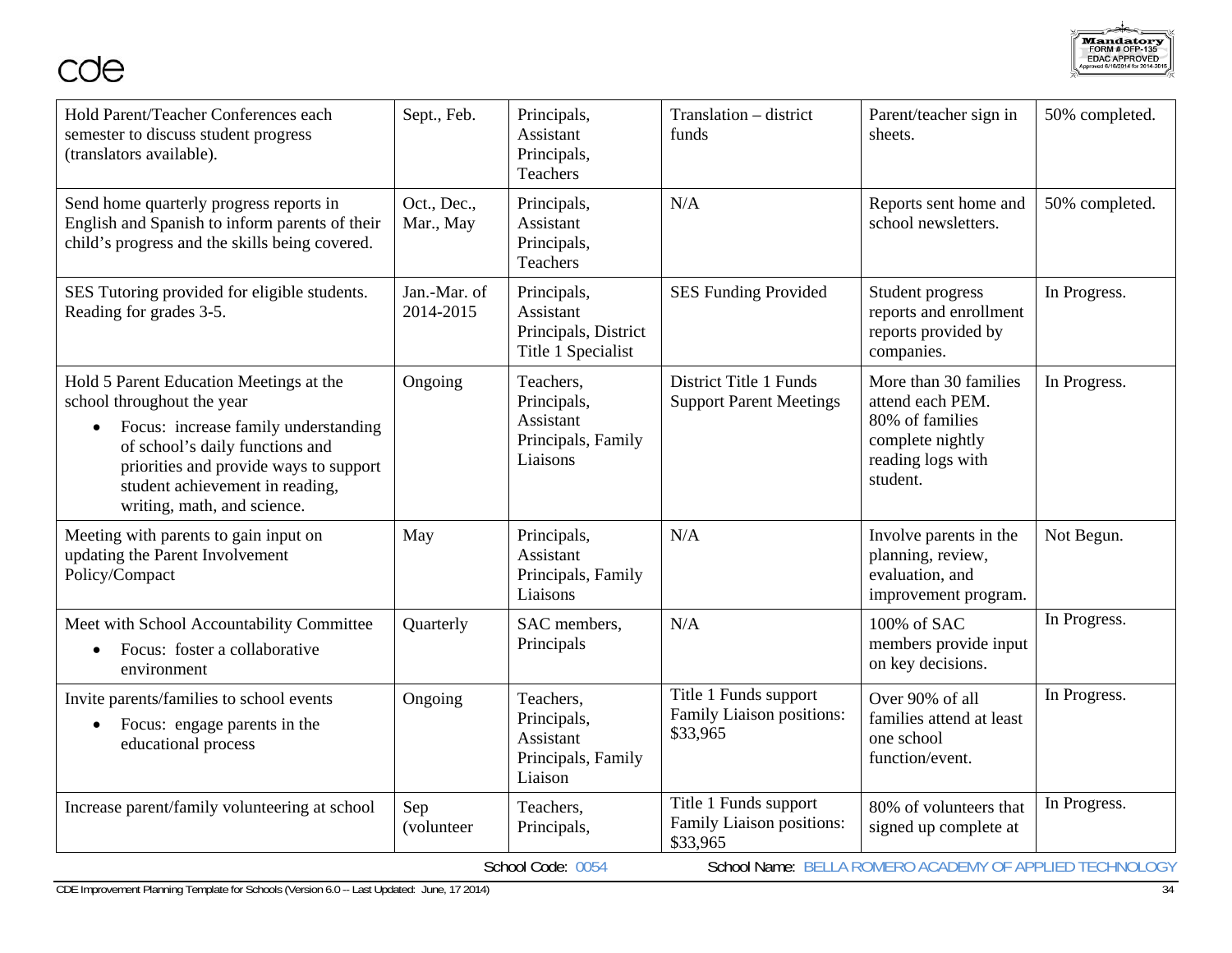

| special<br>sustain programs and<br>-ocu.<br>s through authentic family<br>events | meeting),<br><b>Ongoing</b> | sistant<br>$\cdot$ $\cdot$<br>$\mathbf{\mathbf{r}}$<br>Family<br>Principals, | least<br>participation<br>task. |  |
|----------------------------------------------------------------------------------|-----------------------------|------------------------------------------------------------------------------|---------------------------------|--|
| ınvolvement                                                                      | (participation)             | L1a1sons                                                                     |                                 |  |



 School-Level Title I Parent Involvement Policy (School/Parent Compact)

This policy and compact has been jointly developed and agreed upon by The Bella Romero Academy and parents of students served in the school pursuant to Title I (hereafter referred to as "parents").

### **Policy**

The administration, staff and parents of this school believe that the improved academic achievement of each student is a responsibility shared by the entire school community, including the school district, school, community members, school administration, staff, students, and parents (as defined for purposes of this policy to include guardians and all members of a student's family involved in the student's education).

Parent involvement activities in the school will include opportunities for:

- Parents to volunteer and be involved in school activities
- Staff development and parent education
- 0 Parents to provide home support for their student's education
- 0 Parents to participate in school decision-making
- $\bullet$ Effective communication between the school and parents

### **Responsibilities of school**

The school will:

- $\bullet$ Provide a high-quality curriculum and instruction in a supportive and effective learning environment enabling students to meet the state academic standards.
- 0 Involve parents in an organized, ongoing and timely way in the planning, review and improvement of Title I programs, plans and policies.

School Parent Involvement Policy, the administration will:

- $\bullet$ Facilitate and implement the Title I Parent Involvement policy.
- 0 Involve parents in the planning, review and improvement of the School Parent Involvement Policy at least annually.
- $\bullet$ Provide notice to parents of the School Parent Involvement Policy in an understandable and uniform format and to the extent practicable, in a language the parents can understand.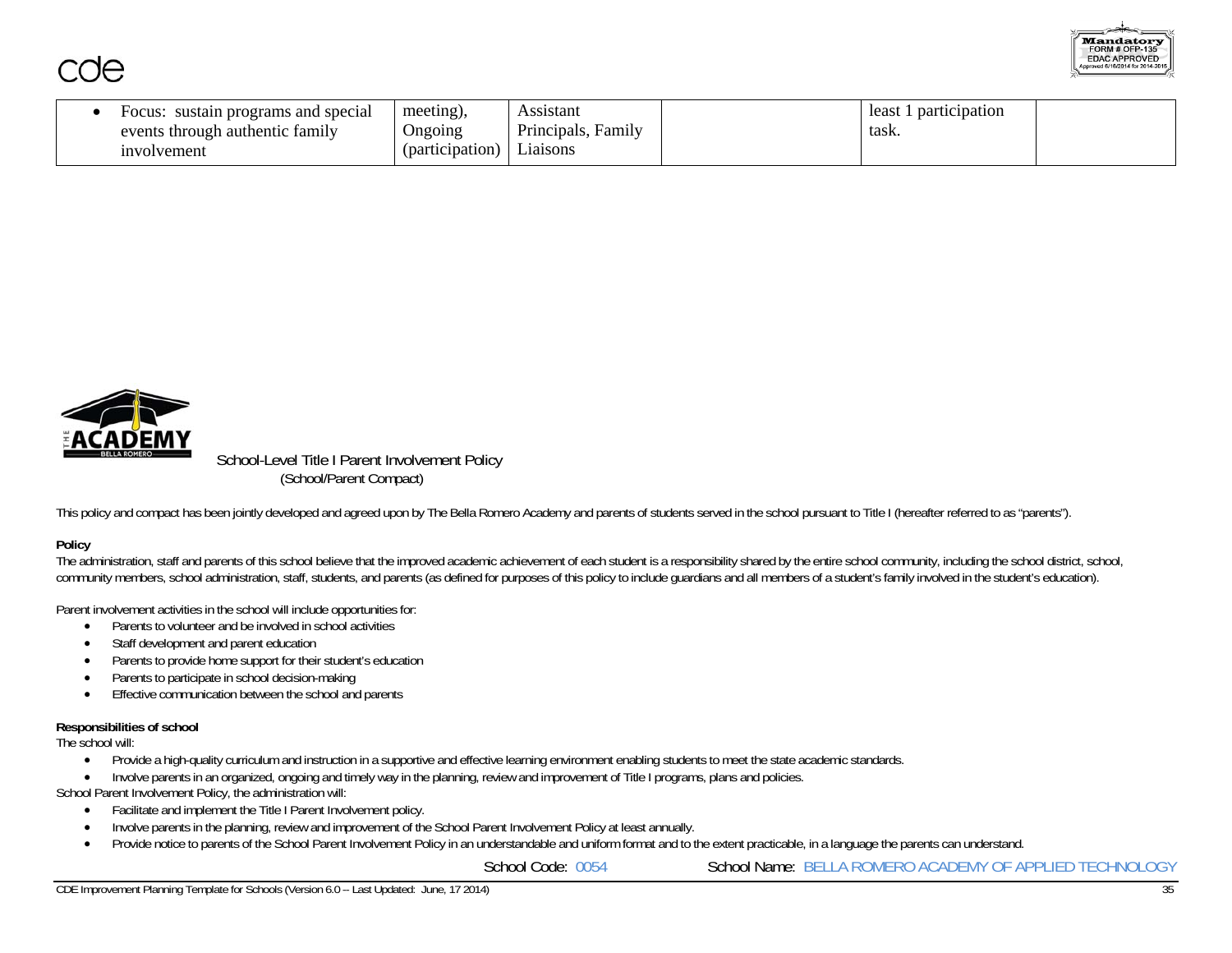

- Make the School Parent Involvement Policy available to the community.
- With regard to parent meetings, the administration will:
	- Convene annual meetings to inform parents of their school's participation in Title I, the requirements of Title I and the right of parents to be involved.
	- Inform parents of all meetings and encourage and invite parents to attend. Meetings shall be offered at various convenient dates and times to facilitate attendance by parents.
- With regard to Title I Programs and Plans, the administration will:
	- Inform parents about the goals and purposes of Title I, any Title I programs at the school, the curriculum used in the programs, the academic assessments used to measure student progress, and the proficiency levels students are expected to meet.
	- c Involve parents in the planning, review and improvement of any Title I programs at the school.
	- c If the Title I plan is not satisfactory to the parents, submit any parent comments on the plan when it is submitted to the district.
	- $\bullet$ If requested by parents, provide opportunities for regular meetings of parents and the school where parents may offer suggestions and ask questions regarding Title I policies and programs.
	- $\bullet$ Administrators will provide timely responses to parents' suggestions and questions.
	- c Provide assistance to parents, as appropriate, in understanding such topics as the state's academic content and achievement standards, state and local academic assessments, the requirements of Title I, how to monitor their student's academic progress and how to work with school staff to improve the achievement of the student.

With regard to professional development, the administration will:

- With the assistance of parents, educate teachers, pupil services personnel, principals and other staff in:
	- the value and utility of contributions of parents
	- how to reach out to, communicate with, and work with parents as equal partners
	- implementing and coordinating parent programs
	- building ties between parents and the school

With regard to the coordination with other programs, the administration will:

 $\bullet$  To the extent feasible and appropriate, coordinate and integrate parent involvement programs and activities with Head Start, Reading First, Early Reading First, Even Start, the Home Instruction Programs for Preschool Youngsters, the Parents as Teachers Program, and public preschool and other programs, and conduct other activities, such as parent resource centers, that encourage and support parents in more fully participating in the education of their student.

### **Shared responsibilities of administration and staff**

Administration and staff will:

- Provide assistance to parents, as appropriate, in understanding such topics as the state's academic content and achievement standards, state and local academic assessments, the requirements of Title I, how to monitor their student's academic progress and how to work with school staff to improve the achievement of the student.
- c Provide materials and training to help parents work with their student to improve the student's achievement, such as literacy training and using technology as appropriate, to foster parental involvement.
- c Ensure that all information related to school and parent programs, meetings and other activities is sent to parents in an understandable format
- $\bullet$ Provide such other reasonable support for parental involvement activities as parents may request.
- $\bullet$ Provide access to educational resources for parents to use together with their students.

### **Responsibilities of staff**

The staff will:

- Assist the administration in facilitating and implementing the Title I Parent Involvement policy and parent involvement activities.
- c Advise parents of their student's progress on a regular basis.
- c Be readily accessible to parents and provide opportunities for parents to meet with them on a regular basis to discuss their student's progress and to participate as appropriate in the decisions relating to their student's education. For elementary schools], at least one parent/teacher conference shall be held each year during which the School-Level Title I Parent Involvement Policy (School/Parent Compact) will be discussed as it relates to the student's achievement.
- Provide opportunities for parents to volunteer and participate in their student's class and observe classroom activities.

### **Responsibilities of parents**

Parents will:

 $\bullet$ Support their student's learning at home by: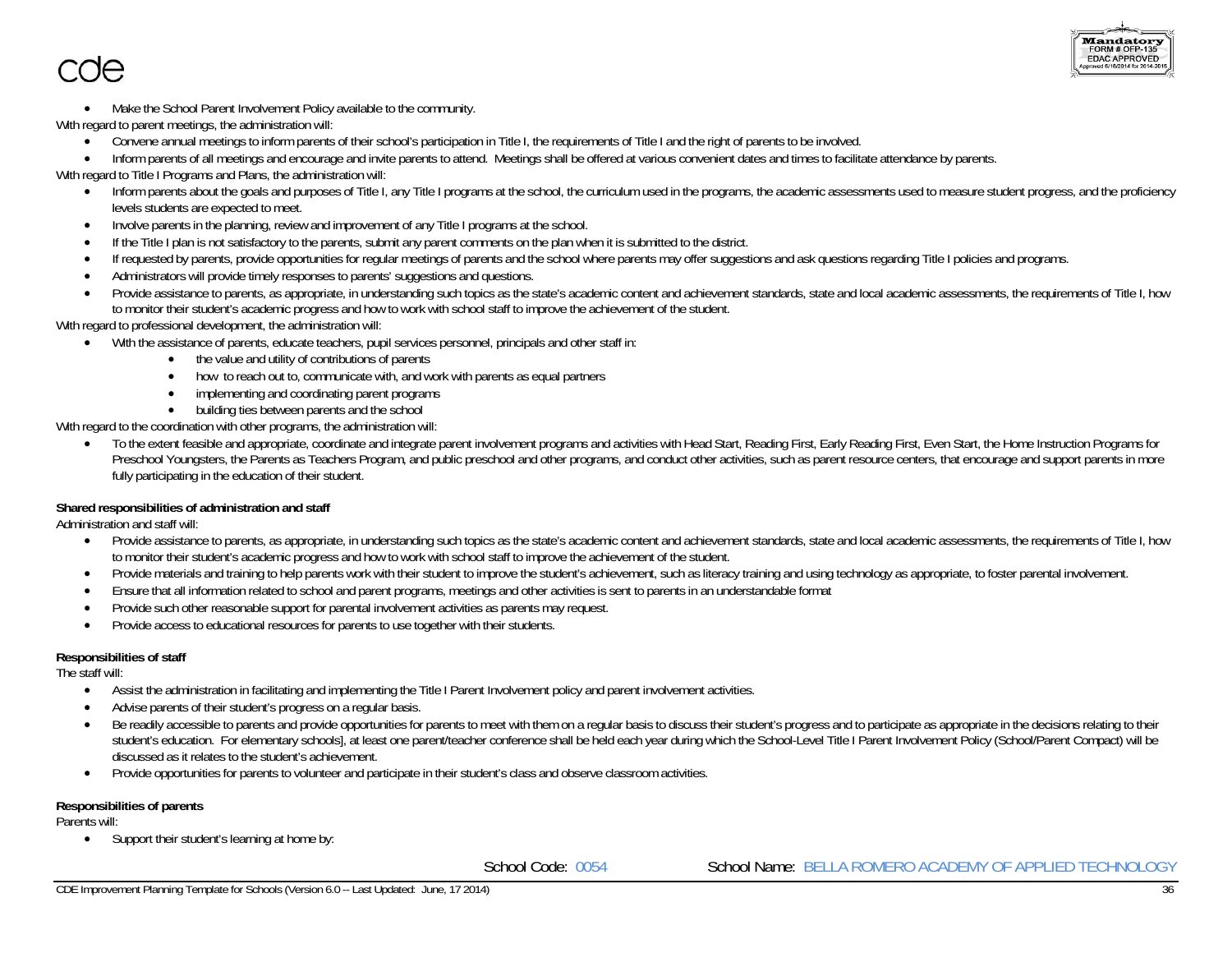

- monitoring attendance
- monitoring completion of homework
- monitoring television watching
- encouraging positive use of extracurricular time
- $\bullet$ Volunteer in the classroom.
- $\bullet$ Participate, as appropriate, in decisions related to their student's education.
- $\bullet$ Participate in school activities on a regular basis.
- $\bullet$ Actively communicate with school staff regarding their student's needs and circumstances.
- $\bullet$ Be aware of and follow rules and regulations of the school and school district.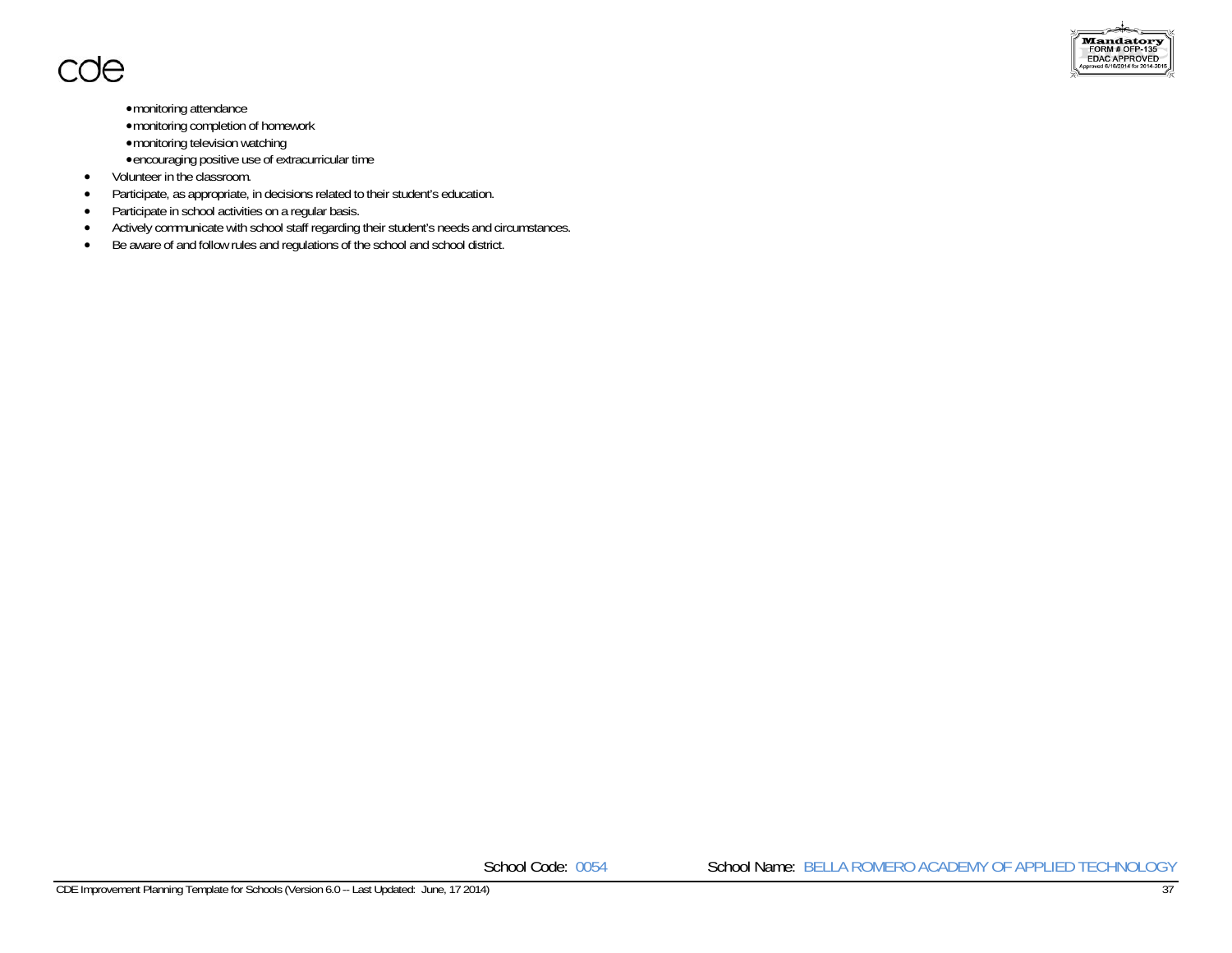## **The Bella Romero Academy UIP: Worksheet #2 – Data Analysis**

### **Reading Achievement**

| $\frac{1}{2}$       | 2006 | 2007 | 2008 | 2009 | 2010 | 2011 | 2012 | 2013 | 2014 |
|---------------------|------|------|------|------|------|------|------|------|------|
| 3 <sup>rd</sup>     | 27   | 34   | 42   | 56   | 44   | 46   | 36   | 55   | 46   |
| 4 <sup>th</sup>     | 53   | 26   | 31   | 32   | 46   | 37   | 46   | 33   | 36   |
| $\overline{5^{th}}$ | 41   | 52   | 44   | 27   | 37   | 46   | 35   | 50   | 46   |
| $\overline{6^{th}}$ |      |      |      |      |      |      |      | 54   | 57   |
| 7 <sup>th</sup>     |      |      |      |      |      |      |      |      | 56   |
| <b>Elem</b>         | 40   | 37   | 39   | 38   | 42   | 43   | 39   | 47   | 43   |
| <b>Middle</b>       |      |      |      |      |      |      |      |      | 56   |

**Reading: Historical Trend of % P&A by Grade, Level and Overall** 

The overall elementary % P&A decreased by 4% from 2013 to 2014 (the previous year included 6<sup>th</sup> grade as elementary).

The % proficient decreased by 9% in 3rd grade from 2013 to 2014.

The % proficient increased by 3% in 4<sup>th</sup> grade from 2013 to 2014.

The % proficient decreased by 6% in 5<sup>th</sup> grade from 2013 to 2014.

The % proficient increased by 3% in 6<sup>th</sup> grade from 2013 to 2014.

### **Combined East Memorial and Bella Romero**

### **Reading: Historical Trend of % P&A by Grade, Level and Overall**

|                 | 2010 | 2011 | 2012 | 2013 | 2014 |
|-----------------|------|------|------|------|------|
| 2rd             | 52   | 52   | 45   | 51   | 46   |
| ⊿th             | 42   | 46   | 45   | 34   | 41   |
| 5 <sup>th</sup> | 41   | 43   | 42   | 46   | 41   |
| <b>Elem</b>     | 45   | 47   | 44   | 46   | 43   |

The overall East Memorial and Bella Romero combined was 43% P&A.

The combined %P&A was the same for Bella Romero and the combined Bella Romero and East Memorial.

### **Reading: Historical Trend % P&A by Content Standard 1**

|                 | 2010 | 2011 | 2012 | 2013 | 2014 |
|-----------------|------|------|------|------|------|
| 3rd             | 44   | 46   | 36   | 55   | 46   |
| 4 <sup>th</sup> | 54   | 33   | 49   | 36   | 36   |
| 5 <sup>th</sup> | 44   | 46   | 38   | 51   | 40   |
| 6th             |      |      |      | 54   | 61   |
| 7th             |      |      |      |      | 53   |
| <b>School</b>   | 47   | 42   | 41   | 49   | 47   |

• There is no clear historical trend in the % proficient.

- The %P&A increased in in  $6<sup>th</sup>$  and  $7<sup>th</sup>$  grade.
- The % proficient decreased by 2% in 2014.
- $3^{rd}$  grade was declining in % proficient and then increased by 19% in 2013 and decreased by 9<sup>th</sup> in 2014. No clear pattern.
- 5<sup>th</sup> grade was declining in % proficient and then increased by 13% in 2013 and stayed the same. No clear pattern.

### **Reading: Historical Trend % P&A by Content Standard 4**

| ີ                   |      |      |      |      |      |
|---------------------|------|------|------|------|------|
|                     | 2010 | 2011 | 2012 | 2013 | 2014 |
| 3 <sup>rd</sup>     |      |      |      |      |      |
| 4 <sup>th</sup>     | 43   | 36   | 50   | 34   | 38   |
| 5 <sup>th</sup>     | 42   | 49   | 39   | 49   | 44   |
| $\overline{6^{th}}$ |      |      |      | 50   | 61   |
| 7th                 |      |      |      |      | 49   |
| <b>School</b>       | 42.5 | 42.5 | 44.5 | 44   | 48   |

In 2014 the percent P&A increased by 4%.

2014 was the first year for  $7<sup>th</sup>$  grade scores.

There is no clear historical trend.

### **Reading: Historical Trend % P&A by Content Standard 5**

School Code: 0054 School Name: BELLA ROMERO ACADEMY OF APPLIED TECHNOLOGY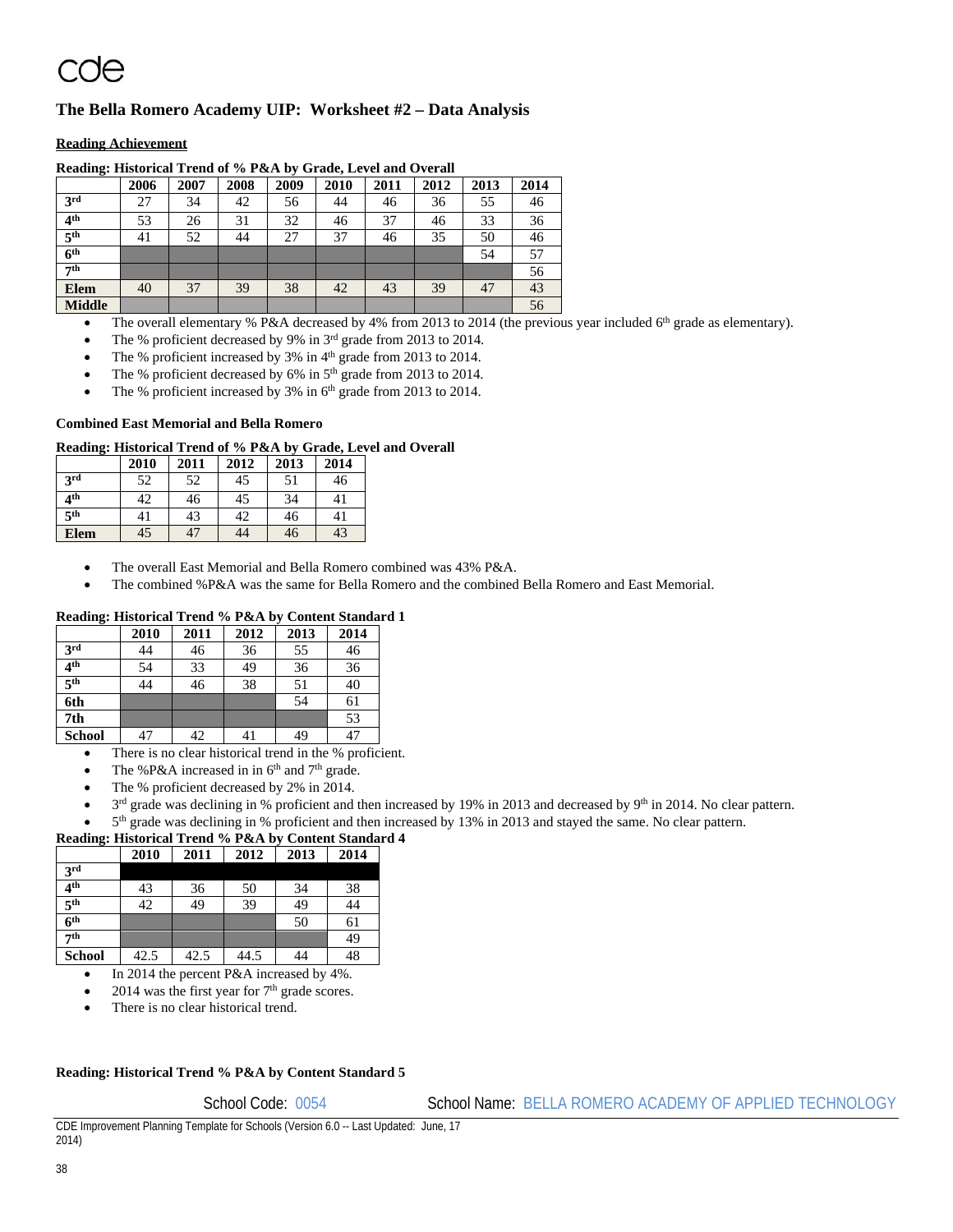# `NA

|                     | 2010 | 2011 | 2012 | 2013 | 2014 |
|---------------------|------|------|------|------|------|
|                     |      |      |      |      |      |
| 3 <sup>rd</sup>     |      |      |      |      |      |
| 4 <sup>th</sup>     | 51   | 39   | 43   | 37   | 37   |
| 5 <sup>th</sup>     | 49   | 46   | 36   | 54   | 42   |
| $\overline{6^{th}}$ |      |      |      | 56   | 55   |
| 7 <sup>th</sup>     |      |      |      |      | 53   |
| <b>School</b>       | 50   | 42.5 | 39.5 | 49   | 47   |

• The overall % proficient decreased by 2%

There is no clear historical trend in any grade level.

**Reading: Historical Trend % P&A by Content Standard 6** 

| $\mathbf{r}$        | 2010 | 2011 | 2012 | 2013 | 2014 |
|---------------------|------|------|------|------|------|
| 3rd                 |      |      |      |      |      |
| 4 <sup>th</sup>     | 41   | 35   | 52   | 37   | 36   |
| $\overline{5^{th}}$ | 41   | 48   | 40   | 54   | 54   |
| 6 <sup>th</sup>     |      |      |      | 56   | 61   |
| 7th                 |      |      |      |      | 57   |
| <b>School</b>       | 41   | 41.5 | 46   | 49   | 52   |

The overall % proficient has been increasing over the last four years.

Within the grade levels there is no clear historical trend.

|  |  |  |  | Reading: Historical Trend in % P&A Disaggregated by Subgroup |  |
|--|--|--|--|--------------------------------------------------------------|--|
|--|--|--|--|--------------------------------------------------------------|--|

|                           | 2008    |              | 2009    |       | 2010     |       | 2011    |              | 2012    |       | 2013    |              | 2014    |              |
|---------------------------|---------|--------------|---------|-------|----------|-------|---------|--------------|---------|-------|---------|--------------|---------|--------------|
|                           | $\%P/A$ | <b>Total</b> | $\%P/A$ | Total | $\%$ P/A | Total | $\%P/A$ | <b>Total</b> | $\%P/A$ | Total | $\%P/A$ | <b>Total</b> | $\%P/A$ | <b>Total</b> |
|                           |         | N            |         | N     |          | N     |         | N            |         | N     |         | N            |         | N            |
| FaRM                      | 37      | 164          | 36      | 162   | 43       | 200   | 42      | 233          | 37      | 237   | 45      | 313          | 46      | 366          |
| <b>Not</b><br><b>FaRM</b> | 50      | 32           | 52      | 21    | 41       | 27    | 52      | 25           | 59      | 29    | 55      | 33           | 55      | 29           |
| <b>Hispanic</b>           | 37      | 170          | 36      | 162   | 40       | 194   | 41      | 223          | 40      | 229   | 45      | 303          | 46      | 351          |
| White                     | 52      | 21           | 47      | 19    | 63       | 30    | 55      | 33           | 44      | 27    | 67      | 24           | 70      | 23           |
| IEP                       | 7       | 30           | 4       | 24    | 15       | 20    | 11      | 19           |         | 29    | 3       | 32           | 3       | 37           |
| Not IEP                   | 45      | 166          | 43      | 159   | 45       | 207   | 46      | 239          | 43      | 237   | 51      | 314          | 51      | 358          |
| ELL                       | 35      | 129          | 33      | 120   | 32       | 132   | 39      | 146          | 37      | 164   | 43      | 211          | 45      | 248          |
| Non-ELL                   | 46      | 67           | 46      | 63    | 57       | 95    | 48      | 112          | 42      | 102   | 51      | 135          | 50      | 147          |
| Female                    | 46      | 103          | 39      | 99    | 42       | 128   | 41      | 140          | 40      | 149   | 51      | 193          | 54      | 200          |
| Male                      | 31      | 93           | 36      | 84    | 42       | 99    | 46      | 118          | 39      | 117   | 41      | 153          | 39      | 195          |

• The % proficient in the FaRM was an all-time high (46%) with an increase of 200 students since 2008.

The % proficient in the not FaRM category remained the same (55%).

The % proficient in the Hispanic category was an all-time high in 2014 (46%) with an increase of 180 students since 2007.

The % proficient in the ELL category was an all-time high in 2014 (45%).

The % proficient in the Female category was an all-time high 2014 (54%).

### **Reading: Historical Trend(s) from Local Measure(s)**

School Code: 0054 School Name: BELLA ROMERO ACADEMY OF APPLIED TECHNOLOGY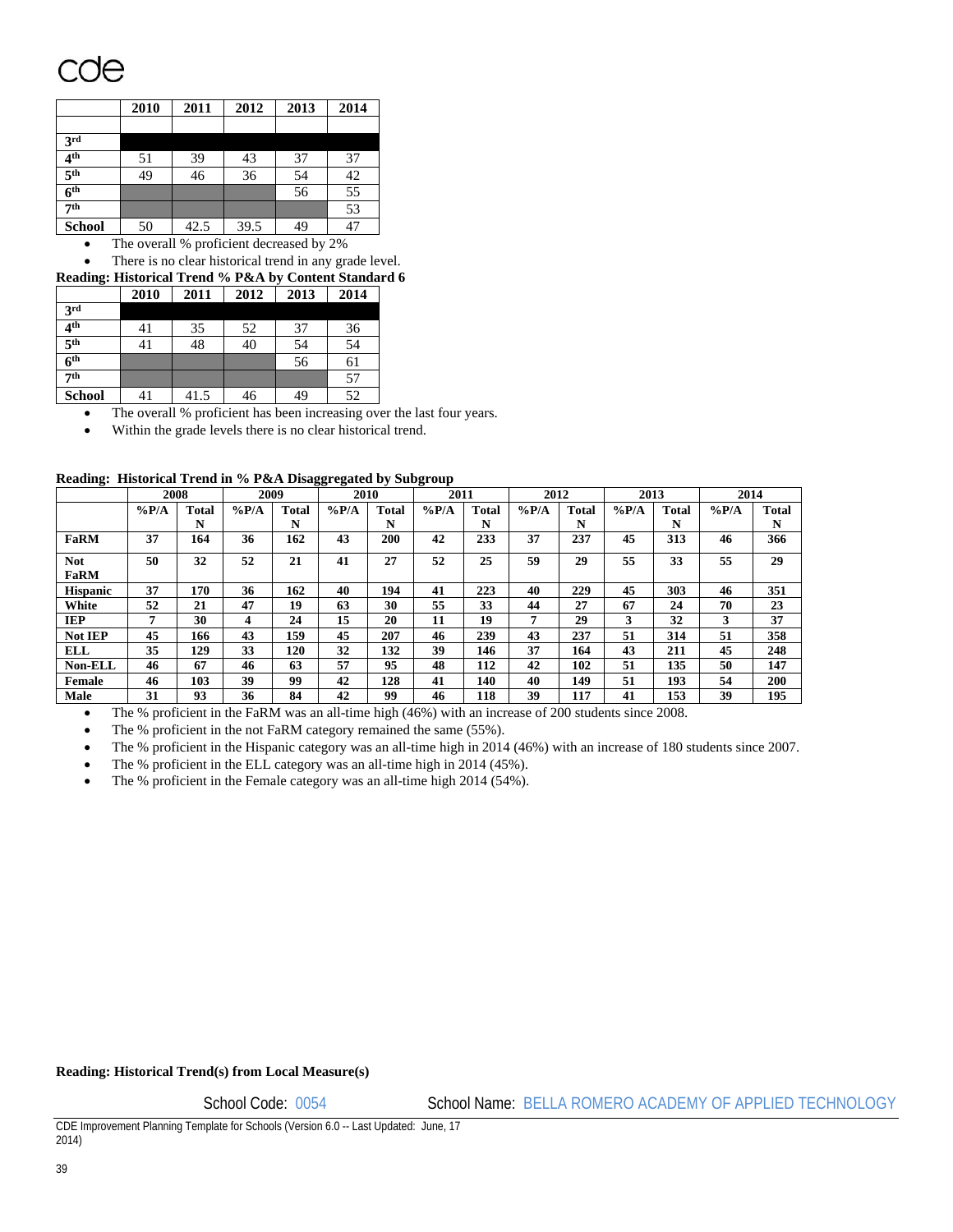# cae

### **RDG: DIBELS End-of-Year % Benchmark/Core**

\* Note: School switched to DIBELS Next in 2012. \*\* Note: 2013 was the 1<sup>st</sup> year that included  $6<sup>th</sup>$  grade.

| Grade          | 2008 | 2009 | 2010 | 2011 | *2012 | $**2013$ | 2014 |
|----------------|------|------|------|------|-------|----------|------|
| K              | 95   | 95   | 99   | 98   | 84    | 90       | 100  |
| $\mathbf{1}$   | 51   | 57   | 49   | 54   | 47    | 54       | 66   |
| 2              | 60   | 35   | 51   | 43   | 49    | 42       | 61   |
| $\mathfrak{Z}$ | 38   | 56   | 36   | 42   | 39    | 37       | 37   |
| $\overline{4}$ | 33   | 38   | 51   | 41   | 52    | 33       | 39   |
| 5              | 51   | 45   | 60   | 76   | 50    | 45       | 41   |
| 6              |      |      |      |      |       | 71       | 70   |
| Overall        | 55   | 54   | 58   | 51   | 54    | 53       | 59   |

The overall % of students who are benchmark on DIBELS has remained relatively the same over the past 6 years.

4th grade increased the % benchmark/core in 2014 (33% to 39%).

5th grade has decreased by 4% in 2014.

### **RDG: DIBELS vs. CSAP/TCAP**

| GRD | % CORE<br>$@P+on$<br>2011 CSAP | $\%$<br>CORE@<br>$P+$ on<br>2012<br><b>TCAP</b> | %<br><b>CORE</b><br>$@P+on$<br>2013<br><b>TCAP</b> | $\%$<br><b>CORE</b><br>$@P+$<br>on 2014<br><b>TCAP</b> | %<br>Strateg/<br>Intens<br>$@P+on$<br>2011<br><b>CSAP</b> | % Strateg/<br>Intens $@$<br>$P+$ on<br>2012<br><b>TCAP</b> | % Strateg/<br>Intens $@P+$<br>on 2013<br><b>TCAP</b> | % Strateg/<br>Intens $@$<br>$P+$ on<br>2014<br><b>TCAP</b> | % Intens<br>$@P+on$<br>2011<br><b>CSAP</b> | % Intens<br>$@P+on$<br>2012<br><b>TCAP</b> | % Intens<br>$@P+on$<br>2013 TCAP | % Intens<br>$@P+on$<br>2014<br><b>TCAP</b> |
|-----|--------------------------------|-------------------------------------------------|----------------------------------------------------|--------------------------------------------------------|-----------------------------------------------------------|------------------------------------------------------------|------------------------------------------------------|------------------------------------------------------------|--------------------------------------------|--------------------------------------------|----------------------------------|--------------------------------------------|
| 3   | 86                             | 68                                              | 87                                                 | 60                                                     | 25                                                        | 17                                                         | 75                                                   | 21                                                         | 6                                          | 8                                          | 18                               | 19                                         |
| 4   | 69                             | 72                                              | 75                                                 | 84                                                     | 20                                                        | 15                                                         | 27                                                   | 10                                                         | 9                                          | $\Omega$                                   |                                  | 6                                          |
| 5   | 61                             | 51                                              | 82                                                 | 66                                                     | 8                                                         | 18                                                         | 27                                                   | 20                                                         | $\overline{0}$                             | $\theta$                                   | 6                                | 15                                         |
| 6   |                                |                                                 | 71                                                 | 87                                                     |                                                           |                                                            | 25                                                   | 8                                                          |                                            |                                            | 18                               | 5                                          |
| AVG | 72                             | 64                                              | 79                                                 | 74                                                     | 18                                                        | 17                                                         | 39                                                   | 15                                                         | 5                                          | 3                                          | 12                               | 11                                         |

The % of students who scored strategic on DIBELS, but proficient on TCAP decreased in 2014.

The % of students who scored intensive on DBIELS, but proficient on TCAP decreased in 2014.

The % of students who scored core on DIBELS and proficient on TCAP decreased in 2014.

### **RDG: % P/A of Students Considered ELL**

|              | 2010 | 2011 | 2012  | 2013 | 2014 |
|--------------|------|------|-------|------|------|
| <b>NEP</b>   | 5%   | 0%   | $0\%$ | 0%   | 0%   |
| <b>LEP</b>   | 27%  | 26%  | 22%   | 27%  | 32%  |
| <b>FEP</b>   | 88%  | 80%  | 85%   | 78%  | 76%  |
| all dist fep | 61%  | 56%  | 66%   | 67%  | 65%  |
| All ELL      | 32%  | 39%  | 37%   | 4%   | 44%  |
| all district | 58   | 54   | 56    | 57   | 56   |

The percent of student scoring P/A who are also considered FEP, has steadily been decreasing since 2010.

### School Code: 0054 School Name: BELLA ROMERO ACADEMY OF APPLIED TECHNOLOGY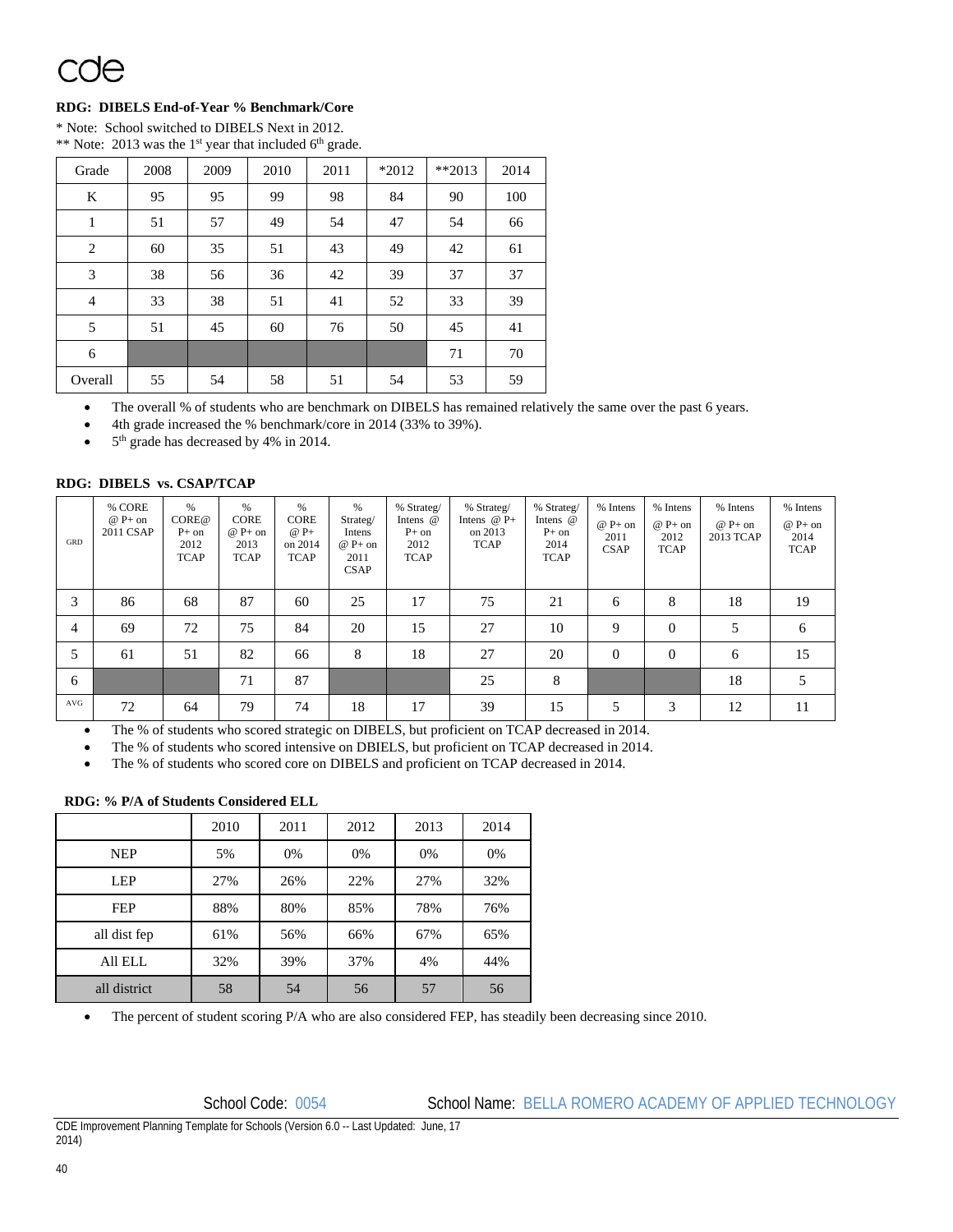### **RDG: # of Students with a Significant Reading Deficiency 2013-2014**

|       | No Reading<br>Deficiency |      |    | Significant<br>Reading<br>Deficiency | <b>Total Students</b> |         |  |
|-------|--------------------------|------|----|--------------------------------------|-----------------------|---------|--|
|       | #                        | $\%$ | #  | %                                    | Total #               | Total % |  |
| $K-3$ | 309                      | 82   | 69 | 18                                   | 378                   | 100     |  |
|       | 52                       | 61   | 33 | 39                                   | 85                    | 100     |  |

### **RDG: # of Students with a Significant Reading Deficiency 2014-2015**

|       | No Reading<br>Deficiency |      |    | Significant<br>Reading<br>Deficiency | <b>Total Students</b> |         |  |
|-------|--------------------------|------|----|--------------------------------------|-----------------------|---------|--|
|       | #                        | $\%$ | #  | %                                    | Total #               | Total % |  |
| $K-3$ | 458                      | 89   | 59 | 11                                   | 517                   | 100     |  |
|       | 79                       | 66   | 40 | 37                                   | 119                   | 100     |  |

In 2014, the percent of students with no reading deficiency increased for both K-3 and 4th grade.

### **Reading Growth**

### **Reading: Historical Trend of Median Growth Percentiles (MGP)**

|                     | 2008 | 2009 | 2010 | 2011 | 2012 | 2013 | 2014 |
|---------------------|------|------|------|------|------|------|------|
| 4 <sup>th</sup>     | 46   | 43   | 45   | 32   | 49   | 40   | 35   |
| 5 <sup>th</sup>     | 55   | 47   | 52   | 39   | 46   | 44   | 50   |
| $\overline{6^{th}}$ |      |      |      |      |      | 51   | 66   |
| 7 <sup>th</sup>     |      |      |      |      |      |      | 60   |
| Elem                | 52   | 45   | 46   | 36   | 47   | 44*  | 43   |
| <b>Middle</b>       |      |      |      |      |      |      | 65   |

The MGP overall decreased by 1 MGP point in 2014.

- The MGP for 4<sup>th</sup> grade decreased by 5 MGP points in 2014.
- The MGP for 6<sup>th</sup> grade increased by 15 MGP points in 2014.
- The MGP for the cohort from 2011 to 2013 has increased steadily over the years from 2011 to 2014.

### **Combined East Memorial and Bella Romero**

### **Reading Combined: Historical Trend of Median Growth Percentiles (MGP)**

|                 | 2008 | 2009 | 2010 | 2011 | 2012 | 2013 | 2014 |
|-----------------|------|------|------|------|------|------|------|
| 4 <sup>th</sup> | 46   | 43   | 45   | 28   | 46   | 35   | 35   |
| 5 <sup>th</sup> | 55   | 47   | 52   | 35   | 43   | 46   | 50   |
| 6 <sup>th</sup> |      |      |      |      |      | 51   | 66   |
| 7th             |      |      |      |      |      |      | 60   |
| Elem            | 52   | 45   | 46   | 32   | 45   | 44   | 43   |
| <b>Middle</b>   |      |      |      |      |      |      | 65   |

### **Elementary Reading: Historical Comparison of Median Growth Percentile (MGP) to Median Adequate Growth Percentile (MAGP)**

|                   | 2008 | 2009 | 2010 | 2011 | 2012 | 2013 | 2014     |
|-------------------|------|------|------|------|------|------|----------|
| <b>MGP</b>        | 52   | -45  | 46   | 36   | 4.   | 44   | 43       |
| <b>MAGP</b>       | 56   | 59   | 47   | 49   | 49   | 50   |          |
| <b>Difference</b> | -4   | -14  | -    | -13  | -4   | -0   | $-\circ$ |

There was an 8 point difference in MGP and MAGP in 2014.

There has been no trend in the data.

### School Code: 0054 School Name: BELLA ROMERO ACADEMY OF APPLIED TECHNOLOGY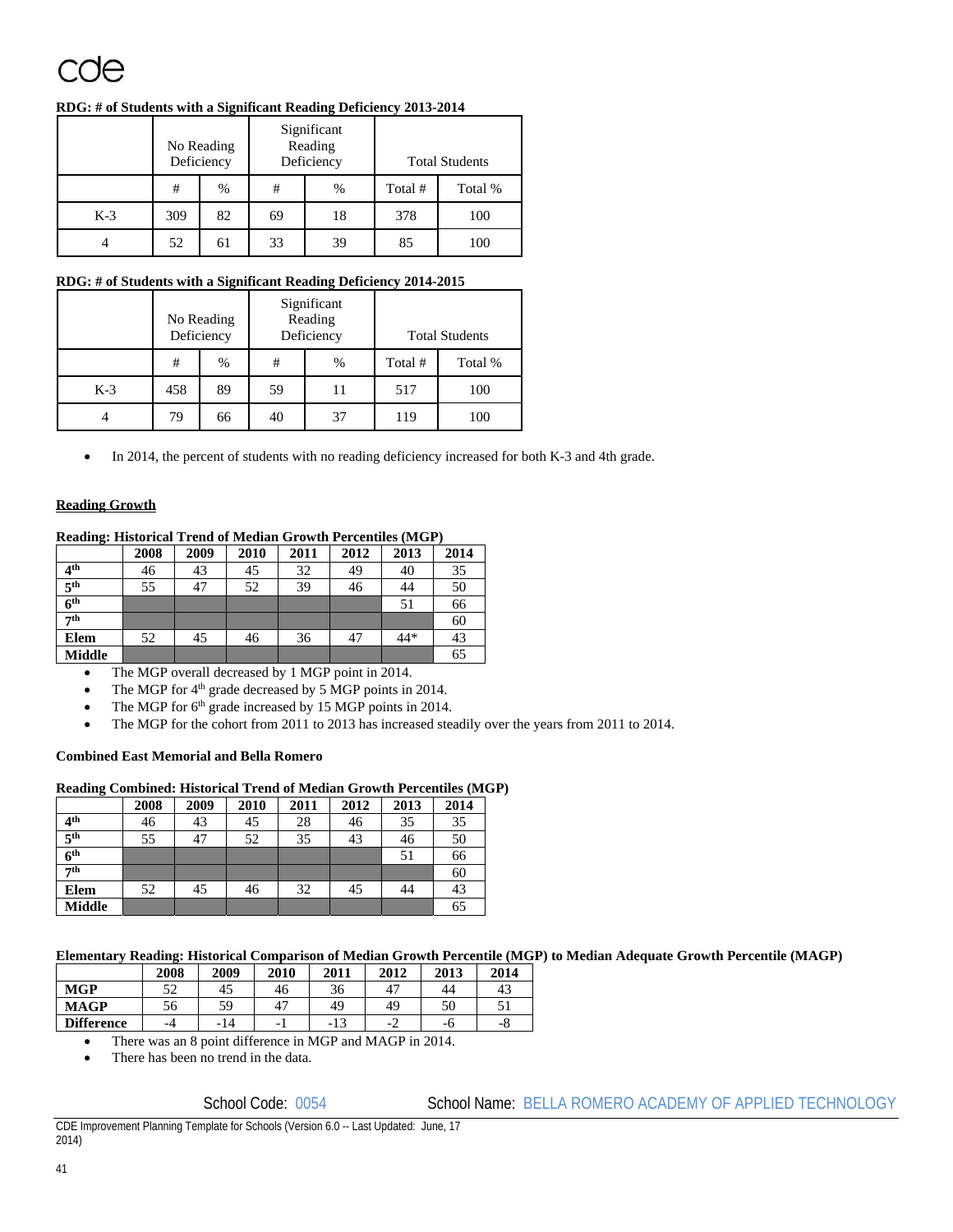**Middle Level Reading: Historical Comparison of Median Growth Percentile (MGP) to Median Adequate Growth Percentile (MAGP)** 

|                   | 2014 |
|-------------------|------|
| <b>MGP</b>        | 65   |
| <b>MAGP</b>       | 51   |
| <b>Difference</b> |      |

For Middle Level, the MGP exceeded the MAGP by 14 MGP points.

### **Elementary Reading: Historical Comparison of % of Students Catching Up, Keeping Up, Moving Up**

|         | 2008                     | 2009 | 2010 | 2011 | 2012 | 2013                 | 2014     |
|---------|--------------------------|------|------|------|------|----------------------|----------|
| $%$ CU  | 34                       | 18   | 44   | 33   | 34   | $\mathcal{L}$<br>، ت | nε<br>رے |
| $\%$ KU | $\overline{\phantom{a}}$ | 55   | 63   | 52   | 67   | 69                   | 64       |
| $\%$ MU |                          |      | ت    |      |      | ⊥⊃                   |          |

The % of students considered catching up decreased by 2% in 2014.

- The % of students considered keeping up decreased by 5% in 2014.
- The % of students considered moving up decreased by 8% in 2014.

### **Middle Level Reading: Historical Comparison of % of Students Catching Up, Keeping Up, Moving Up**

|      | 2014 |  |
|------|------|--|
| % CU | 39   |  |
| % KU | 81   |  |
| % MU |      |  |

This year is baseline data so we can compare in future years.

### **Elementary Reading by Subgroup: Historical Comparison of % of Students Catching Up, Keeping Up, Moving Up**

|         | 2008   |            | 2009                    |            | 2010               |            | 2011                |               | 2012          |            | 2013                     |              | 2014         |                                  |
|---------|--------|------------|-------------------------|------------|--------------------|------------|---------------------|---------------|---------------|------------|--------------------------|--------------|--------------|----------------------------------|
|         | ELL    | <b>Non</b> | ELL                     | <b>Non</b> | ет і<br><b>ELL</b> | <b>Non</b> | ELL                 | <b>Non</b>    | <b>ELL</b>    | <b>Non</b> | <b>ELL</b>               | <b>Non</b>   | <b>ELL</b>   | <b>Non</b>                       |
| $\%$ CU | $\sim$ | 28         | $\mathbf{\Omega}$<br>∠⊥ | -          | 47                 | 38         | $\sim$ $\sim$<br>υJ | 30            | $\sim$<br>ا ت | 46         | $\sim$<br><u>، ب</u>     | $\sim$<br>23 | $\sim$<br>ر_ | 29                               |
| $\%$ KU | 76     | -          | - ^<br>63               | -          | 58                 | 69         |                     | $\sim$<br>ر ر | 66            | 68         | $\overline{\phantom{a}}$ | 63           | 59           | $-1$                             |
| $\%$ MU | . .    | -          | $\sim$<br>1J            | -          | 13                 |            |                     |               | . .           |            | 14                       | 10           | ∼            | 1 <sub>0</sub><br>$\overline{1}$ |

In 2014, the % of ELL catching up, keeping up, or moving up was less than 2013.

In 2014, the Non-ELL students had higher percentages in all three categories.

### **Middle Level Reading by Subgroup: Historical Comparison of % of Students Catching Up, Keeping Up, Moving Up**

|     |     | 2014            |  |  |  |  |  |  |
|-----|-----|-----------------|--|--|--|--|--|--|
|     | ELL | <b>Non</b>      |  |  |  |  |  |  |
| %CU | 40  | N <sub>20</sub> |  |  |  |  |  |  |
| %KU | 79  | 85              |  |  |  |  |  |  |
| %MU | 6   |                 |  |  |  |  |  |  |

This year is baseline data so we can compare in future years.

### **Elementary Reading by Subgroup: Historical Comparison of % of Students Catching Up, Keeping Up, Moving Up**

|         | 2008          |               | 2009   |      |                      | 2010 |             | 2011 |             | 2012        |        | 2013         | 2014           |      |
|---------|---------------|---------------|--------|------|----------------------|------|-------------|------|-------------|-------------|--------|--------------|----------------|------|
|         | Female        | Male          | Female | Male | Female               | Male | Female      | Male | Female      | Male        | Female | Male         | Female         | Male |
| $\%$ CU | $\sim$<br>ے ر | $\sim$ $\sim$ | 10     | Q    | $\overline{a}$<br>4. | +⊥   | $\sim$<br>∼ | $+1$ | $\sim$<br>◡ | 39          | 26     | $\sim$<br>26 | $\gamma$<br>ىن | 24   |
| $\%$ KU | 79            |               | 56     |      | -<br>≖               | 48   | 58          | 46   | $-1$        | 62          | 79     | -<br>54      | 69             | ر ر  |
| %MU     |               |               |        |      | . .                  |      |             |      |             | $\sim$<br>∸ | . .    | ∸            |                |      |

The % of female students catching up decreased 1% in 2014 (the lowest % in the last 7 years).

The % of male students catching up increased 1% in 2014.

The % of female students keeping up decreased 10% in 2014.

The % of male and female moving up decreased in 2014.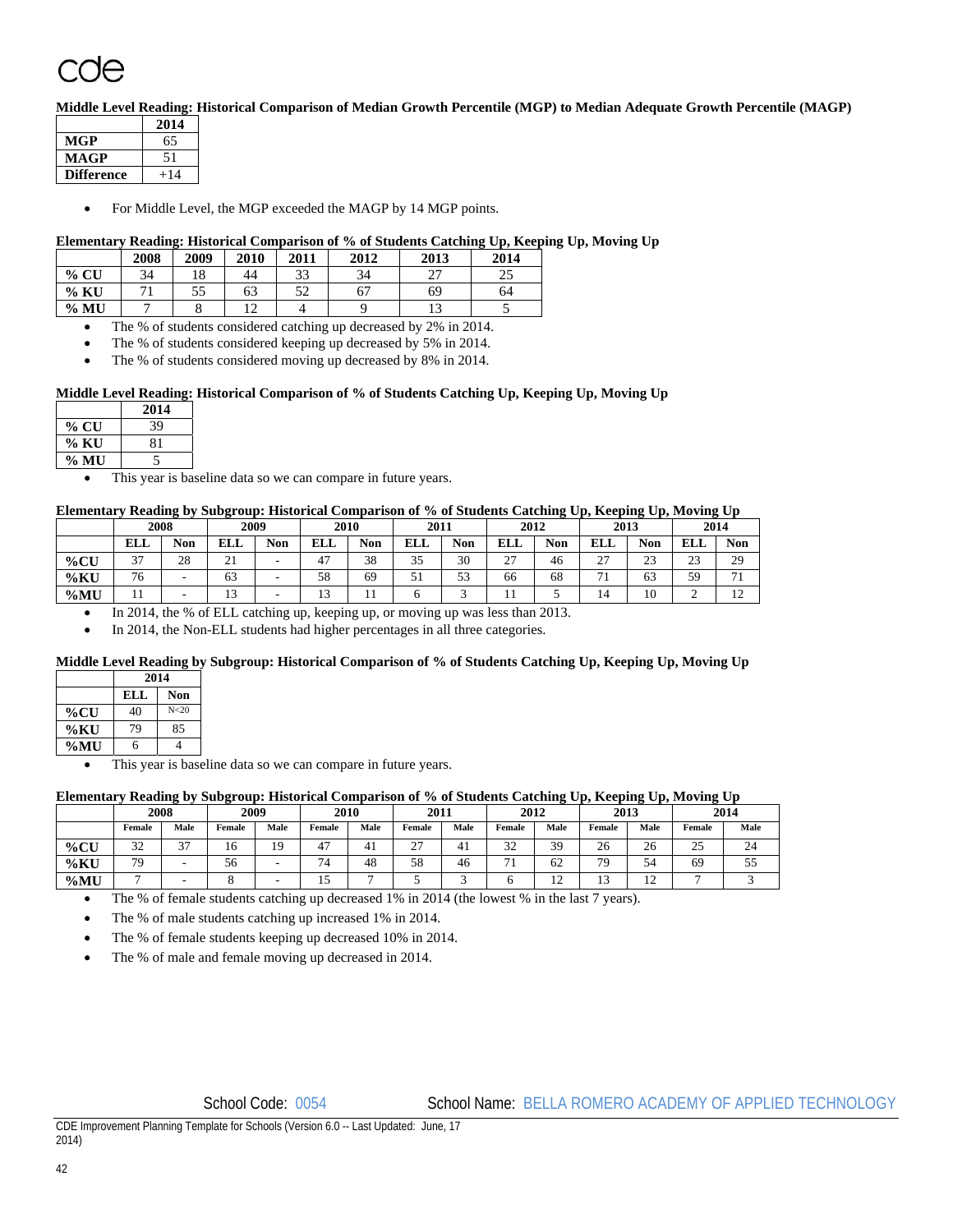# `UA

**Middle Level Reading by Subgroup: Historical Comparison of % of Students Catching Up, Keeping Up, Moving Up** 

|         | 2014   |      |  |  |  |  |  |  |  |
|---------|--------|------|--|--|--|--|--|--|--|
|         | Female | Male |  |  |  |  |  |  |  |
| $\%$ CU | 25     | 52   |  |  |  |  |  |  |  |
| %KU     | 87     | 73   |  |  |  |  |  |  |  |
| $\%$ MU |        |      |  |  |  |  |  |  |  |

This year is baseline data so we can compare in future years.

### **Reading Growth Gaps**

### **Elementary Growth by Subgroup: Historical Comparison**

|             | 2008       |            | 2009                    |                       | 2010       |     | 2011       |                       | 2012       |            | 2013       |            | 2014                    |     |
|-------------|------------|------------|-------------------------|-----------------------|------------|-----|------------|-----------------------|------------|------------|------------|------------|-------------------------|-----|
|             | <b>ELL</b> | <b>Non</b> | ELL                     | Non                   | <b>ELL</b> | Non | <b>ELL</b> | <b>Non</b>            | <b>ELL</b> | <b>Non</b> | <b>ELL</b> | <b>Non</b> | <b>EI</b><br><b>BLL</b> | Non |
| <b>MGP</b>  | 56         | 43         | 49                      | 38                    | 52         | 42  | 40         | 30                    | c<br>◡     | 42         | 45         | 40         | 44                      | 41  |
| <b>MAGP</b> | 56         | --<br>J.,  | 61                      | --<br>. .<br>ر. ر     | 56         | 40  | 54         | 45                    | 50         | 48         | JI         | 46         | 56                      | 47  |
| Gap         |            | $-14$      | 1 <sub>2</sub><br>$-12$ | 1 <sub>7</sub><br>- 1 | -4         | ∼   | 14<br>. .  | 1 <sup>2</sup><br>-15 |            | -6         | -0         | -0         | 1 <sub>2</sub><br>$-12$ | -0  |

The MGP for students considered ELL has consistently been higher than the MGP for Non-ELL students.

- The MGP gap remained the same for Non ELL students in 2014.
- The MGP gap increased for ELL students from 6% to 12% in 2014.

### **Middle Level Growth by Subgroup: Historical Comparison**

|             |            | <b>Non</b><br>47 |  |  |  |  |
|-------------|------------|------------------|--|--|--|--|
|             | <b>ELL</b> |                  |  |  |  |  |
| <b>MGP</b>  | 66         |                  |  |  |  |  |
| <b>MAGP</b> | 55         |                  |  |  |  |  |
| Gap         |            | 2014<br>$+14$    |  |  |  |  |

- At middle level, students considered ELL exceeded their MGP by 11%ile points.
- At middle level, students considered Non-ELL exceeded their MGP by 14%ile points.

### **Elementary Growth by Subgroup: Historical Comparison**

|             | 2008                |      | 2009          |          | 2010   |                | 2011        |              | 2012   |      | 2013   |         | 2014   |       |
|-------------|---------------------|------|---------------|----------|--------|----------------|-------------|--------------|--------|------|--------|---------|--------|-------|
|             | Female              | Male | Female        | Male     | Female | Male           | Female      | Male         | Female | Male | Female | Male    | Female | Male  |
| <b>MGP</b>  | c٠<br>◡             | эo   | 4.,           | 4<br>т., | ◡      | 4 <sub>1</sub> | - -         | $\sim$<br>ັ. | 50     | 42   | т.,    | 4<br>т. | 41     | ر ب   |
| <b>MAGP</b> | $\sim$ $\sim$<br>ີ່ | ر ر  | 59            | 60       |        | 48             | <u>. .</u>  |              | ر ر    |      | 50     | 48      | 46     |       |
| Gap         |                     |      | $-14$<br>- 11 | -<br>    |        |                | $\sim$<br>∸ | - 0          | ∽<br>- |      |        | -       |        | $-10$ |

• The MGP for Females stays around 45.

- The MGP for Males fluctuates more, but stays around 42.
- In 2014, the growth gap for females decreased to 1 percentage point.

### **Middle Level Growth by Subgroup: Historical Comparison**

|             | 2014   |       |  |  |  |  |  |
|-------------|--------|-------|--|--|--|--|--|
|             | Female | Male  |  |  |  |  |  |
| <b>MGP</b>  | 65     | 64    |  |  |  |  |  |
| <b>MAGP</b> | 48     | 51    |  |  |  |  |  |
| Gap         | $+17$  | $+13$ |  |  |  |  |  |

• In 2014, both male and female exceeded their MGP.

### **Elementary Growth by Subgroup: Historical Comparison**

|             | 2008               |            | 2009       |                   | 2010       |     | 2011       |     | 2012        |     | 2013       |                          | 2014        |     |
|-------------|--------------------|------------|------------|-------------------|------------|-----|------------|-----|-------------|-----|------------|--------------------------|-------------|-----|
|             | IEP                | <b>Non</b> | <b>IEP</b> | <b>Non</b>        | <b>IEP</b> | Non | <b>IEP</b> | Non | <b>IEP</b>  | Non | <b>IEP</b> | Non                      | IEP         | Non |
| -17         | $\sim$<br>$\sim$ 1 | 103        | 20         | 92                | $\leq$ 20  | 136 | $\leq$ 20  | 153 | $< \!\! 20$ | 134 | 24         | 215                      | $< \!\! 20$ | 154 |
| <b>MGP</b>  | 41                 | 54         | 32<br>ے د  | 48                |            |     |            |     |             |     | 26         | 45                       |             |     |
| <b>MAGP</b> | 78                 | 50<br>ے ر  | 80         | $\epsilon$<br>ر ر |            |     |            |     |             |     | 82         | 46                       |             |     |
| Gap         | $\sim$<br>$-51$    | ∸          | $-48$      | -                 |            |     |            |     |             |     | $-56$      | $\overline{\phantom{a}}$ |             |     |

Students on an IEP consistently have a lower MGP than student who are not on an IEP.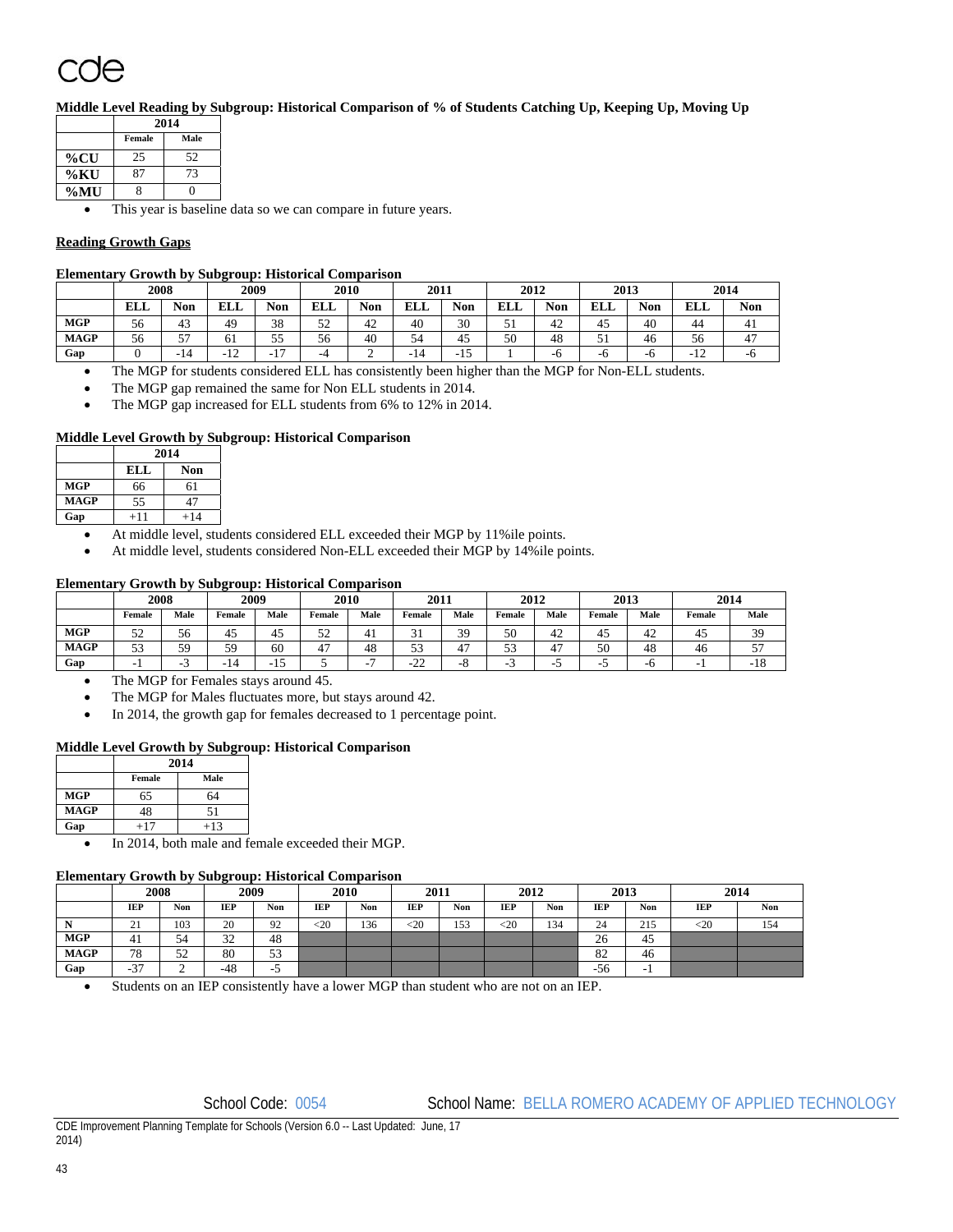### **Middle Level Growth by Subgroup: Historical Comparison**

|             |            | 2014 |  |  |  |  |  |  |  |
|-------------|------------|------|--|--|--|--|--|--|--|
|             | <b>IEP</b> | Non  |  |  |  |  |  |  |  |
|             | $<$ 20     | 106  |  |  |  |  |  |  |  |
| <b>MGP</b>  |            |      |  |  |  |  |  |  |  |
| <b>MAGP</b> |            |      |  |  |  |  |  |  |  |
| Gap         |            |      |  |  |  |  |  |  |  |
|             | - -        |      |  |  |  |  |  |  |  |

• Not enough students to determine

### **Reading: Median Growth Percentiles (MGP) Based on Starting Proficiency Level**

| <b>Starting</b><br>Profic.<br>Level | 2012 | 2013 | 2014 |
|-------------------------------------|------|------|------|
| וז                                  | 56   | 39   | 54   |
| <b>PP</b>                           | 47   | 41   | 50   |
| P                                   | 42   | 45   | 46   |
|                                     |      |      |      |
| <b>School</b>                       |      |      | 43   |

In 2014, students who scores unsatisfactory had a higher MGP than students who scored partially proficient or proficient.

**Reading Priority Performance Challenge:** The percentage of students scoring P & A on TCAP since 2006 has been a **flat trend** and is well below the State average.

**Reading Root Cause:** There is an overall deficiency in the planning of targeted student application and delivery of effective feedback included in the instructional approach.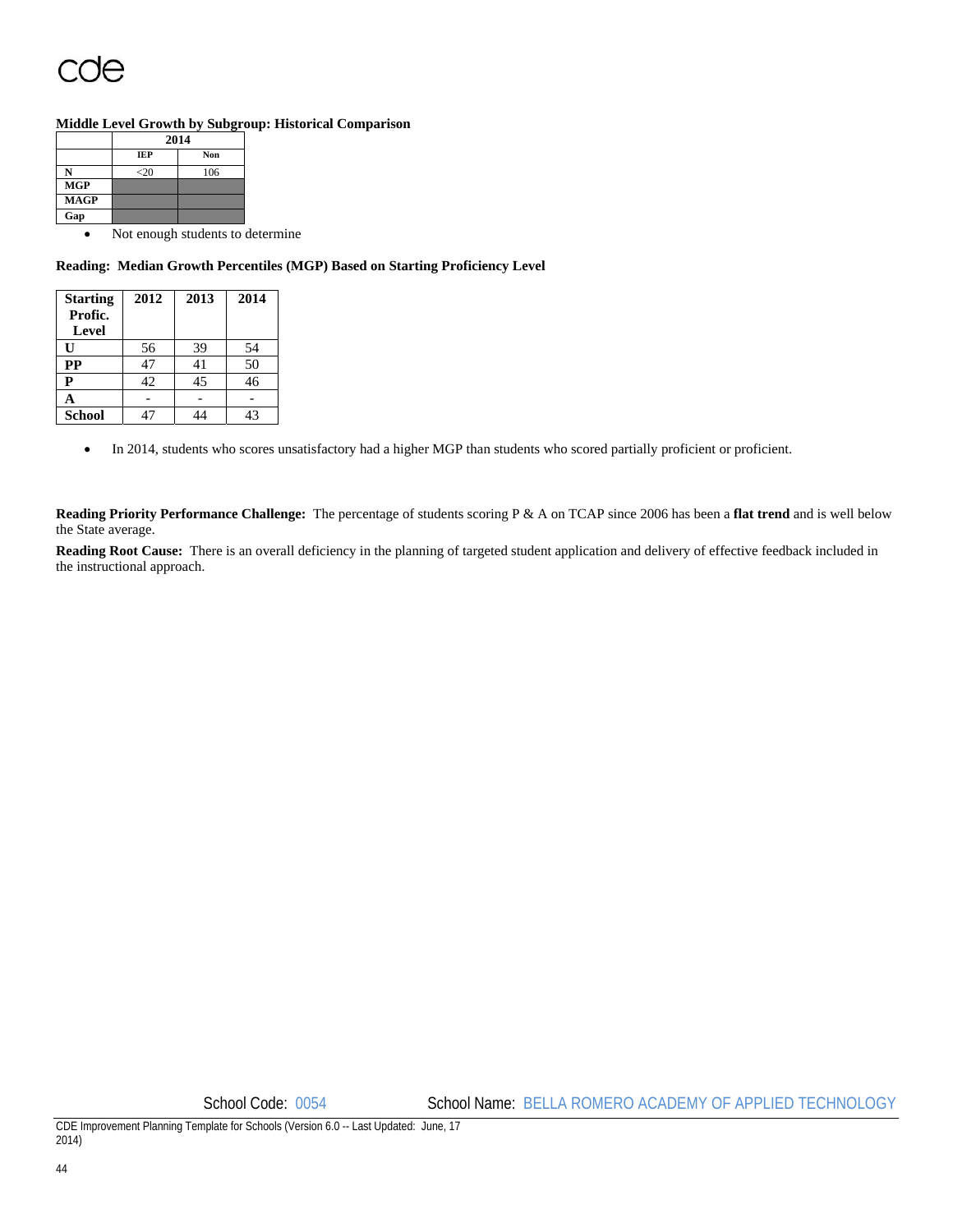### **Math Achievement**

### **Math: Historical Trend in % P&A by Grade, Level and Overall**

|                 | 2006 | 2007 | 2008 | 2009 | 2010 | 2011 | 2012 | 2013 | 2014 |
|-----------------|------|------|------|------|------|------|------|------|------|
| 3rd             | 26   | 18   | 42   | 70   | 60   | 54   | 42   | 55   | 56   |
| 4 <sup>th</sup> | 48   | 34   | 36   | 32   | 55   | 48   | 54   | 44   | 47   |
| 5 <sup>th</sup> | 24   | 33   | 48   | 23   | 37   | 48   | 52   | 51   | 54   |
| 6 <sup>th</sup> |      |      |      |      |      |      |      | 49   | 49   |
| 7th             |      |      |      |      |      |      |      |      | 23   |
| <b>Elem</b>     | 33   | 28   | 42   | 41   | 51   | 51   | 49   | 50   | 52   |
| <b>Middle</b>   |      |      |      |      |      |      |      |      | 40   |

The overall % proficient has a flat trend across the last 4 years.

2014 is the first year of separating elementary and middle school

In 2014, grades 3<sup>rd</sup>, 4<sup>th</sup>, and 5<sup>th</sup> grade increased in overall % P&A.

 $\bullet$  In 2014, 6<sup>th</sup> grade remained the same.

### **Combined East Memorial and Bella Romero**

#### **Math: Historical Trend of % P&A by Grade, Level and Overall**

|                 | 2011 | 2012 | 2013 | 2014 |
|-----------------|------|------|------|------|
| 3rd             | 51   | 46   | 51   | 46   |
| 4 <sup>th</sup> | 56   | 49   | 39   | 41   |
| 5 <sup>th</sup> | 45   | 45   | 42   | 41   |
| <b>Elem</b>     | 51   | 47   | 44   | 43   |

If the data was combined, there would be a decreasing trend.

#### **Math: Historical Trend % P&A by Content Standards 1 and 6**

|                     |       | 2010  | 2011  |       | 2012  |       | 2013  |       | 2014  |       |
|---------------------|-------|-------|-------|-------|-------|-------|-------|-------|-------|-------|
|                     | Std 1 | Std 6 | Std 1 | Std 6 | Std 1 | Std 6 | Std 1 | Std 6 | Std 1 | Std 6 |
| 3 <sup>rd</sup>     | 49    | 67    | 49    | 54    | 41    | 42    | 43    | 49    | 52    | 55    |
| 4 <sup>th</sup>     | 52    | 54    | 46    | 59    | 47    | 55    | 52    | 36    | 49    | 55    |
| 5 <sup>th</sup>     | 41    | 32    | 53    | 51    | 47    | 49    | 55    | 55    | 49    | 58    |
| $\overline{6^{th}}$ |       |       |       |       |       |       | 54    | 63    | 41    | 52    |
| 7 <sup>th</sup>     |       |       |       |       |       |       |       |       |       | 28    |
| <b>Elem</b>         | 47    | 51    | 49    | 55    | 45    | 49    | 51    | 51    | 50    | 56    |
| <b>Middle</b>       |       |       |       |       |       |       |       |       | 35    | 39    |

5<sup>th</sup> grade has an increasing trend of % proficient on standard 6.

- In 4th grade, the % P&A on standard 6 increased from 36% to 55%.
- The overall school-wide trend of % proficient remains flat over the last 4 years on standard 1.
- In 2014 in grades  $4<sup>th</sup>$ ,  $5<sup>th</sup>$ , and  $6<sup>th</sup>$  there was a decrease in the % P&A

### **Math: Historical Trend % P&A by Content Standards 2 and 3**

|                            | 2010  |       | 2011  |                  | 2012  |                  | 2013  |                  | 2014  |                  |
|----------------------------|-------|-------|-------|------------------|-------|------------------|-------|------------------|-------|------------------|
|                            | Std 2 | Std 3 | Std 2 | Std <sub>3</sub> | Std 2 | Std <sub>3</sub> | Std 2 | Std <sub>3</sub> | Std 2 | Std <sub>3</sub> |
| 3 <sup>rd</sup>            |       |       | 57    |                  | 43    |                  | 59    |                  | 60    |                  |
| 4 <sup>th</sup>            | 50    | 50    | 59    | 53               | 53    | 52               | 44    | 38               | 44    | 38               |
| 5 <sup>th</sup>            | 35    | 32    | 45    | 51               | 45    | 44               | 46    | 49               | 51    | 49               |
| $\overline{6}^{\text{th}}$ |       |       |       |                  |       |                  | 47    | 46               | 47    | 60               |
| 7 <sup>th</sup>            |       |       |       |                  |       |                  |       |                  | 33    | 25               |
| <b>Elem</b>                | 52    | 51    | 54    | 54               | 47    | 46               | 49    | 48               | 52    | 49               |
| <b>Middle</b>              |       |       |       |                  |       |                  |       |                  | 40    | 43               |

In 3rd grade the % proficient was declining, but since 2013 the % has increased.

In 4<sup>th</sup> grade the % proficient is on a declining trend over the last 4 years for standard 2 and standard 3.

In 5<sup>th</sup> grade the % proficient for standard 2 and standard 3 have been on an increasing trend.

### School Code: 0054 School Name: BELLA ROMERO ACADEMY OF APPLIED TECHNOLOGY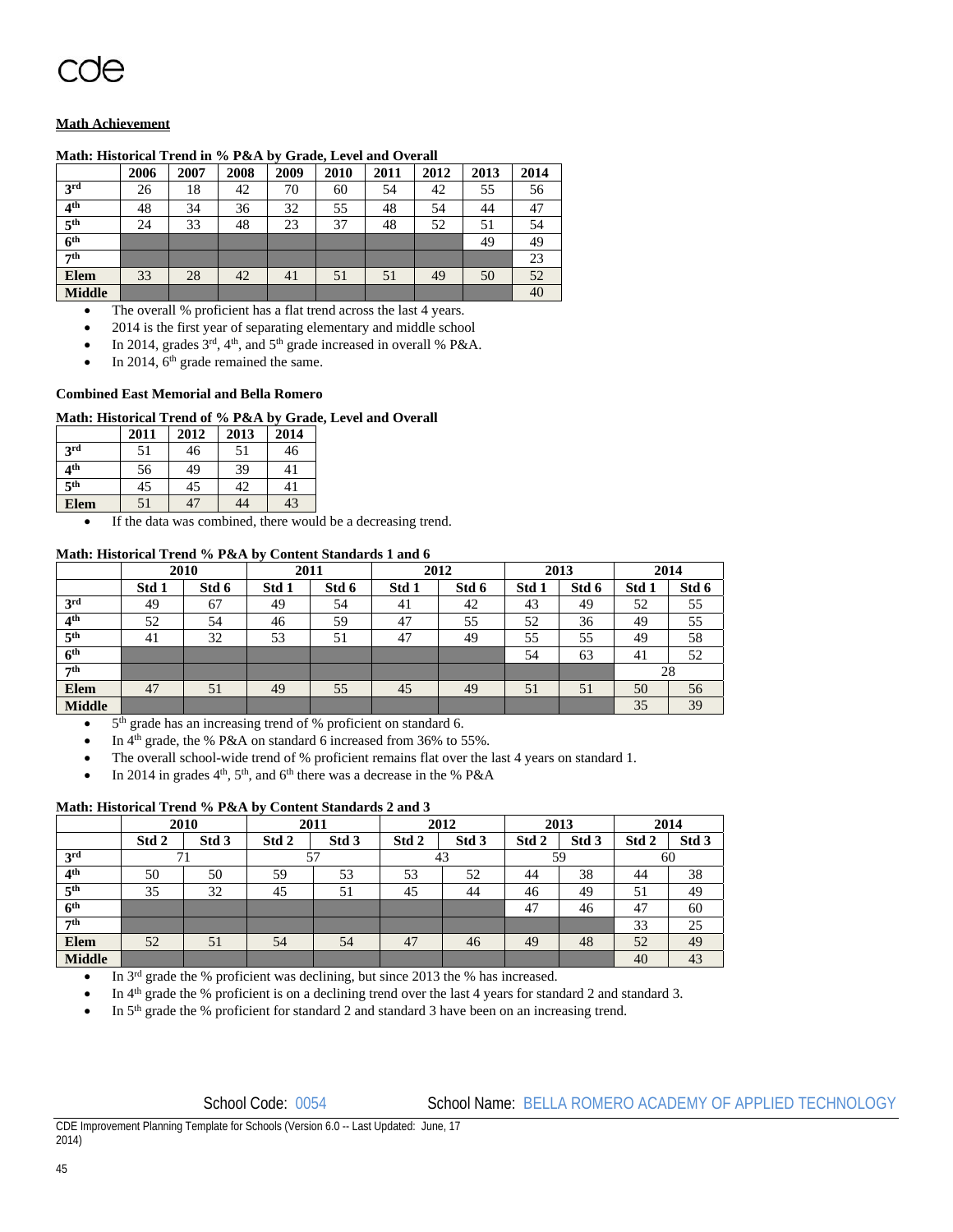|  |  |  | Math: Historical Trend % P&A by Content Standards 4 and 5 |
|--|--|--|-----------------------------------------------------------|
|--|--|--|-----------------------------------------------------------|

|                     | 2010  |       | 2011  |       | 2012  |       |    | 2013  |       | 2014  |    |  |  |    |  |  |  |  |    |  |
|---------------------|-------|-------|-------|-------|-------|-------|----|-------|-------|-------|----|--|--|----|--|--|--|--|----|--|
|                     | Std 4 | Std 5 | Std 4 | Std 5 | Std 4 | Std 5 |    | Std 5 | Std 4 | Std 5 |    |  |  |    |  |  |  |  |    |  |
| 3 <sup>rd</sup>     | 45    |       | 52    |       |       | 41    |    | 49    |       | 52    |    |  |  |    |  |  |  |  |    |  |
| 4 <sup>th</sup>     | 55    |       | 60    |       | 64    |       | 43 |       |       | 62    |    |  |  |    |  |  |  |  |    |  |
| $\overline{5^{th}}$ | 46    |       |       | 48    |       | 55    | 47 |       | 47    |       |    |  |  |    |  |  |  |  |    |  |
| $\overline{6^{th}}$ |       |       |       |       |       | 53    |    | 55    |       |       |    |  |  |    |  |  |  |  |    |  |
| 7 <sup>th</sup>     |       |       |       |       |       |       |    |       |       |       |    |  |  | 19 |  |  |  |  |    |  |
| <b>Elem</b>         | 49    |       | 53    |       |       |       | 53 |       |       |       | 48 |  |  |    |  |  |  |  | 54 |  |
| <b>Middle</b>       |       |       |       |       |       |       |    |       | 37    |       |    |  |  |    |  |  |  |  |    |  |

Both 4<sup>th</sup> and 5<sup>th</sup> grades were on an increasing trend for standards 4 and 5, but both grades decreased the % proficient on both standards in 2013.

The overall % proficient has remained relatively flat over the last 4 years.

2014 was the highest % P&A for standards 4 and 5.

### **Math: Historical Trend in % P&A Disaggregated by Subgroup (Elementary)**

|                 | 2007    |       | 2008    |       | 2009    |       | 2010    |       | 2011    |              | 2012    |       | 2013    |              |               | 2014            |
|-----------------|---------|-------|---------|-------|---------|-------|---------|-------|---------|--------------|---------|-------|---------|--------------|---------------|-----------------|
|                 | $\%P/A$ | Total | $\%P/A$ | Total | $\%P/A$ | Total | $\%P/A$ | Total | $\%P/A$ | <b>Total</b> | $\%P/A$ | Total | $\%P/A$ | <b>Total</b> | $\frac{0}{0}$ | Total           |
|                 |         | N     |         | N     |         | N     |         | N     |         | N            |         | N     |         | N            | P/A           | N               |
| <b>FaRM</b>     | 25      | 174   | 40      | 162   | 41      | 165   | 52      | 201   | 50      | 234          | 49      | 237   | 48      | 316          | 52            | 258             |
| <b>Not</b>      | 52      | 21    | 50      | 32    | 48      | 21    | 44      | 27    | 52      | 25           | 52      | 29    | 52      | 33           | 56            | 18              |
| <b>FaRM</b>     |         |       |         |       |         |       |         |       |         |              |         |       |         |              |               |                 |
| <b>Hispanic</b> | 25      | 161   | 40      | 169   | 40      | 164   | 50      | 195   | 50      | 224          | 49      | 229   | 48      | 306          | 51            | 249             |
| White           | 50      | 30    | 57      | 21    | 50      | 20    | 60      | 30    | 55      | 33           | 59      | 27    | 63      | 24           | N<16          | N <sub>16</sub> |
| IEP             | 7       | 28    | 13      | 30    | 4       | 25    | 30      | 20    | 21      | 19           | 18      | 28    | 16      | 32           |               | 27              |
| <b>Not IEP</b>  | 32      | 167   | 47      | 164   | 47      | 161   | 53      | 208   | 53      | 240          | 53      | 238   | 52      | 317          | 57            | 249             |
| ELL             | 26      | 121   | 38      | 129   | 39      | 122   | 46      | 134   | 51      | 146          | 50      | 164   | 44      | 213          | 51            | 176             |
| Non-            | 32      | 74    | 49      | 65    | 47      | 64    | 59      | 94    | 50      | 113          | 47      | 102   | 56      | 136          | 54            | 100             |
| <b>ELL</b>      |         |       |         |       |         |       |         |       |         |              |         |       |         |              |               |                 |
| <b>Female</b>   | 28      | 104   | 39      | 103   | 43      | 100   | 50      | 129   | 46      | 141          | 48      | 149   | 49      | 195          | 59            | 134             |
| Male            | 29      | 91    | 45      | 91    | 40      | 86    | 53      | 99    | 55      | 118          | 50      | 117   | 47      | 154          | 48            | 142             |

The % proficient of students considered in the FaRM category has remained flat over the last 4 years.

• The % proficient of students not in the FaRM category remained at 52% for 3 years, but increased to 56% in 2014.

In 2014 there was an 11% difference in the % P&A between females and males.

• The % proficient has consistently decreased for students on an IEP since 2010.

### **Math: Historical Trend in % P&A Disaggregated by Subgroup (Middle)**

|                 | 2014            |                 |  |  |  |  |  |  |
|-----------------|-----------------|-----------------|--|--|--|--|--|--|
|                 | $\%P/A$         | <b>Total N</b>  |  |  |  |  |  |  |
| FaRM            | 38              | 108             |  |  |  |  |  |  |
| <b>Not FaRM</b> | N <sub>16</sub> | N <sub>16</sub> |  |  |  |  |  |  |
| <b>Hispanic</b> | 37              | 102             |  |  |  |  |  |  |
| White           | N<16            | N <sub>16</sub> |  |  |  |  |  |  |
| IEP             | N<16            | N <sub>16</sub> |  |  |  |  |  |  |
| Not IEP         | 42              | 109             |  |  |  |  |  |  |
| ELL.            | 38              | 73              |  |  |  |  |  |  |
| <b>Non-ELL</b>  | 41              | 46              |  |  |  |  |  |  |
| <b>Female</b>   | 39              | 66              |  |  |  |  |  |  |
| Male            | 40              | 53              |  |  |  |  |  |  |

In 2014, there is only a 1% difference between female and male.

In 2014, students considered to be non-ELL outperformed students who are considered ELL.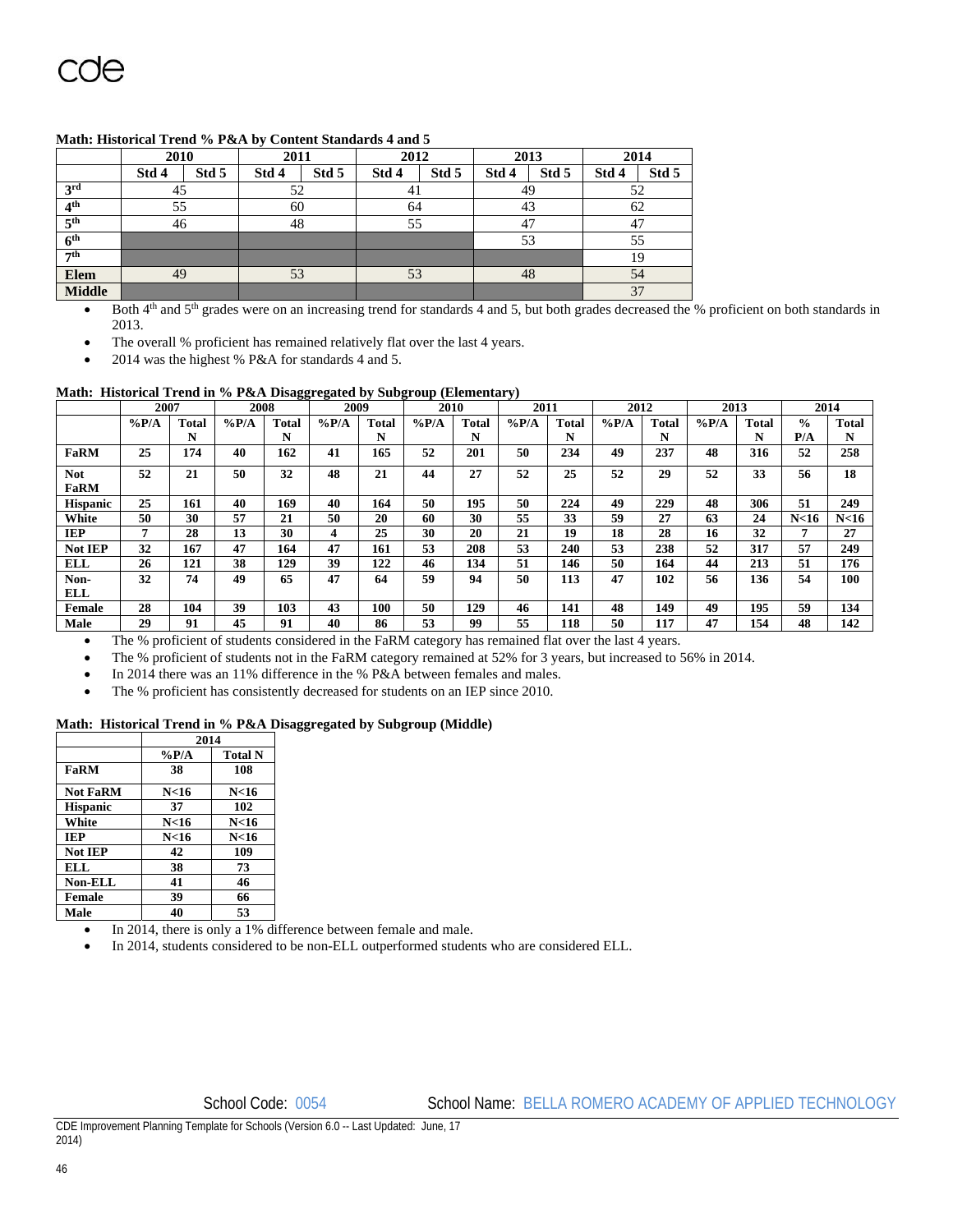|                 | 2010 | 2011 | 2012 | 2013 | 2014 |
|-----------------|------|------|------|------|------|
| 3 <sup>rd</sup> | 67   | 51   | 27   | 37   | 51   |
| 4 <sup>th</sup> | 64   | 59   | 52   | 34   | 65   |
| 5 <sup>th</sup> | 25   | 53   | 44   | 44   |      |
| 6 <sup>th</sup> |      |      |      | 32   | ЭĪ   |
| 7th             |      |      |      |      | 15   |
| Elem            | 52   | 54   | 41   | 37   |      |
| <b>Middle</b>   |      |      |      |      | 33   |

#### **Math:** Galileo End of Year Benchmark Assessment (% Proficient/Advanced)

4th grade proficiency increased by almost double in 2014.

There is no clear trend in 5<sup>th</sup> grade proficiency.

### **Math: % P/A of Student Considered ELL**

|              | 2010 | 2011 | 2012 | 2013 | 2014 |
|--------------|------|------|------|------|------|
| <b>NEP</b>   | 19%  | 27%  | 14%  | 4%   | 17%  |
| <b>LEP</b>   | 46%  | 39%  | 36%  | 33%  | 37%  |
| <b>FEP</b>   | 76%  | 85%  | 96%  | 72%  | 73%  |
| all dist fep | 35%  | 43%  | 37%  | 44%  | 41%  |
| All ELL      | 46%  | 51%  | 49%  | 44%  | 47%  |
| all district | 40%  | 42%  | 41%  | 42%  | 43%  |

• The percent of student scoring P/A who are also considered ELL has decreased since 2012 from 85% to 73%.

### **Math Growth**

### **Math: Historical Trend of Median Growth Percentiles (MGP)**

|                 | 2008 | 2009 | 2010 | 2011 | 2012 | 2013 | 2014 |
|-----------------|------|------|------|------|------|------|------|
| 4 <sup>th</sup> | 50   | 33   | 36   | 39   | 54   | 46   | 47   |
| 5 <sup>th</sup> | 80   | 60   | 53   | 46   |      | 48   | 69   |
| 6 <sup>th</sup> |      |      |      |      |      | 57   | 65   |
| 7th             |      |      |      |      |      |      | 38   |
| Elem            | 63   | 42   | 42   | 43   | 55   | 51   | 55   |
| <b>Middle</b>   |      |      |      |      |      |      | JІ   |

The elementary MGP increased 4 MGP percentage points.

In 2014, 5<sup>th</sup> grade MGP increased 21 percentage points.

#### **Elementary Math: Historical Comparison of Median Growth Percentile (MGP) to Median Adequate Growth Percentile (MAGP)**

|                   | 2010<br>40 I.U | 2011 | 2012 | 2013                     | 2014     |
|-------------------|----------------|------|------|--------------------------|----------|
| <b>MGP</b>        | 44             | 43   | ັ    |                          | ັ        |
| <b>MAGP</b>       | ິ              | υU   | 04   | ບຸ                       | 66       |
| <b>Difference</b> | $-L1$          | -15  |      | $\overline{\phantom{0}}$ | -<br>. . |

 $\bullet$  2014 and 2012 was the highest MGP (55).

### **Middle Level Math: Historical Comparison of Median Growth Percentile (MGP) to Median Adequate Growth Percentile (MAGP)**

|                   | 2014 |  |
|-------------------|------|--|
| MGP               | 51   |  |
| <b>MAGP</b>       | 74   |  |
| <b>Difference</b> |      |  |

• 2014 data is baseline data and will be used to compare years in the future.

School Code: 0054 School Name: BELLA ROMERO ACADEMY OF APPLIED TECHNOLOGY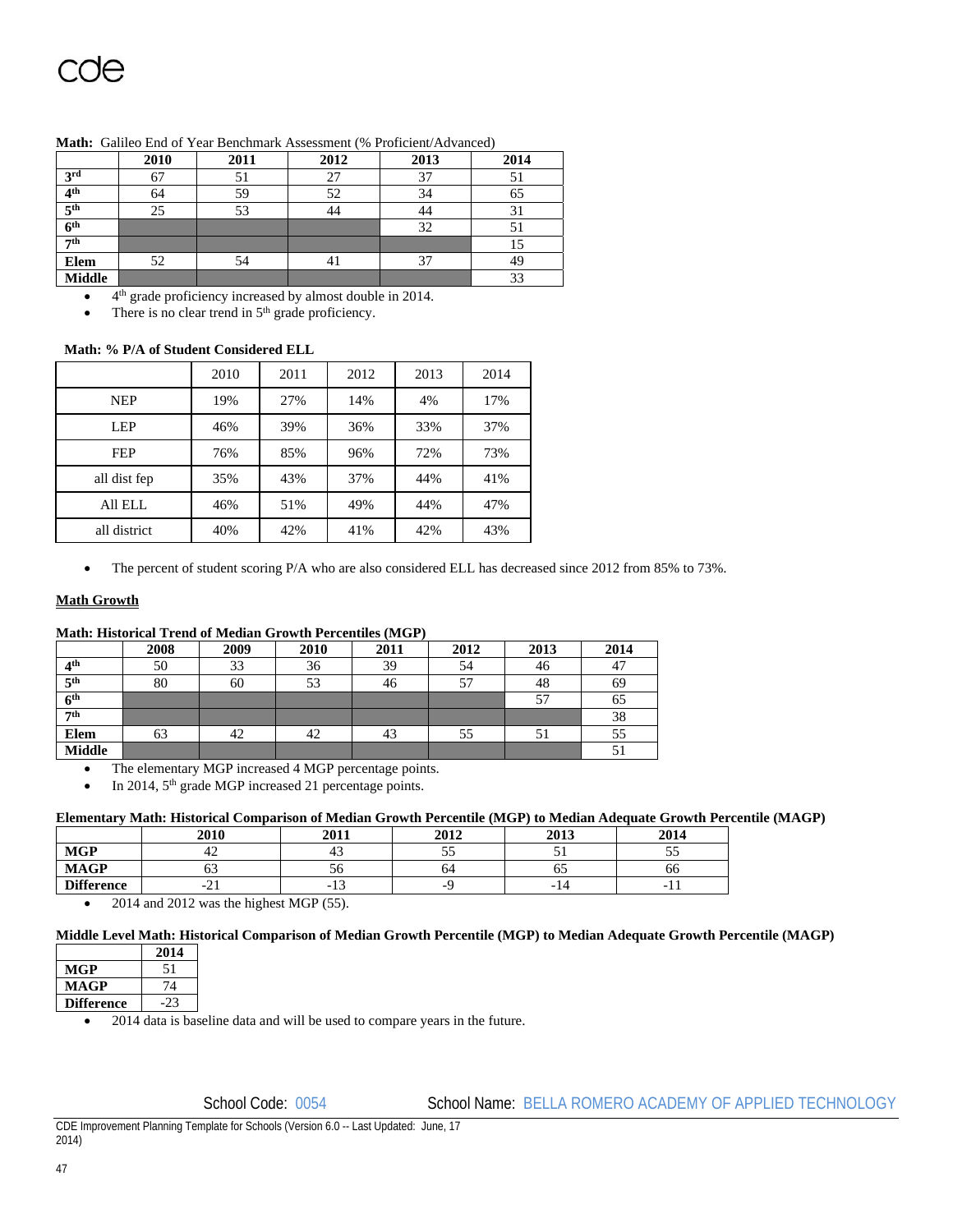|      | 2008           | 2009 | 2010           | 2011 | 2012                               | 2013 | 2014                             |
|------|----------------|------|----------------|------|------------------------------------|------|----------------------------------|
| % CU | າາ<br>ر ر      |      | 19             |      | $\sim$<br>$\overline{\phantom{0}}$ | 14   | 24                               |
| % KU | 69             | ر ر  | 36             |      | --<br>$\overline{\phantom{a}}$     | ر ر  | $-1$<br>$\overline{\phantom{a}}$ |
| % MU | 4 <sub>1</sub> |      | $\overline{ }$ | 20   | nn<br>∼                            | 10   | n q<br>رے                        |

### **Elementary Math: Historical Comparison of % of Students Catching Up, Keeping Up, Moving Up**

The % of students in all three categories increased in 2014.

The % of students in the catch up category increased 20% in 2014

The % of students in the keep up category increased 4% in 2014.

The % of students in the move up category increased 27% in 2014.

### **Middle Level Math: Historical Comparison of % of Students Catching Up, Keeping Up, Moving Up**

|                                   | 2014                            |
|-----------------------------------|---------------------------------|
| $%$ CU                            | 13                              |
| % KU                              | 32                              |
| $\%$ MU                           |                                 |
| <b>Contract Contract Contract</b> | <b>Service</b><br>$\sim$ $\sim$ |

2014 data is baseline data and will be used to compare years in the future.

#### **Elementary Math by Subgroup: Historical Comparison of % of Students Catching Up, Keeping Up, Moving Up**

| -------------- | --------<br>----------<br>-<br>------------- |                |               |            |               |            |                          |              |                          |                |             |               |              |                          |               |               |  |
|----------------|----------------------------------------------|----------------|---------------|------------|---------------|------------|--------------------------|--------------|--------------------------|----------------|-------------|---------------|--------------|--------------------------|---------------|---------------|--|
|                | 2007                                         |                | 2008          |            | 2009          |            |                          | 2010         |                          | 2011           |             | 2012          |              | 2013                     |               | 2014          |  |
|                | <b>ELL</b>                                   | Non            | <b>ELL</b>    | <b>Non</b> | <b>ELL</b>    | <b>Non</b> | ELL                      | Non          | <b>ELL</b>               | Non            | <b>ELL</b>  | <b>Non</b>    | <b>ELL</b>   | Non                      | <b>ELL</b>    | Non           |  |
| $\%$ CU        | $\sim$<br><u>.</u>                           | 1 <sub>0</sub> | $\sim$<br>-   | 46         |               |            | $\overline{\phantom{a}}$ | $\sim$<br>رے | $\overline{\phantom{a}}$ | $\sim$         | $\sim$      | $\sim$<br>- - | $\sim$<br>ιv | $\overline{\phantom{a}}$ | 24            | $\sim$<br>. . |  |
| $\%$ KU        |                                              | 60             | $\sim$<br>ر . |            | $\sim$<br>ر ر |            | $\sim$<br>- 1            | 41           | 46                       | $\sim$<br>62   | 59          | - -<br>ر ر    | 47           | 62                       | 63            | 49            |  |
| $\%$ MU        | $\sim$<br>24                                 | -              | 48            |            |               |            |                          | 28           | 20                       | 1 <sub>0</sub> | $\sim$<br>∸ | $\sim$<br>∸   | . .          | $\sim$<br><u>.</u>       | $\sim$<br>ر ے | $\cap$<br>رے  |  |

The % of ELL students catching up, keeping up and moving up increased in 2014.

In 2014 the % of keeping up students considered ELL increased from 47% to 63%.

In 2014 the % of keeping up students considered non-ELL decreased from 62% to 49%.

In 2014 the % of moving up students considered ELL increased from 13% to 23%.

### **Middle Level Math by Subgroup: Historical Comparison of % of Students Catching Up, Keeping Up, Moving Up**

|     |     | 2014       |  |  |  |  |  |  |  |  |  |
|-----|-----|------------|--|--|--|--|--|--|--|--|--|
|     | ELL | <b>Non</b> |  |  |  |  |  |  |  |  |  |
| %CU |     |            |  |  |  |  |  |  |  |  |  |
| %KU | 31  | 33         |  |  |  |  |  |  |  |  |  |
| %MU |     |            |  |  |  |  |  |  |  |  |  |

 In 2014, middle level percentages for % catching up, % keeping up, and % moving up were significantly less than elementary for students considered ELL.

#### **Elementary Math by Subgroup: Historical Comparison of % of Students Catching Up, Keeping Up, Moving Up**

|            | 2007        |               | 2008         |      | 2009   |               |               | 2010         |        | 2011        |        | 2012 |           | 2013          |                    | 2014                |  |
|------------|-------------|---------------|--------------|------|--------|---------------|---------------|--------------|--------|-------------|--------|------|-----------|---------------|--------------------|---------------------|--|
|            | Female      | Male          | Female       | Male | Female | Male          | Female        | Male         | Female | Male        | Female | Male | Female    | Male          | Female             | Male                |  |
| % $C\rm U$ | 20          | $\sim$<br>. . | $\sim$<br>24 | 44   | $\sim$ |               |               | $\sim$<br>24 |        |             | $\sim$ | 29   | . .       | $\sim$<br>. . | $\sim$<br>24       | $\cap \subset$<br>ت |  |
| %KU        | 58          | -             |              |      | 48     | $\Delta$<br>້ | $\sim$<br>ے ر | $+1$         | - -    |             | 59     | ჂႩ   | c٥<br>ے ر | ◡             | 58                 | - -<br>υU           |  |
| $\%$ MU    | $\sim$<br>∸ | -             |              | -    |        |               | -14           | $\sim$<br>∸  | $\sim$ | $\sim$<br>ت | 16     | 30   | 1 V       |               | $\sim$<br>$\sim$ 1 | $\sim$ $\sim$<br>ت  |  |

The % of Female students in the catching up and keeping up categories increased in 2014.

The % of male students in the catching up category increased in 2014 from 12 to 25.

The % of male students in the moving up category increased in 2014 from 14 to 25.

#### **Middle Level Math by Subgroup: Historical Comparison of % of Students Catching Up, Keeping Up, Moving Up**

|         |                          | 2014                  |  |  |  |  |  |  |  |  |  |  |
|---------|--------------------------|-----------------------|--|--|--|--|--|--|--|--|--|--|
|         | Female                   | Male                  |  |  |  |  |  |  |  |  |  |  |
| $\%$ CU | 19                       |                       |  |  |  |  |  |  |  |  |  |  |
| $\%$ KU | 24                       | 44                    |  |  |  |  |  |  |  |  |  |  |
| $\%$ MU |                          |                       |  |  |  |  |  |  |  |  |  |  |
|         | $\overline{\phantom{a}}$ | $\tilde{\phantom{a}}$ |  |  |  |  |  |  |  |  |  |  |

First year of data.

School Code: 0054 School Name: BELLA ROMERO ACADEMY OF APPLIED TECHNOLOGY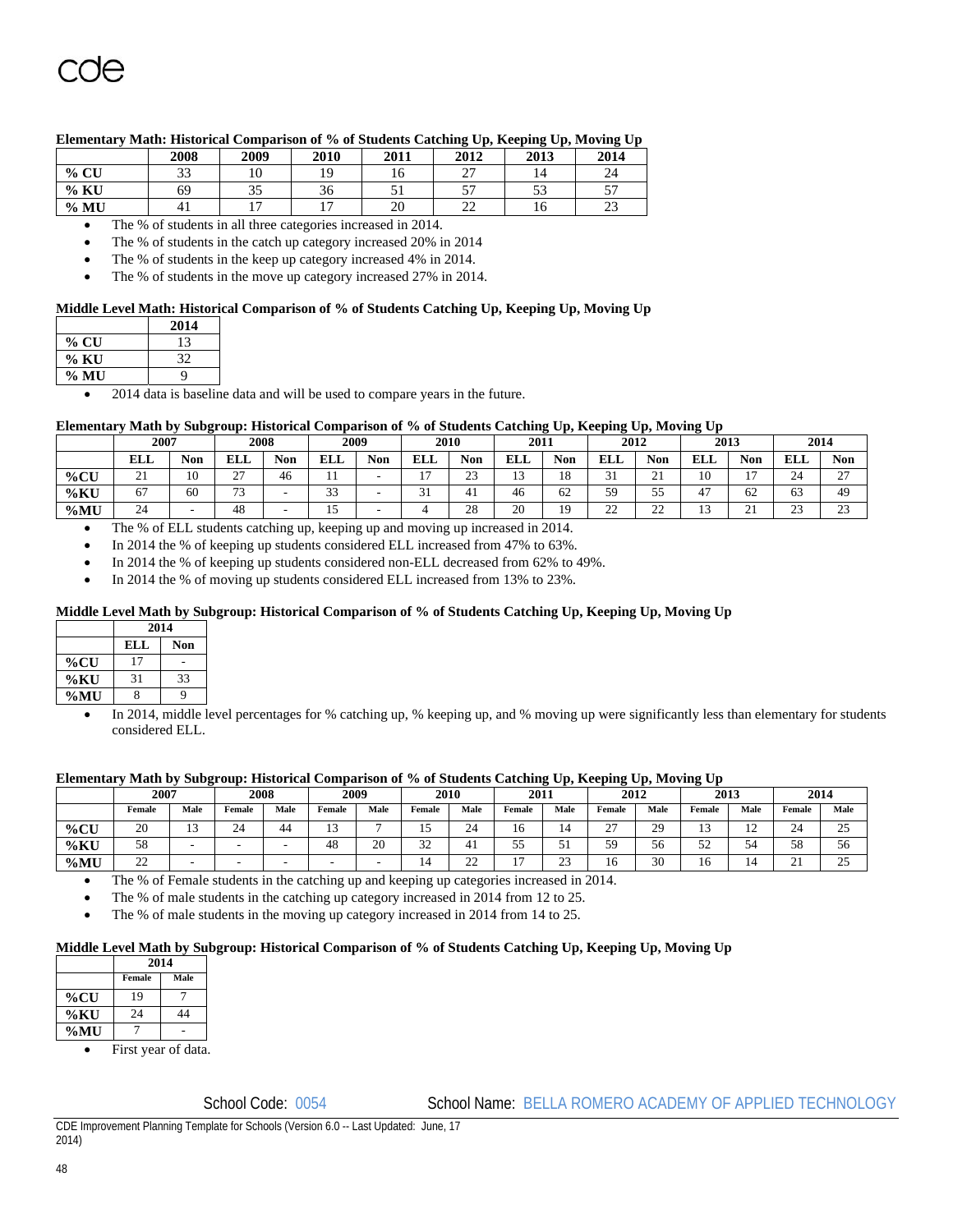### **Math Growth Gaps**

### **Elementary Math Growth by Subgroup: Historical Comparison**

|             | 2007                     |                  | 2008         |                      | 2009                     |                      |                          | 2010             |                      | 2011           |                    | 2012                |              | 2013                  |               | 2014       |  |
|-------------|--------------------------|------------------|--------------|----------------------|--------------------------|----------------------|--------------------------|------------------|----------------------|----------------|--------------------|---------------------|--------------|-----------------------|---------------|------------|--|
|             | ELL                      | <b>Non</b>       | DТ.<br>rit   | <b>Non</b>           | EI I<br>n d              | <b>Non</b>           | <b>ELL</b>               | <b>Non</b>       | <b>ELL</b>           | Non            | <b>TIT T</b><br>பப | $\mathbf{r}$<br>Non | <b>ELL</b>   | $\blacksquare$<br>Non | <b>ELL</b>    | <b>Non</b> |  |
| <b>MGP</b>  | 56                       | 45               | $\sim$<br>63 | 80                   | $\overline{1}$<br>т.,    | $\sim$<br>36         | 45                       | $\sim$<br>32     | 43                   | 4 <sub>7</sub> | 58                 | 46                  | c<br>◡       | 50                    | 62            | 46         |  |
| <b>MAGP</b> | 69                       | 68               | $\sim$<br>62 | $\sim$<br>. <u>.</u> | $\overline{\phantom{a}}$ | 60                   | 66                       | 59               | 55<br>IJ             | 60             | 62                 | 68                  | 67           | 65                    | $\sim$<br>ر ر | 60         |  |
| Gap         | $\sim$<br>. . <i>. .</i> | $\sim$<br>ت کے – |              |                      | $\sim$<br>-34            | $\mathcal{L}$<br>-45 | $^{\sim}$<br>- 1<br>′∸ 1 | $\sim$<br>ا کے ا | $\sim$<br>- 1<br>ے ۔ | $\sim$<br>. .  |                    | $\sim$<br>∸         | . .<br>. I O | . .<br>               | . .           | - 14       |  |

For the last 3 years, the MGP for ELL students has been higher than the MGP for Non-ELL students.

The MGP difference between ELL and Non-ELL is 16 MGP points with ELL having 62 MGP and Non having 46.

### **Middle Level Math Growth by Subgroup: Historical Comparison**

|             | 2014 |            |  |  |  |  |  |  |
|-------------|------|------------|--|--|--|--|--|--|
|             | ELL  | <b>Non</b> |  |  |  |  |  |  |
| <b>MGP</b>  | 52   | 44         |  |  |  |  |  |  |
| <b>MAGP</b> | 78   | 66         |  |  |  |  |  |  |
| Gap         | .26  | .22        |  |  |  |  |  |  |

The MGP for ELL students is higher than Non-ELL.

#### **Elementary Math Growth by Subgroup: Historical Comparison**

|             | 2007       |            | 2008          |                | 2009                     |                | 2010                           |                | 2011   |                          | 2012    |      | 2013    |                       | 2014   |      |
|-------------|------------|------------|---------------|----------------|--------------------------|----------------|--------------------------------|----------------|--------|--------------------------|---------|------|---------|-----------------------|--------|------|
|             | Female     | Male       | Female        | Male           | Female                   | Male           | Female                         | Male           | Female | Male                     | Female  | Male | Female  | Male                  | Female | Male |
| <b>MGP</b>  |            | 50         | 59            | $\neg$<br>۰٥   | - -<br>ັ                 | $\sim$<br>້    |                                | $\overline{a}$ | 45     | 36                       | --<br>້ | 50   | 48      | 54                    | 50     | 62   |
| <b>MAGP</b> | 6.         | - 1<br>, 1 | 80            | $\overline{ }$ | $\sim$                   | 74             | $\overline{\phantom{a}}$<br>ບມ | 64             | 56     | $\epsilon$<br><u>. .</u> | 66      | 62   | 67      | 64                    | 67     | 64   |
| Gap         | . .<br>1 V | .,         | $\sim$<br>-41 |                | 1 <sub>O</sub><br>$\sim$ | $\sim$<br>, د- | $\sim$<br><u>_</u>             | $\sim$         | - 1    | . .                      |         | . .  | 10<br>- | 1 <sub>0</sub><br>1 V | $\sim$ |      |

In 2014, both males and females increased their MGP.

In 2014, males had a MAGP of 62 and a MGP of 62, the smallest gap in the last six years.

• In 2014, the MGP for males was an all-time high.

### **Middle Level Math Growth by Subgroup: Historical Comparison**

|             |        | 2014 |  |  |  |  |  |  |
|-------------|--------|------|--|--|--|--|--|--|
|             | Female | Male |  |  |  |  |  |  |
| <b>MGP</b>  | 57     | 50   |  |  |  |  |  |  |
| <b>MAGP</b> | 75     | 72   |  |  |  |  |  |  |
| Gap         | $-18$  | າາ   |  |  |  |  |  |  |

• In 2014 the MGP for females was 7 MGP points higher than males.

#### **Elementary Math Growth by Subgroup: Historical Comparison (Shaded if N<20 for IEP)**

|             |      |            |            | .          |              |            |            |     |            |     |      |     |              |                            |            |     |  |
|-------------|------|------------|------------|------------|--------------|------------|------------|-----|------------|-----|------|-----|--------------|----------------------------|------------|-----|--|
|             | 2007 |            | 2008       |            | 2009         |            | 2010       |     | 2011       |     | 2012 |     | 2013         |                            | 2014       |     |  |
|             | IEP  | <b>Non</b> | <b>IEP</b> | <b>Non</b> | IEP          | <b>Non</b> | <b>IEP</b> | Non | <b>IEP</b> | Non | IEP  | Non | IEP          | Non                        | <b>IEP</b> | Non |  |
|             |      |            | 20         | 102        | 20           | 94         |            |     |            |     |      |     | $\sim$<br>رے | 215                        |            |     |  |
| <b>MGP</b>  |      |            | 30<br>ر ر  | 68         | 39           | 43         |            |     |            |     |      |     | 39           | E.<br>◡                    |            |     |  |
| <b>MAGP</b> |      |            | 87         | 74         | O.<br>. .    | 66         |            |     |            |     |      |     | 90           | 64                         |            |     |  |
| Gap         |      |            | $-48$      | -6         | $-52$<br>ے ر | $-23$      |            |     |            |     |      |     | $-5.$        | 1 <sub>2</sub><br>د 1<br>- |            |     |  |

• In 2014 there was not a large enough data sample.

### **Middle Level Math Growth by Subgroup: Historical Comparison**

|             | 2014       |     |  |
|-------------|------------|-----|--|
|             | <b>TEP</b> | Non |  |
|             |            |     |  |
| <b>MGP</b>  |            |     |  |
| <b>MAGP</b> |            |     |  |
| Gap         |            |     |  |

In 2014 there was not a large enough data sample.

School Code: 0054 School Name: BELLA ROMERO ACADEMY OF APPLIED TECHNOLOGY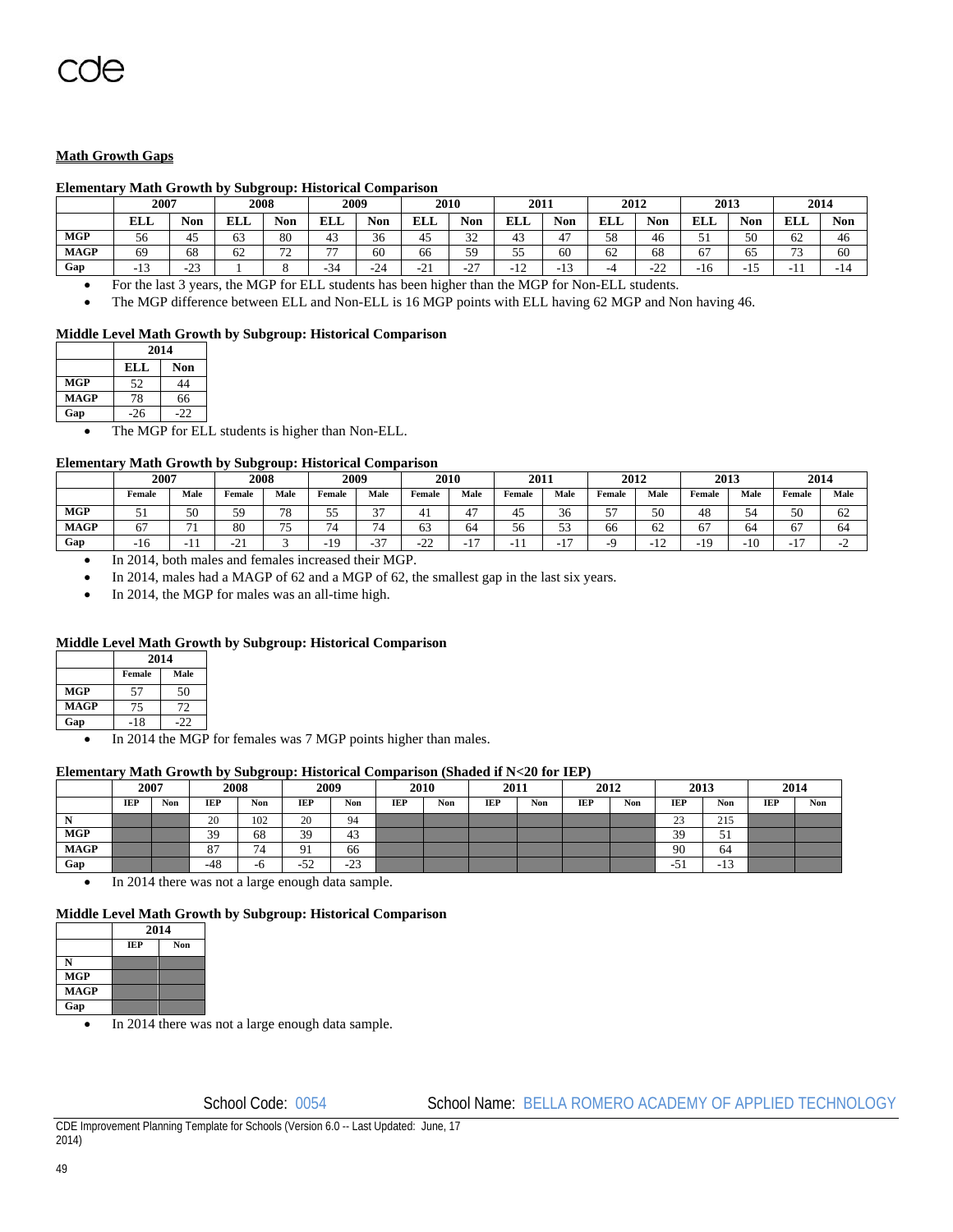### **Math: Median Growth Percentiles (MGP) Based on Starting Proficiency Level**

| <b>Starting</b><br>Profic.<br>Level | 2012            | 2013 | 2014            |
|-------------------------------------|-----------------|------|-----------------|
| Ū                                   | 56              | 46   | 56              |
| <b>PP</b>                           | 59              | 49   | 47              |
| P                                   | 57              | 50   | 51              |
| A                                   | N <sub>20</sub> | 58   | N <sub>20</sub> |
| <b>School</b>                       | 55              | 51   | 55              |

- In 2009, students who scored unsatisfactory had a significantly higher MGP than students who scored PP or P.
- In 2012 and 2013 the MGP for students who scored unsatisfactory was lower than the MGP for students who scored PP or P.

**Math Priority Performance Challenge:** Only 46% of all tested students scored proficient or advanced in 2014. The magnitude of the challenge is illustrated by how far this is below the state average (i.e. 2014 State averages for grades 3, 4, 5, 6, and 7 were 72, 72, 65, 61, and 55% respectively).

**Math Root Cause:** Tier 1 and 2 instruction focused on enhancing number sense is included in the curriculum but is not consistently applied in adequate scope or quantity across all grade levels.

### **Writing Achievement**

School Code: 0054 School Name: BELLA ROMERO ACADEMY OF APPLIED TECHNOLOGY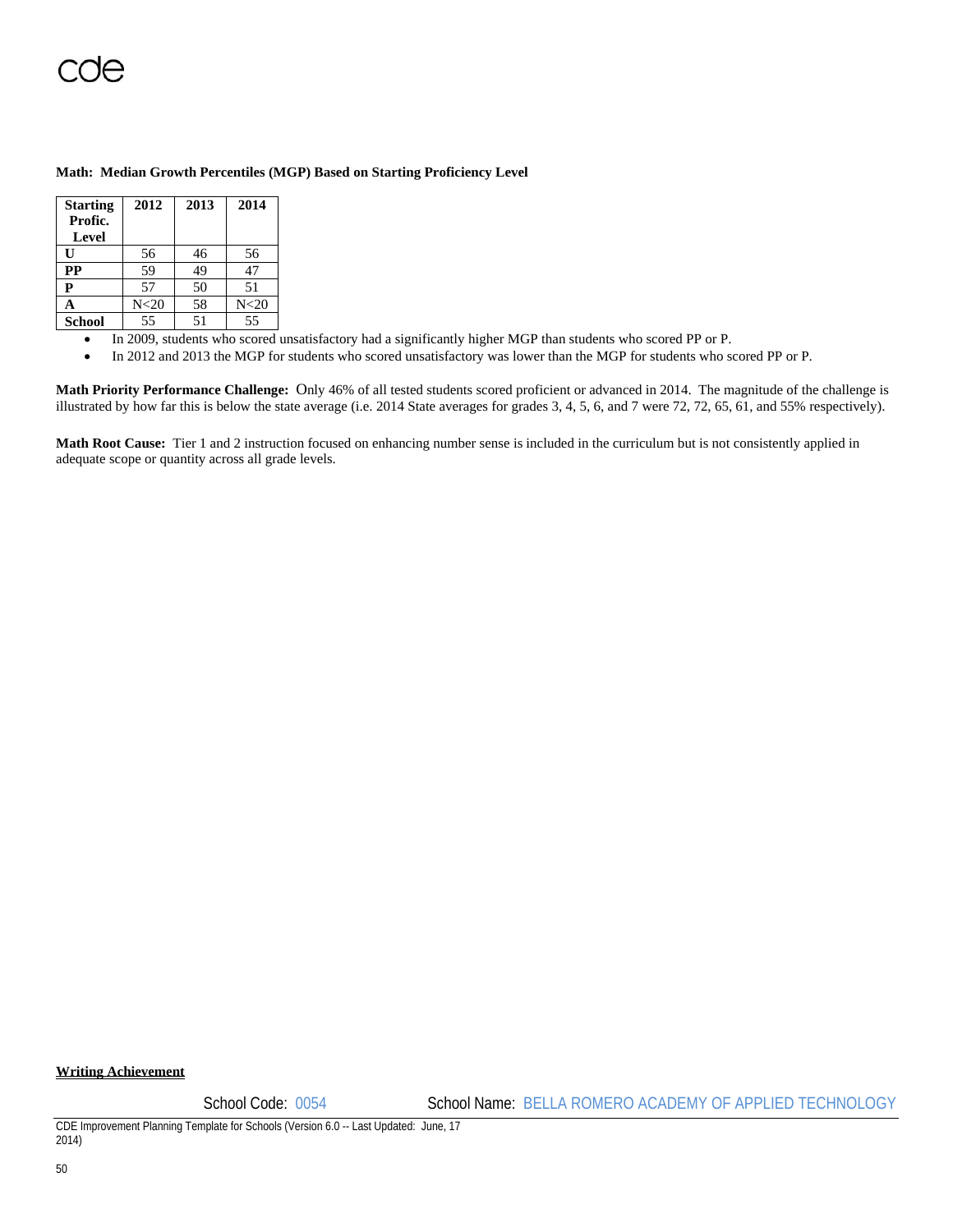### **Writing: Historical Trend of % P&A by Grade, Level and Overall**

|                   | 2006 | 2007 | 2008 | 2009 | 2010 | 2011 | 2012 | 2013 | 2014 |
|-------------------|------|------|------|------|------|------|------|------|------|
| 3rd               | 14   | 14   | 27   | 38   | 18   | 18   | 22   | 28   | 37   |
| 4 <sup>th</sup>   | 31   | 15   | 16   | 21   | 24   | 27   | 22   | 21   | 20   |
| 5 <sup>th</sup>   | 26   | 33   | 30   | 23   | 25   | 38   | 22   | 42   | 31   |
| 6 <sup>th</sup>   |      |      |      |      |      |      |      | 34   | 44   |
| 7 <sup>th</sup>   |      |      |      |      |      |      |      |      | 20   |
| <b>Elementary</b> | 23   | 21   | 23   | 27   | 22   | 28   | 22   | 30   | 29   |
| <b>Middle</b>     |      |      |      |      |      |      |      |      | 32   |

The % proficient for elementary was about the same as 2013.

5th grade decreased by 11%

6th grade increased by 10%

### **Combined East Memorial and Bella Romero**

### **Writing: Historical Trend of % P&A by Grade, Level and Overall**

|                 | 2011 | 2012 | 2013 | 2014 |
|-----------------|------|------|------|------|
| 3 <sup>rd</sup> | 23   | 25   | 25   | 30   |
| 4 <sup>th</sup> | 22   | 23   | 20   | 18   |
| 5 <sup>th</sup> | 35   | 33   | 35   | 30   |
| <b>Elem</b>     | 27   | 27   | 27   | 26   |

When combining the East Memorial data with the Bella Romero data there is no trend.

### **Writing: Historical Trend % P&A by Content Standard 2**

|                 | 2010 | 2011 | 2012 | 2013 | 2014 |
|-----------------|------|------|------|------|------|
| 3rd             | 25   | 20   | 22   | 30   | 32   |
| 4 <sup>th</sup> | 20   | 28   | 34   | 18   | 21   |
| 5 <sup>th</sup> | 27   | 28   | 22   | 35   | 30   |
| 6 <sup>th</sup> |      |      |      | 32   | 36   |
| 7 <sup>th</sup> |      |      |      |      | 17   |
| Elem            | 24   | 25   | 26   | 29   | 28   |
| <b>Middle</b>   |      |      |      |      | 33   |

- Standard 2 % proficient has continued to increase since 2010.
- 4th grade increased the % proficient on standard 2 by 3% in 2014.
- 3rd grade increased the % proficient on standard 2 by2% in 2014.
- 5<sup>th</sup> grade decreased the % proficient on standard 2 by 5% in 2014
- 6th grade increased the % proficient on standard 2 by 4% in 2014.

### **Writing: Historical Trend % P&A by Content Standard 3**

|                 | 2010 | 2011 | 2012 | 2013 | 2014 |
|-----------------|------|------|------|------|------|
| 3rd             | 21   | 23   | 28   | 29   | 33   |
| 4 <sup>th</sup> | 33   | 34   | 23   | 24   | 21   |
| 5 <sup>th</sup> | 28   | 52   | 27   | 43   | 33   |
| 6 <sup>th</sup> |      |      |      | 39   | 51   |
| 7 <sup>th</sup> |      |      |      |      | 25   |
| <b>Elem</b>     | 27   | 36   | 26   | 34   | 29   |
| <b>Middle</b>   |      |      |      |      | 38   |

- The % proficient decreased by 5% overall in 2014.
- In 2014, 3rd grade had an all-time high % proficient.
- In 2014, 5<sup>th</sup> grade % proficient decreased by 10%.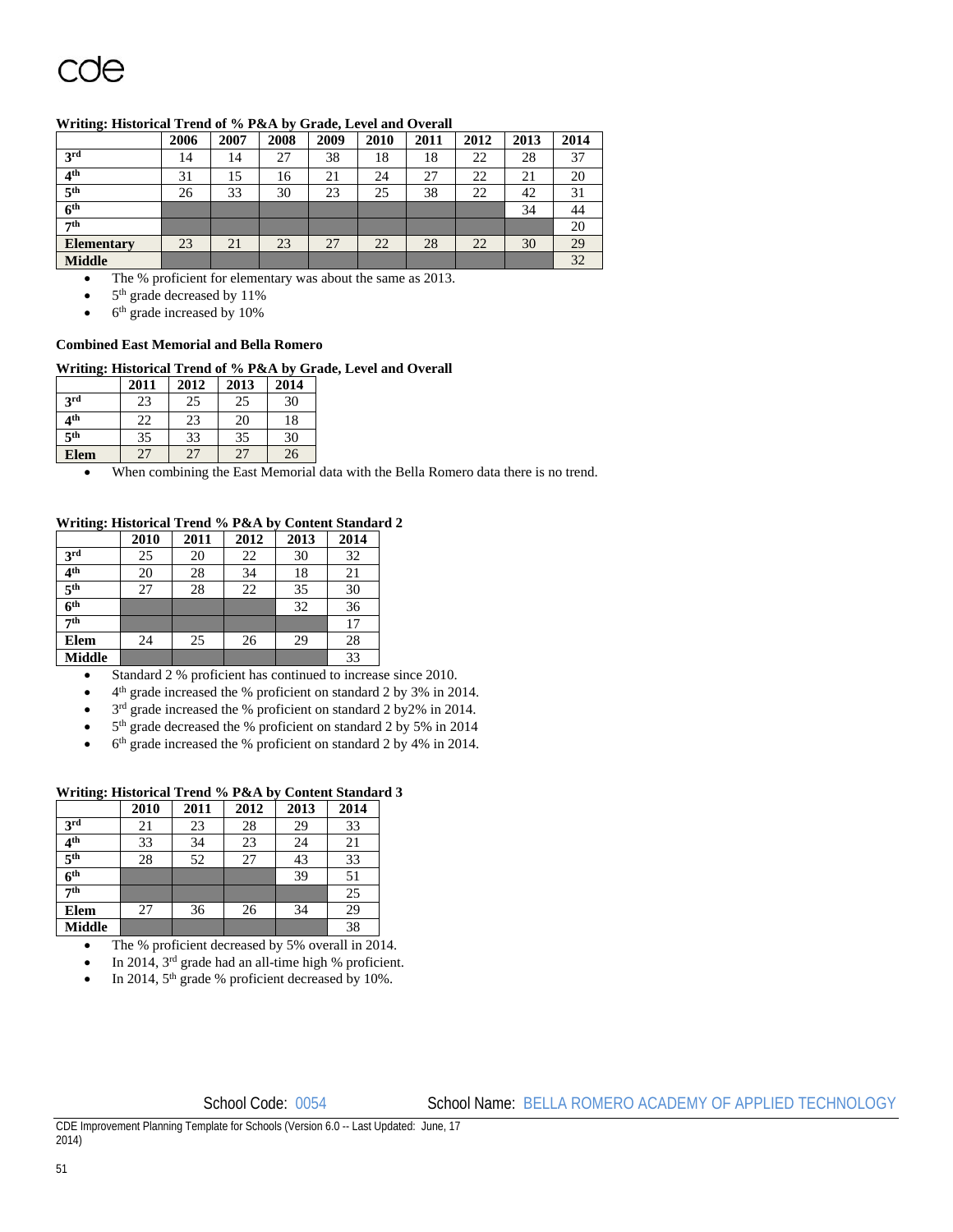# COA

### **Writing: Historical Trend in % P&A Disaggregated by Subgroup**

|                 | 2007    |       | 2008    |              | 2009     |              | 2010    |       | 2011    |       | 2012    |              | 2013    |              |               | 2014  |
|-----------------|---------|-------|---------|--------------|----------|--------------|---------|-------|---------|-------|---------|--------------|---------|--------------|---------------|-------|
|                 | $\%P/A$ | Total | $\%P/A$ | <b>Total</b> | $\%P/A$  | <b>Total</b> | $\%P/A$ | Total | $\%P/A$ | Total | $\%P/A$ | <b>Total</b> | $\%P/A$ | <b>Total</b> | $\frac{6}{9}$ | Total |
|                 |         | N     |         | N            |          | N            |         | N     |         | N     |         | N            |         | N            | P/A           | N     |
| FaRM            | 18      | 174   | 21      | 164          | 25       | 163          | 21      | 200   | 27      | 233   | 21      | 236          | 28      | 314          | 30            | 365   |
| <b>Not</b>      | 43      | 21    | 34      | 32           | 43       | 21           | 33      | 27    | 36      | 25    | 31      | 29           | 42      | 33           | 41            | 29    |
| <b>FaRM</b>     |         |       |         |              |          |              |         |       |         |       |         |              |         |              |               |       |
| <b>Hispanic</b> | 15      | 160   | 22      | 171          | 27       | 162          | 20      | 194   | 26      | 223   | 24      | 228          | 29      | 304          | 30            | 350   |
| White           | 52      | 31    | 38      | 21           | 25       | 20           | 40      | 30    | 39      | 33    | 15      | 27           | 42      | 24           | 43            | 23    |
| IEP             | 3       | 29    | 3       | 31           | $\Omega$ | 24           | 5       | 20    |         | 19    | 4       | 28           | 6       | 32           | 3             | 37    |
| Not IEP         | 24      | 166   | 27      | 165          | 31       | 160          | 24      | 207   | 29      | 239   | 24      | 237          | 32      | 315          | 34            | 357   |
| ELL             | 14      | 120   | 20      | 130          | 27       | 120          | 16      | 133   | 21      | 145   | 23      | 163          | 28      | 211          | 27            | 248   |
| Non-            | 31      | 75    | 30      | 66           | 28       | 64           | 32      | 94    | 35      | 113   | 21      | 102          | 32      | 136          | 37            | 146   |
| ELL             |         |       |         |              |          |              |         |       |         |       |         |              |         |              |               |       |
| Female          | 24      | 104   | 30      | 103          | 33       | 99           | 24      | 128   | 30      | 140   | 25      | 149          | 33      | 194          | 38            | 199   |
| Male            | 17      | 91    | l6      | 93           | 20       | 85           | 20      | 99    | 25      | 118   | 18      | 116          | 25      | 153          | 23            | 195   |

The % proficient of students considered FaRM is on an increasing trend.

Non-FaRM students outperformed FaRM students by 11% in 2014.

The % of students on an IEP scoring proficient decreased in 2014.

In 2014, females had an all-time high % proficient.

Females consistently outperform males.

### **Writing: % P/A of Students Considered ELL**

|              | 2010 | 2011 | 2012 | 2013 | 2014 |
|--------------|------|------|------|------|------|
| <b>NEP</b>   | 0%   | 0%   | 5%   | 0%   | 0%   |
| <b>LEP</b>   | 8%   | 8%   | 8%   | 12%  | 13%  |
| <b>FEP</b>   | 76%  | 58%  | 61%  | 58%  | 59%  |
| dis fep      | 51%  | 51%  | 51%  | 49%  | 49%  |
| FEP diff     | 25%  | 7%   | 10%  | 9%   | 10%  |
| All ELL      | 16%  | 21%  | 23%  | 27%  | 26%  |
| all district | 43   | 42   | 41   | 41   | 40   |

• The percent of student scoring P/A who are also considered LEP is increasing.

### **Writing Growth**

### **Writing: Historical Trend of Median Growth Percentiles (MGP)**

|                 | 2008 | 2009 | 2010 | 2011 | 2012 | 2013 | 2014 |
|-----------------|------|------|------|------|------|------|------|
| $4^{\rm th}$    | 50   | 24   | 39   | 39   | 65   | 34   | 47   |
| 5 <sup>th</sup> | 58   | 52   | 48   | 44   | 42   | 47   | 69   |
| 6 <sup>th</sup> |      |      |      |      |      | 61   | 65   |
| 7th             |      |      |      |      |      |      | 38   |
| <b>Elem</b>     | 52   | 41   | 43   | 43   | 52   | 46   | 55   |
| <b>Middle</b>   |      |      |      |      |      |      | ЭĪ   |

The overall MGP increased by 9 MGP points.

The MGP for 4<sup>th</sup> grade increased by 13 MGP points in 2014.

The MGP for 5<sup>th</sup> grade increased by 27 MGP points in 2014.

### **Elementary Writing: Historical Comparison of Median Growth Percentile (MGP) to Median Adequate Growth Percentile (MAGP)**

|                   | 2010                   | 2011 | 2012 | 2013 | 2014 |
|-------------------|------------------------|------|------|------|------|
| <b>MGP</b>        | 43                     | 43   | 52   | 46   | 38   |
| <b>MAGP</b>       | 64                     | 58   | 70   | 64   | 65   |
| <b>Difference</b> | $\mathcal{D}$ 1<br>-41 | -15  | -18  | -18  | -4.  |

The MAGP has remained consistently lower than the MGP over the last 4 years.

2014 was the biggest gap between MGP and MAGP.

School Code: 0054 School Name: BELLA ROMERO ACADEMY OF APPLIED TECHNOLOGY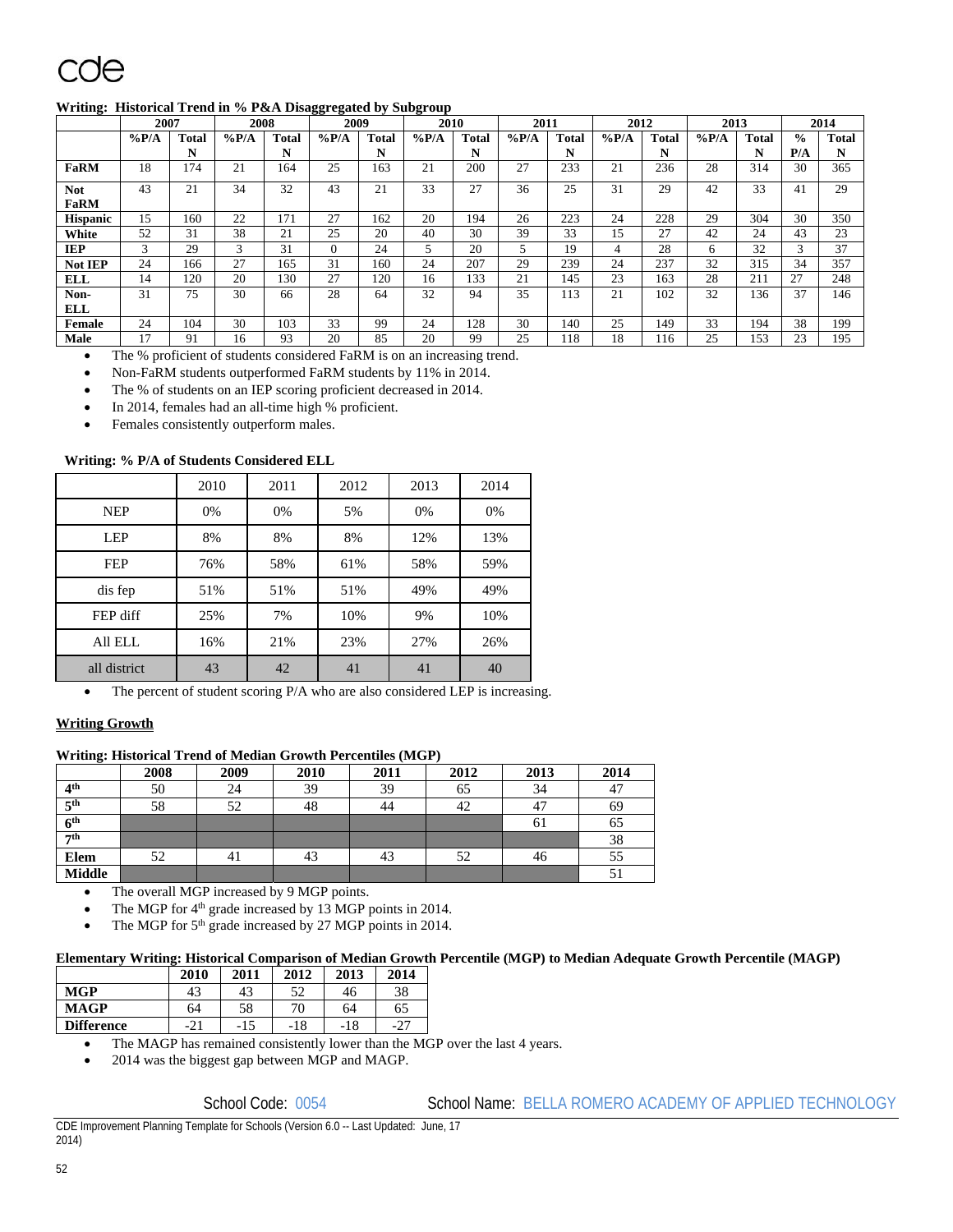# <u>ude</u>

**Middle Level Writing: Historical Comparison of Median Growth Percentile (MGP) to Median Adequate Growth Percentile (MAGP)** 

|                   | 2014 |
|-------------------|------|
| <b>MGP</b>        | 56   |
| MAGP              |      |
| <b>Difference</b> |      |
| ---               |      |

15 MGP point difference between MGP and MAGP.

### **Elementary Writing: Historical Comparison of % of Students Catching Up, Keeping Up, Moving Up**

|      | 2008 | 2009         | 2010      | 2011          | 2012 | 2013      | 2014      |
|------|------|--------------|-----------|---------------|------|-----------|-----------|
| % CU | ◡▴   | $\sim$<br>∠∠ | 20        | 29<br>ر ب     | 33   | 29<br>ر ب | 24        |
| % KU | 70   | 64           | 50<br>ے ر | $-$<br>ر .    | 60   | 50<br>ر ر | ٣٣<br>້   |
| % MU | -    |              | 10        | $\sim$<br>ل ک | 14   |           | n n<br>رے |

% catching up decreased by 5% in 2014.

% keeping up decreased 2% in 2014.

% moving up increased 13% in 2014.

### **Middle Level Writing: Historical Comparison of % of Students Catching Up, Keeping Up, Moving Up**

|         | 2014 |
|---------|------|
| $\%$ CU | 13   |
| $\%$ KU | 32   |
| % MU    | O    |

### **Writing Growth Gaps**

### **Elementary Writing Growth by Subgroup: Historical Comparison**

|             |       |                   |            | . .                       |                 |                      |            |                          |       |                   |            |                      |            |                    |                 |            |
|-------------|-------|-------------------|------------|---------------------------|-----------------|----------------------|------------|--------------------------|-------|-------------------|------------|----------------------|------------|--------------------|-----------------|------------|
|             | 2007  |                   |            | 2008                      |                 | 2009                 | 2010       |                          | 2011  |                   | 2012       |                      | 2013       |                    | 2014            |            |
|             | ELL   | <b>Non</b>        | <b>ELL</b> | <b>Non</b>                | <b>ELL</b>      | $\sim$ $\sim$<br>Non | <b>ELL</b> | <b>Non</b>               | ELL   | <b>Non</b>        | <b>ELL</b> | $\sim$ $\sim$<br>Non | <b>ELL</b> | <b>Non</b>         | <b>ELL</b>      | <b>Non</b> |
| <b>MGP</b>  | 50    | 45                | 56         | 50                        |                 | 40                   | 43         | $\Lambda$ $\Gamma$<br>45 | 40    | 44                | $ -$<br>ັ  | 46                   | 46         | 46                 | 47<br>⊶         | 40         |
| <b>MAGP</b> | 69    | 56                | 70         | 71                        | 66              | $\epsilon$ o<br>ັບ   | 67         | 58                       | 60    | $\epsilon$<br>ے ر | 70         | 66                   | --<br>ບຸ   | 58                 | 68              | 59         |
| Gap         | $-19$ | . .<br>- 1<br>. . |            | $\sim$<br>- 1<br><u>.</u> | $\Omega$<br>ت2- | 10<br>1٥             | $-24$      | $\sim$<br>               | $-20$ | - -               | -<br>-<br> | $-20$                | -19        | $\sim$<br>-<br>1 A | $\bigcap$<br>۰, | $-1^\circ$ |

There is no significant trend when comparing the MGP of students considered ELL and Non-ELL.

### **Middle Level Writing Growth by Subgroup: Historical Comparison**

| 2014              |     |  |  |  |  |  |  |
|-------------------|-----|--|--|--|--|--|--|
| ELL<br><b>Non</b> |     |  |  |  |  |  |  |
|                   | 40  |  |  |  |  |  |  |
| 68                | 59  |  |  |  |  |  |  |
| $-21$             | 1 Q |  |  |  |  |  |  |
|                   |     |  |  |  |  |  |  |

### **Elementary Writing Growth by Subgroup: Historical Comparison**

|             | 2007                  |              | 2008           |            | 2009   |                 | 2010                             |               | 2011   |          | 2012     |      | 2013        |                          | 2014     |                          |
|-------------|-----------------------|--------------|----------------|------------|--------|-----------------|----------------------------------|---------------|--------|----------|----------|------|-------------|--------------------------|----------|--------------------------|
|             | Female                | Male         | Female         | Male       | ∙emale | Male            | Female                           | Male          | Female | Male     | Female   | Male | Female      | Male                     | Female   | Male                     |
| <b>MGP</b>  | ے ر                   | . .<br>45    | ے ر            | 50<br>້    | ے ر    | $\Omega$<br>30  | 39                               | 48            | 48     | 40       | ັ        | 40   | . .<br>-45  | $\overline{a}$           | 40       | 36                       |
| <b>MAGP</b> | 60                    | 67           | 64             | - 1        | 60     | 68              | 64                               | 69            | -<br>◡ | ۲Ο<br>ັ. | 70<br>٠U | 69   | $-$<br>◡    | 65                       | - -<br>ັ | $\overline{\phantom{a}}$ |
| Gap         | - 1<br>$\overline{1}$ | $\sim$<br>-- | $\overline{1}$ | <b>⊥ J</b> |        | $\Omega$<br>-58 | $\Omega$<br>$\sim$ $\prime$<br>ت | $\sim$<br>-41 |        | 10       | . .      | . .  | $\sim$<br>∸ | 1 <sub>O</sub><br>∙ 1. O |          | $\sim$ $\sim$<br>- 22    |

The MGP for Females decreased 5 percentile points in 2014.

The MGP for Males decreased 11 percentile points in 2014.

### **Middle Level Writing Growth by Subgroup: Historical Comparison**

|             | 2014   |       |  |  |  |  |  |
|-------------|--------|-------|--|--|--|--|--|
|             | Female | Male  |  |  |  |  |  |
| <b>MGP</b>  | 57     | 54    |  |  |  |  |  |
| <b>MAGP</b> | 68     | 72    |  |  |  |  |  |
| Gap         |        | $-18$ |  |  |  |  |  |

School Code: 0054 School Name: BELLA ROMERO ACADEMY OF APPLIED TECHNOLOGY